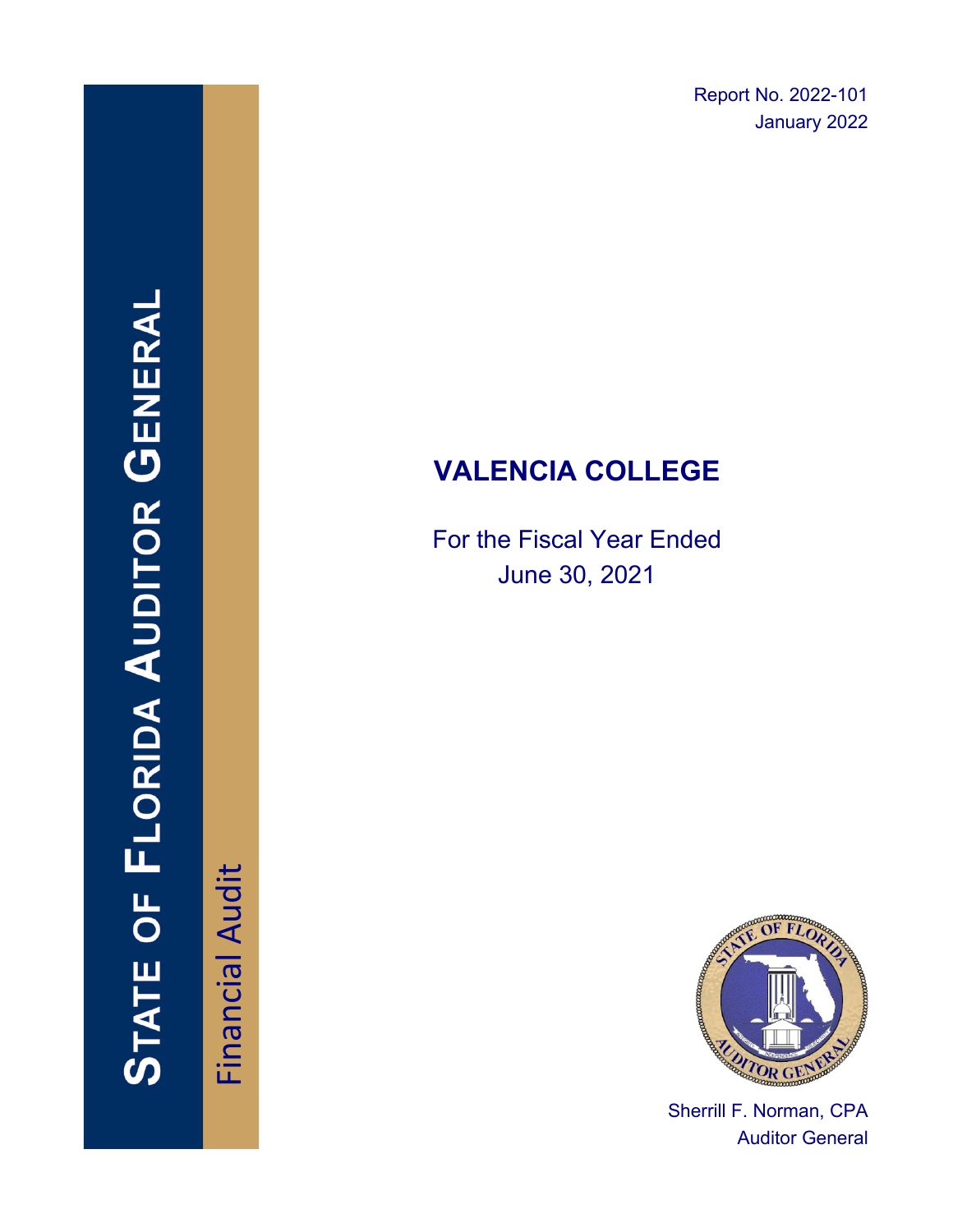#### **Board of Trustees and President**

During the 2020-21 fiscal year, Dr. Sanford C. Shugart served as President of Valencia College and the following individuals served as Members of the Board of Trustees:

|                                                                          | County         |
|--------------------------------------------------------------------------|----------------|
| Tracey Stockwell, Chair                                                  | Orange         |
| Daisy Lopez-Cid, Vice Chair                                              | Osceola        |
| Dr. Bruce A. Carlson                                                     | Osceola        |
| John F. Davis                                                            | Orange         |
| Angel de la Portilla from 1-27-21 <sup>a</sup>                           | Orange         |
| Maria C. Grulich                                                         | Osceola        |
| Guillermo Hansen                                                         | Osceola        |
| Michael A. Sasso                                                         | b              |
| <b>Beth Smith</b>                                                        | Orange         |
| <sup>a</sup> Trustee position vacant from 7-1-20, through<br>$1-26-21$   |                |
| <sup>b</sup> Confidential pursuant<br>Section<br>to<br>Florida Statutes. | $119.071(4)$ , |

The Auditor General conducts audits of governmental entities to provide the Legislature, Florida's citizens, public entity management, and other stakeholders unbiased, timely, and relevant information for use in promoting government accountability and stewardship and improving government operations.

The team leader was Kristopher M. Kessel, and the audit was supervised by Jeffrey M. Brizendine, CPA.

Please address inquiries regarding this report to Jaime N. Hoelscher, CPA, Audit Manager, by e-mail at jaimehoelscher@aud.state.fl.us or by telephone at (850) 412-2868.

This report and other reports prepared by the Auditor General are available at:

[FLAuditor.gov](http://flauditor.gov/) 

Printed copies of our reports may be requested by contacting us at:

**State of Florida Auditor General** 

**Claude Pepper Building, Suite G74 ∙ 111 West Madison Street ∙ Tallahassee, FL 32399-1450 ∙ (850) 412-2722**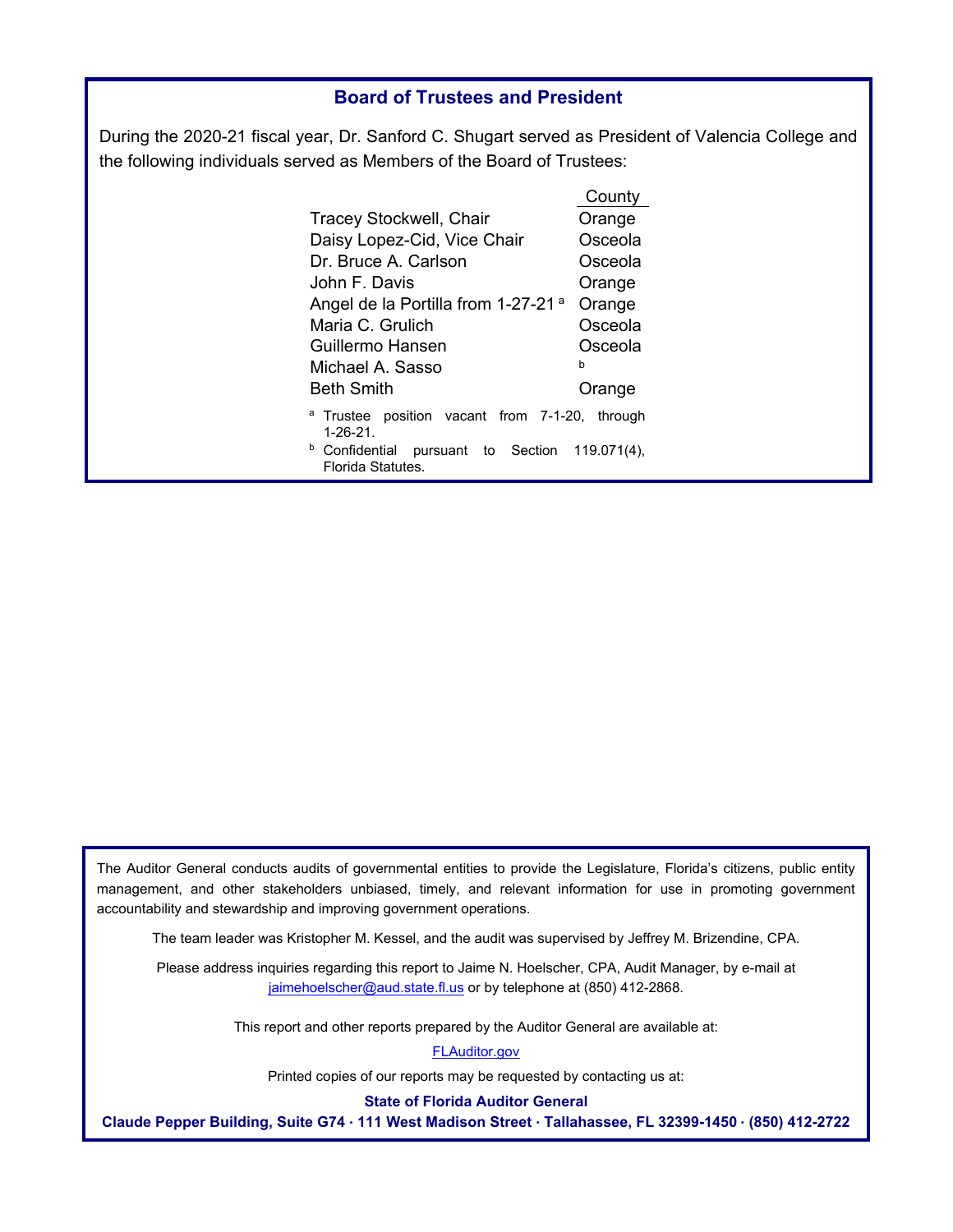## **VALENCIA COLLEGE TABLE OF CONTENTS**

| Page<br>No.                                                                                                                                                             |  |
|-------------------------------------------------------------------------------------------------------------------------------------------------------------------------|--|
|                                                                                                                                                                         |  |
|                                                                                                                                                                         |  |
|                                                                                                                                                                         |  |
|                                                                                                                                                                         |  |
|                                                                                                                                                                         |  |
| <b>BASIC FINANCIAL STATEMENTS</b>                                                                                                                                       |  |
|                                                                                                                                                                         |  |
|                                                                                                                                                                         |  |
|                                                                                                                                                                         |  |
|                                                                                                                                                                         |  |
| OTHER REQUIRED SUPPLEMENTARY INFORMATION                                                                                                                                |  |
| Schedule of Changes in the College's Total Other Postemployment Benefits Liability                                                                                      |  |
| Schedule of the College's Proportionate Share of the Net Pension Liability - Florida                                                                                    |  |
| Schedule of College Contributions - Florida Retirement System Pension Plan  46                                                                                          |  |
| Schedule of the College's Proportionate Share of the Net Pension Liability - Health                                                                                     |  |
| Schedule of College Contributions - Health Insurance Subsidy Pension Plan 48                                                                                            |  |
|                                                                                                                                                                         |  |
| INDEPENDENT AUDITOR'S REPORT ON INTERNAL CONTROL OVER<br>FINANCIAL REPORTING AND ON COMPLIANCE AND OTHER MATTERS<br>BASED ON AN AUDIT OF FINANCIAL STATEMENTS PERFORMED |  |
|                                                                                                                                                                         |  |
|                                                                                                                                                                         |  |
|                                                                                                                                                                         |  |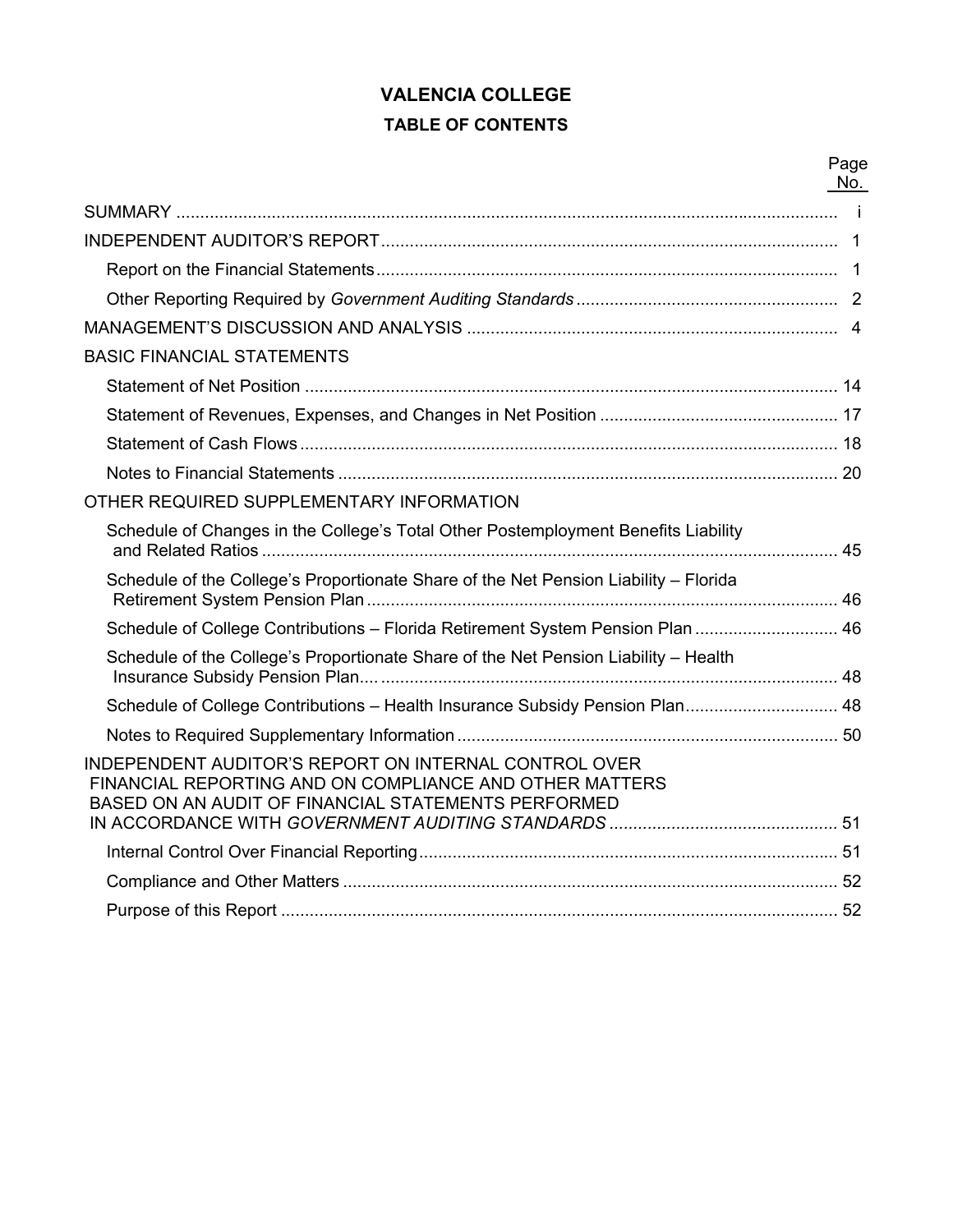## SUMMARY OF REPORT ON FINANCIAL STATEMENTS

<span id="page-3-0"></span>Our audit disclosed that the basic financial statements of Valencia College (a component unit of the State of Florida) were presented fairly, in all material respects, in accordance with prescribed financial reporting standards.

SUMMARY OF REPORT ON INTERNAL CONTROL AND COMPLIANCE

Our audit did not identify any deficiencies in internal control over financial reporting that we consider to be material weaknesses.

The results of our tests disclosed no instances of noncompliance or other matters that are required to be reported under *Government Auditing Standards*, issued by the Comptroller General of the United States.

#### AUDIT OBJECTIVES AND SCOPE

Our audit objectives were to determine whether Valencia College and its officers with administrative and stewardship responsibilities for College operations had:

- Presented the College's basic financial statements in accordance with generally accepted accounting principles;
- Established and implemented internal control over financial reporting and compliance with requirements that could have a direct and material effect on the financial statements; and
- Complied with the various provisions of laws, rules, regulations, contracts, and grant agreements that are material to the financial statements.

The scope of this audit included an examination of the College's basic financial statements as of and for the fiscal year ended June 30, 2021. We obtained an understanding of the College's environment, including its internal control, and assessed the risk of material misstatement necessary to plan the audit of the basic financial statements. We also examined various transactions to determine whether they were executed, in both manner and substance, in accordance with governing provisions of laws, rules, regulations, contracts, and grant agreements.

An examination of Federal awards administered by the College is included within the scope of our Statewide audit of Federal awards administered by the State of Florida.

## AUDIT METHODOLOGY

We conducted our audit in accordance with auditing standards generally accepted in the United States of America and applicable standards contained in *Government Auditing Standards*, issued by the Comptroller General of the United States.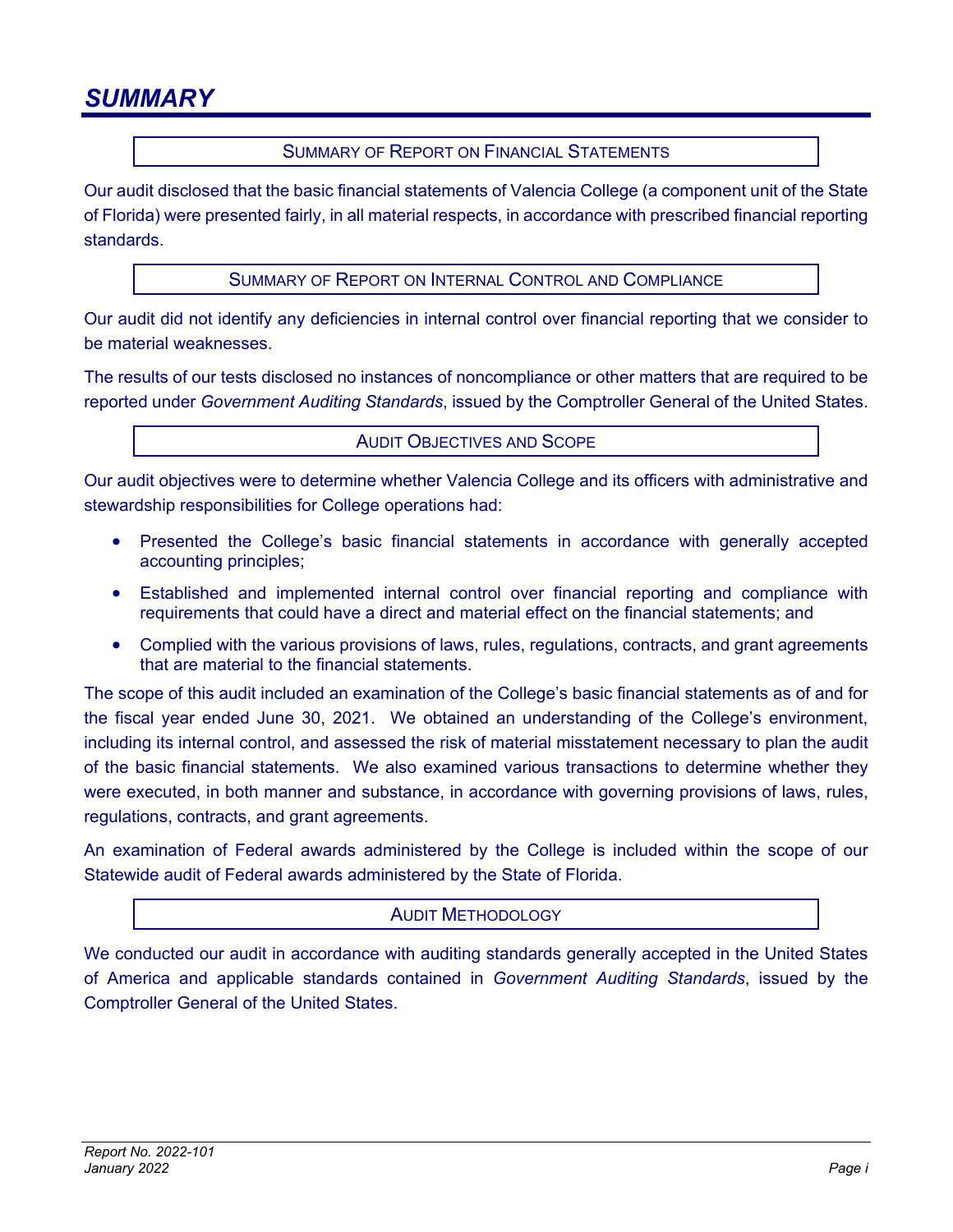<span id="page-4-0"></span>

Sherrill F. Norman, CPA Auditor General

# **AUDITOR GENERAL STATE OF FLORIDA**

Claude Denson Pepper Building, Suite G74 111 West Madison Street Tallahassee, Florida 32399-1450



Phone: (850) 412-2722 Fax: (850) 488-6975

The President of the Senate, the Speaker of the House of Representatives, and the Legislative Auditing Committee

## **INDEPENDENT AUDITOR'S REPORT**

## **Report on the Financial Statements**

We have audited the accompanying financial statements of Valencia College, a component unit of the State of Florida, and its discretely presented component unit as of and for the fiscal year ended June 30, 2021, and the related notes to the financial statements, which collectively comprise the College's basic financial statements as listed in the table of contents.

## *Management's Responsibility for the Financial Statements*

Management is responsible for the preparation and fair presentation of these financial statements in accordance with accounting principles generally accepted in the United States of America; this includes the design, implementation, and maintenance of internal control relevant to the preparation and fair presentation of financial statements that are free from material misstatement, whether due to fraud or error.

## *Auditor's Responsibility*

Our responsibility is to express opinions on these financial statements based on our audit. We did not audit the financial statements of the discretely presented component unit, which represent 100 percent of the transactions and account balances of the discretely presented component unit columns. Those statements were audited by other auditors whose report has been furnished to us, and our opinion, insofar as it relates to the amounts included for the discretely presented component unit, is based solely on the report of the other auditors. We conducted our audit in accordance with auditing standards generally accepted in the United States of America and the standards applicable to financial audits contained in *Government Auditing Standards*, issued by the Comptroller General of the United States. Those standards require that we plan and perform the audit to obtain reasonable assurance about whether the financial statements are free from material misstatement.

An audit involves performing procedures to obtain audit evidence about the amounts and disclosures in the financial statements. The procedures selected depend on the auditor's judgment, including the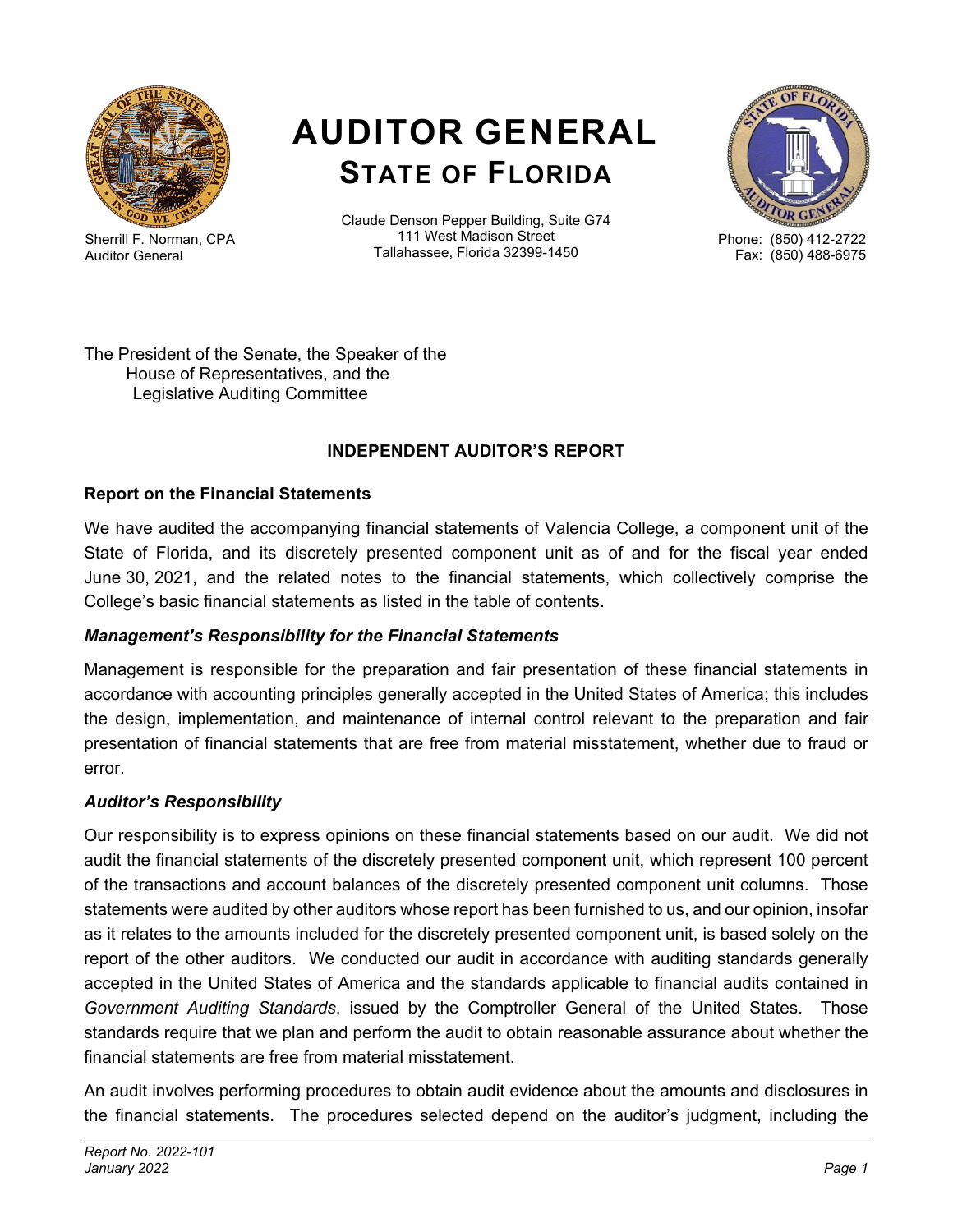<span id="page-5-0"></span>assessment of the risks of material misstatement of the financial statements, whether due to fraud or error. In making those risk assessments, the auditor considers internal control relevant to the entity's preparation and fair presentation of the financial statements in order to design audit procedures that are appropriate in the circumstances, but not for the purpose of expressing an opinion on the effectiveness of the entity's internal control. Accordingly, we express no such opinion. An audit also includes evaluating the appropriateness of accounting policies used and the reasonableness of significant accounting estimates made by management, as well as evaluating the overall presentation of the financial statements.

We believe that the audit evidence we have obtained is sufficient and appropriate to provide a basis for our audit opinions.

## *Opinions*

In our opinion, based on our audit and the report of other auditors, the financial statements referred to above present fairly, in all material respects, the respective financial position of Valencia College and of its discretely presented component unit as of June 30, 2021, and the respective changes in financial position and, where applicable, cash flows thereof for the fiscal year then ended in accordance with accounting principles generally accepted in the United States of America.

## *Other Matter*

## *Required Supplementary Information*

Accounting principles generally accepted in the United States of America require that **MANAGEMENT'S DISCUSSION AND ANALYSIS**, the **Schedule of Changes in the College's Total Other Postemployment Benefits Liability and Related Ratios**, **Schedule of the College's Proportionate Share of the Net Pension Liability – Florida Retirement System Pension Plan**, **Schedule of College Contributions – Florida Retirement System Pension Plan**, **Schedule of the College's Proportionate Share of the Net Pension Liability – Health Insurance Subsidy Pension Plan**, **Schedule of College Contributions – Health Insurance Subsidy Pension Plan**, and **Notes to Required Supplementary Information**, as listed in the table of contents, be presented to supplement the basic financial statements. Such information, although not a part of the basic financial statements, is required by the Governmental Accounting Standards Board who considers it to be an essential part of financial reporting for placing the basic financial statements in an appropriate operational, economic, or historical context. We have applied certain limited procedures to the required supplementary information in accordance with auditing standards generally accepted in the United States of America, which consisted of inquiries of management about the methods of preparing the information and comparing the information for consistency with management's responses to our inquiries, the basic financial statements, and other knowledge we obtained during our audit of the basic financial statements. We do not express an opinion or provide any assurance on the information because the limited procedures do not provide us with sufficient evidence to express an opinion or provide any assurance.

## **Other Reporting Required by** *Government Auditing Standards*

In accordance with *Government Auditing Standards*, we have also issued our report dated January 21, 2022, on our consideration of the Valencia College's internal control over financial reporting and on our tests of its compliance with certain provisions of laws, rules, regulations, contracts, and grant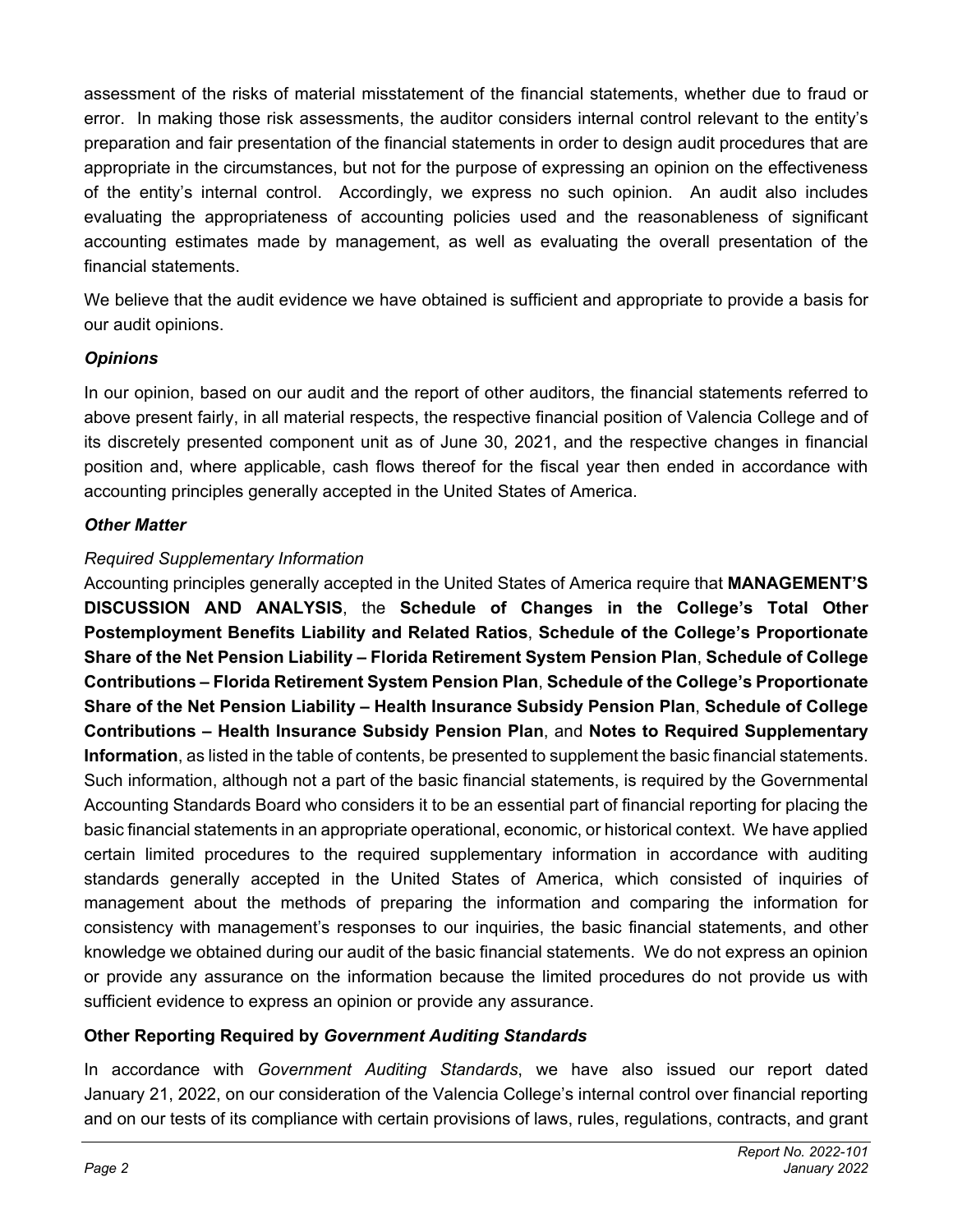agreements and other matters included under the heading **INDEPENDENT AUDITOR'S REPORT ON INTERNAL CONTROL OVER FINANCIAL REPORTING AND ON COMPLIANCE AND OTHER MATTERS BASED ON AN AUDIT OF FINANCIAL STATEMENTS PERFORMED IN ACCORDANCE WITH** *GOVERNMENT AUDITING STANDARDS*. The purpose of that report is solely to describe the scope of our testing of internal control over financial reporting and compliance and the results of that testing, and not to provide an opinion on the effectiveness of the internal control over financial reporting or on compliance. That report is an integral part of an audit performed in accordance with *Government Auditing Standards* in considering the Valencia College's internal control over financial reporting and compliance.

Respectfully submitted,

Sherrill F. Norman, CPA Tallahassee, Florida January 21, 2022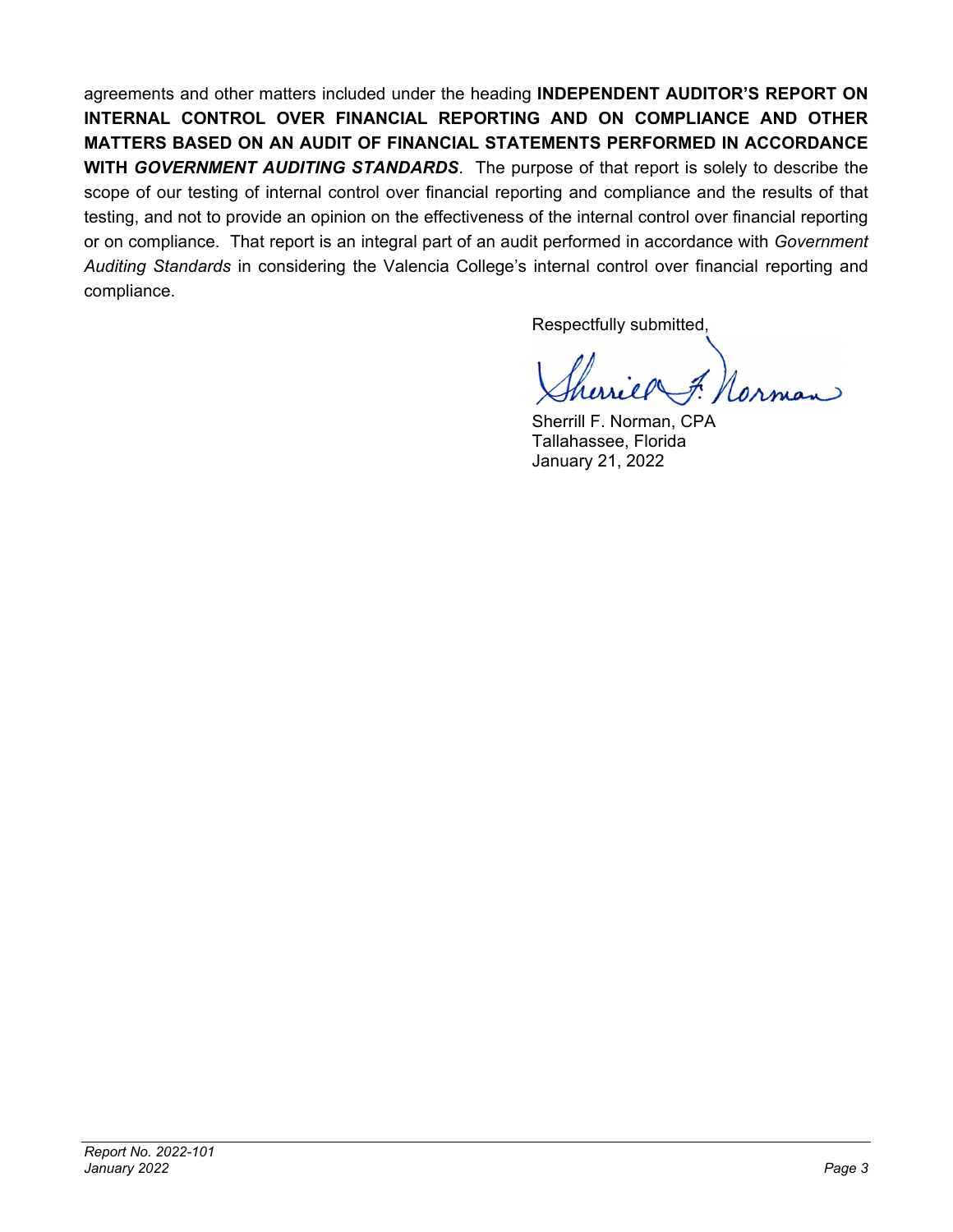# <span id="page-7-0"></span>*MANAGEMENT'S DISCUSSION AND ANALYSIS*

Management's discussion and analysis (MD&A) provides an overview of the financial position and activities of the College for the fiscal year ended June 30, 2021, and should be read in conjunction with the financial statements and notes thereto. The MD&A, and financial statements and notes thereto, are the responsibility of College management. The MD&A contains financial activity of the College for the fiscal years ended June 30, 2021, and June 30, 2020.

## FINANCIAL HIGHLIGHTS

The College's assets and deferred outflows of resources totaled \$420.4 million at June 30, 2021. This balance reflects a \$1.4 million, or 0.3 percent, increase as compared to the 2019-20 fiscal year, resulting from an increase in account receivables for the Summer Term guaranteed tuition installment plan managed by a third-party provider. While assets and deferred outflows of resources grew, liabilities and deferred inflows of resources increased by \$15.1 million, or 8.8 percent, totaling \$186.3 million at June 30, 2021, resulting from an increase in the net pension liability defined pension plans because of a decrease in the expected long-term rate of return on plan investments. As a result, the College's net position decreased by \$13.7 million, resulting in a year-end balance of \$234 million.

The College's operating revenues totaled \$80 million for the 2020-21 fiscal year, representing a 7.4 percent increase compared to the 2019-20 fiscal year due mainly to a decrease in scholarship allowances, resulting from a lesser portion of tuition paid by Federal and State financial aid, when compared to the portion paid by the student or third party on behalf of the student. Operating expenses totaled \$334.2 million for the 2020-21 fiscal year, representing an increase of 4.3 percent as compared to the 2019-20 fiscal year due mainly to a decrease in scholarship allowances which resulted in a greater portion of financial aid awards disbursed directly to the student.

Net position represents the residual interest in the College's assets and deferred outflows of resources after deducting liabilities and deferred inflows of resources. The College's comparative total net position by category for the fiscal years ended June 30, 2021, and June 30, 2020, is shown in the following graph: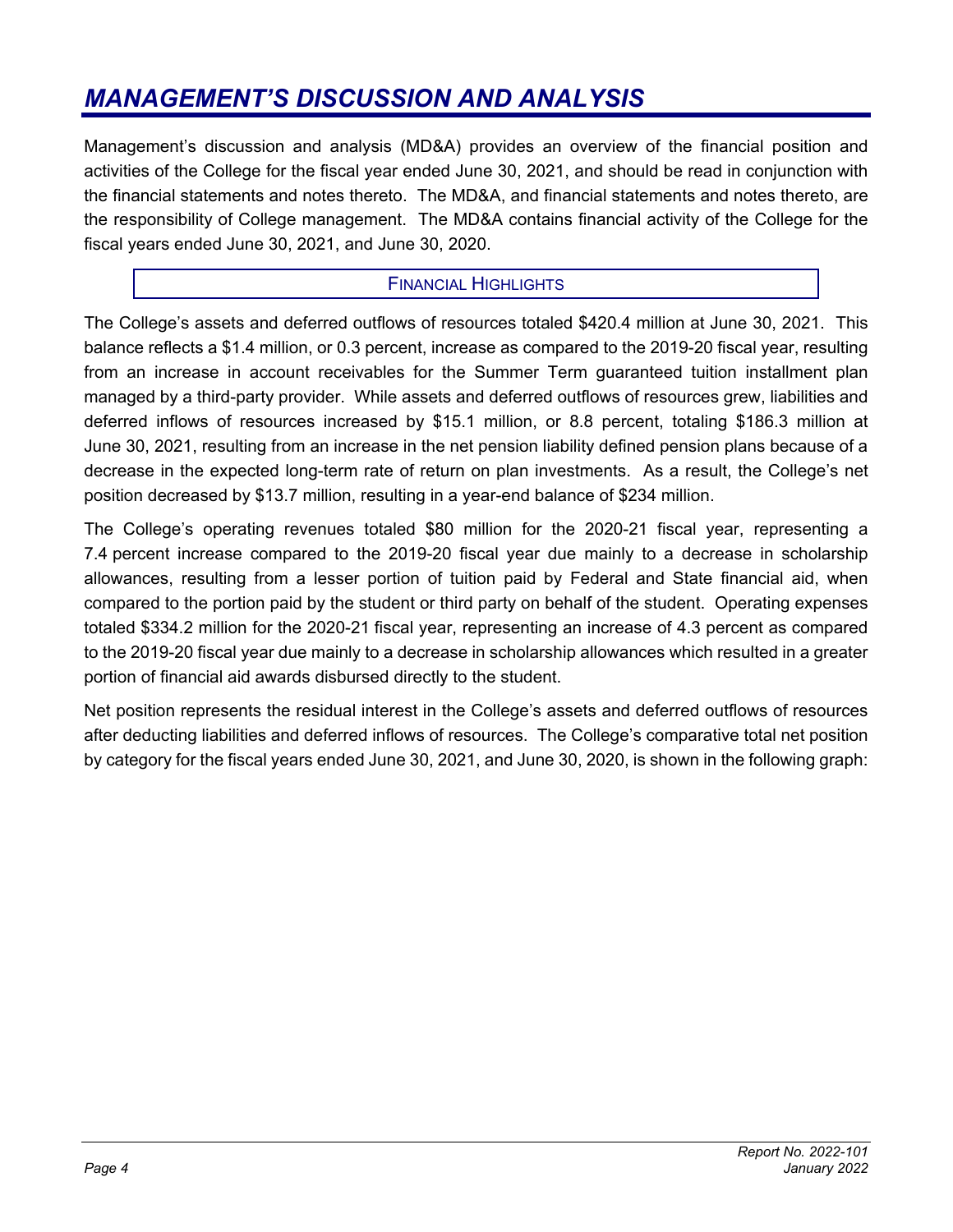## **Net Position (In Thousands)**



The following chart provides a graphical presentation of College revenues by category for the 2020-21 fiscal year:



## OVERVIEW OF FINANCIAL STATEMENTS

Pursuant to the Governmental Accounting Standards Board (GASB) Statement No. 35, the College's financial report consists of three basic financial statements: the statement of net position; the statement of revenues, expenses, and changes in net position; and the statement of cash flows. The financial statements, and notes thereto, encompass the College and its component unit, the Valencia College Foundation, Inc. (Foundation). Based on the application of the criteria for determining component units,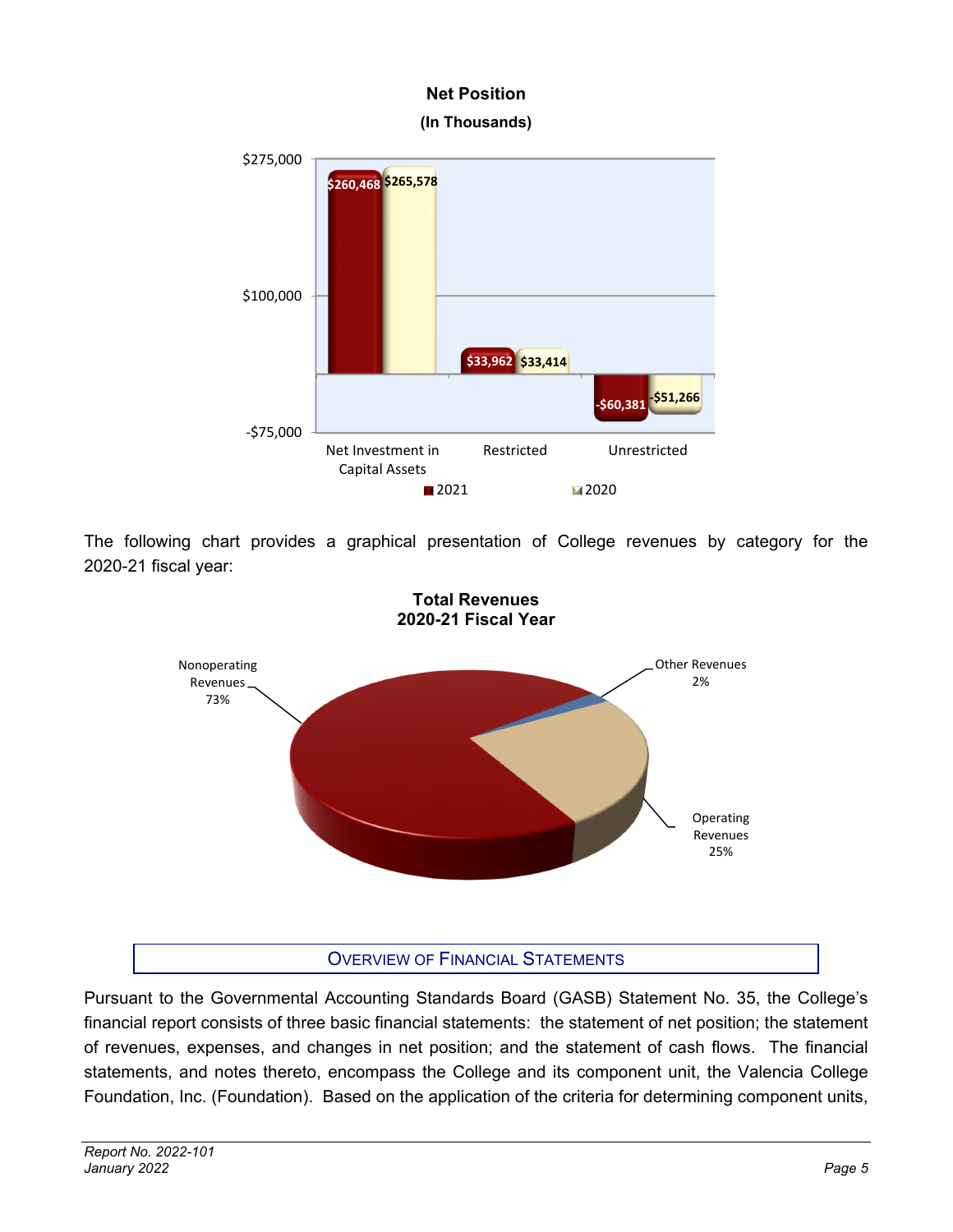the Foundation is included within the College reporting entity as a discretely presented component unit. This MD&A focuses on the College, excluding the discretely presented component unit.

## **The Statement of Net Position**

The statement of net position reflects the assets, deferred outflows of resources, liabilities, and deferred inflows of resources of the College, using the accrual basis of accounting, and presents the financial position of the College at a specified time. Assets, plus deferred outflows of resources, less liabilities, less deferred inflows of resources, equals net position, which is one indicator of the College's current financial condition. The changes in net position that occur over time indicate improvement or deterioration in the College's financial condition.

The following summarizes the College's assets, deferred outflows of resources, liabilities, deferred inflows of resources, and net position at June 30:

|                                       | 2021         | 2020         |
|---------------------------------------|--------------|--------------|
| Assets                                |              |              |
| <b>Current Assets</b>                 | 64,989<br>\$ | 62,175<br>\$ |
| Capital Assets, Net                   | 277,017      | 282,011      |
| <b>Other Noncurrent Assets</b>        | 30,736       | 30,507       |
| <b>Total Assets</b>                   | 372,742      | 374,693      |
| <b>Deferred Outflows of Resources</b> | 47,629       | 44,265       |
| Liabilities                           |              |              |
| <b>Current Liabilities</b>            | 21,741       | 25,631       |
| <b>Noncurrent Liabilities</b>         | 160,051      | 138,016      |
| Total Liabilities                     | 181,792      | 163,647      |
| Deferred Inflows of Resources         | 4,530        | 7,585        |
| <b>Net Position</b>                   |              |              |
| Net Investment in Capital Assets      | 260,468      | 265,578      |
| Restricted                            | 33,962       | 33,414       |
| Unrestricted                          | (60, 381)    | (51, 266)    |
| Total Net Position                    | \$234,049    | \$247,726    |

**Condensed Statement of Net Position at June 30** 

**(In Thousands)** 

Noncurrent liabilities increased primarily due to growth in net pension liability of \$18.3 million which caused net position to be reduced.

## **The Statement of Revenues, Expenses, and Changes in Net Position**

The statement of revenues, expenses, and changes in net position presents the College's revenue and expense activity, categorized as operating and nonoperating. Revenues and expenses are recognized when earned or incurred, regardless of when cash is received or paid.

The following summarizes the College's activity for the 2020-21 and 2019-20 fiscal years: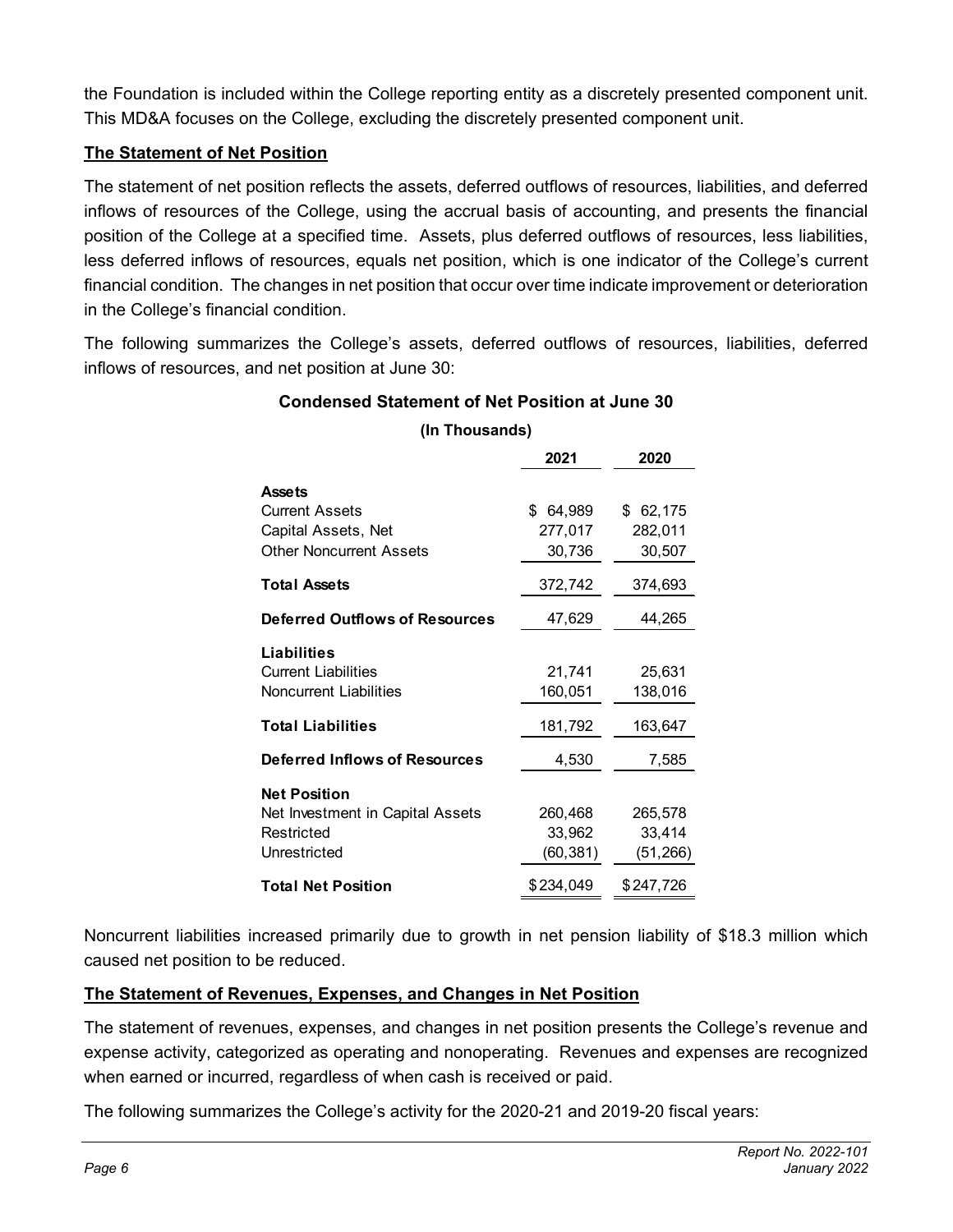### **Condensed Statement of Revenues, Expenses, and Changes in Net Position For the Fiscal Years**

|                                                       | 2020-21                 | 2019-20                 |
|-------------------------------------------------------|-------------------------|-------------------------|
| <b>Operating Revenues</b><br>Less, Operating Expenses | \$<br>79,977<br>334.208 | 74.449<br>\$<br>320,527 |
| <b>Operating Loss</b><br>Net Nonoperating Revenues    | (254, 231)<br>233.384   | (246, 078)<br>228,032   |
| Loss Before Other Revenues<br>Other Revenues          | (20, 847)<br>7,170      | (18,046)<br>7,898       |
| Net Decrease In Net Position                          | (13, 677)               | (10,148)                |
| Net Position, Beginning of Year                       | 247,726                 | 257,874                 |
| Net Position, End of Year                             | 234.049<br>S            | \$247.726               |

### **(In Thousands)**

#### **Operating Revenues**

GASB Statement No. 35 categorizes revenues as either operating or nonoperating. Operating revenues generally result from exchange transactions where each of the parties to the transaction either gives or receives something of equal or similar value.

The following summarizes the operating revenues by source that were used to fund operating activities for the 2020-21 and 2019-20 fiscal years:

## **Operating Revenues For the Fiscal Years**

#### **(In Thousands)**

|                                               | 2020-21 |        | 2019-20 |        |
|-----------------------------------------------|---------|--------|---------|--------|
| Student Tuition and Fees, Net                 | \$.     | 70.692 | \$.     | 63.925 |
| Grants and Contracts                          |         | 1,130  |         | 1,390  |
| Sales and Services of Educational Departments |         | 33     |         | 137    |
| Auxiliary Enterprises, Net                    |         | 7,220  |         | 8,232  |
| Other                                         |         | 902    |         | 765    |
| <b>Total Operating Revenues</b>               | S       | 79.977 | S       | 74,449 |

The following chart presents the College's operating revenues for the 2020-21 and 2019-20 fiscal years: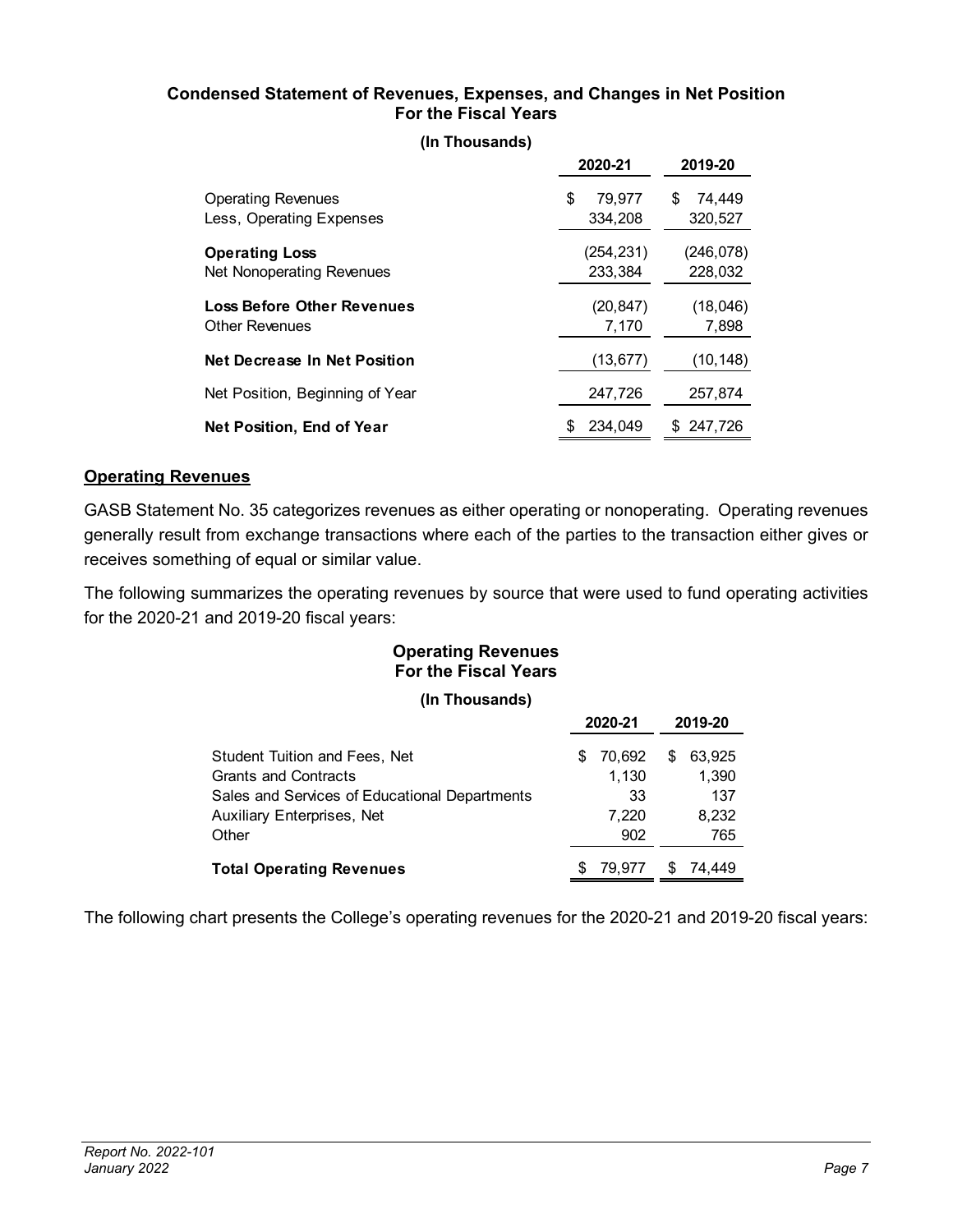

College operating revenue increased by \$5.5 million as a result of the following factors:

- Net student tuition and fees increased by \$6.8 million due to a decrease in scholarship allowance.
- Auxiliary enterprises revenue decreased by \$1 million due to all campus stores physical locations being closed during the 2020-21 fiscal year due to the coronavirus pandemic.

#### **Operating Expenses**

Expenses are categorized as operating or nonoperating. The majority of the College's expenses are operating expenses as defined by GASB Statement No. 35. GASB gives financial reporting entities the choice of reporting operating expenses in the functional or natural classifications. The College has chosen to report the expenses in their natural classification on the statement of revenues, expenses, and changes in net position and has displayed the functional classification in the notes to financial statements.

The following summarizes operating expenses by natural classification for the 2020-21 and 2019-20 fiscal years: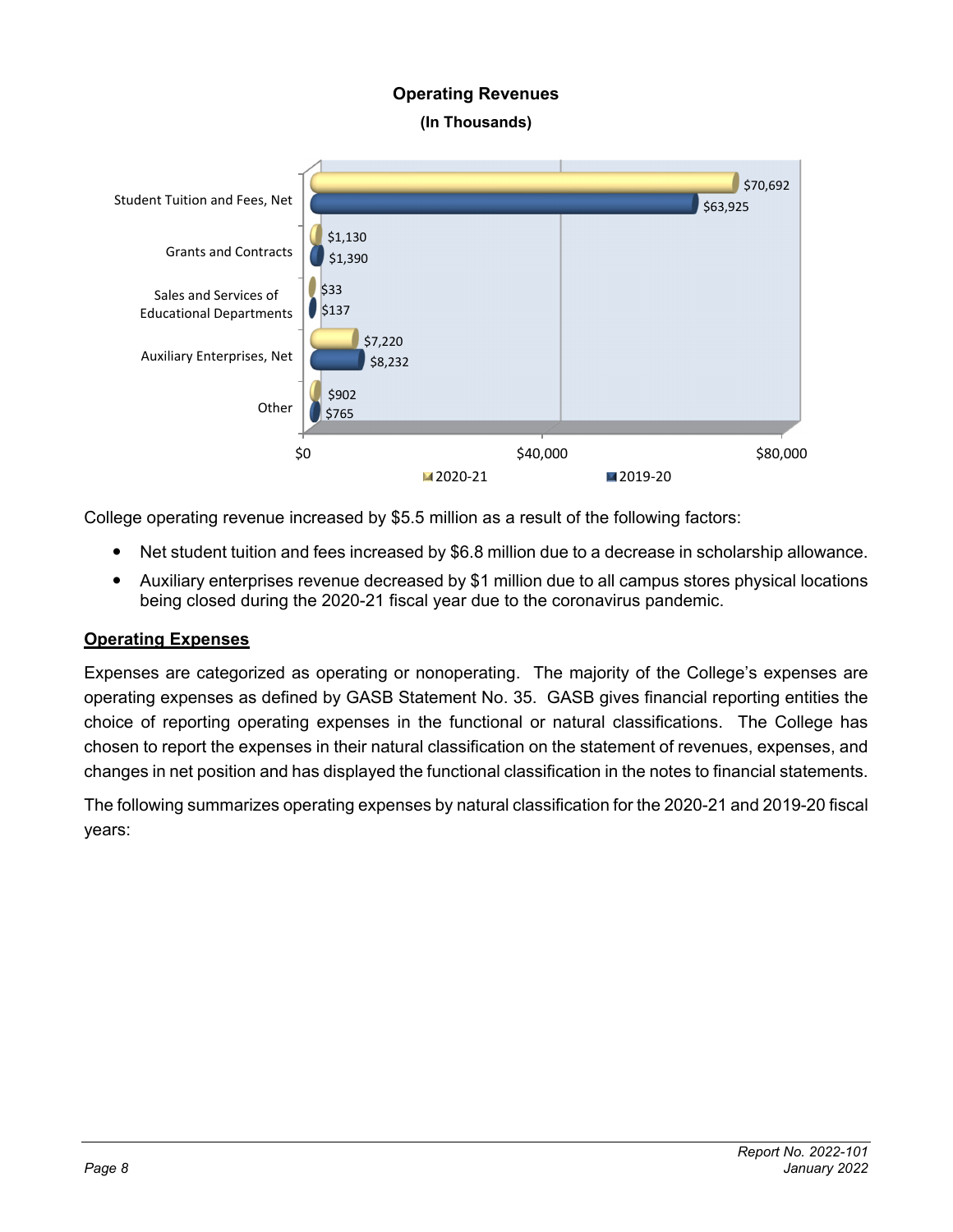## **Operating Expenses For the Fiscal Years**

#### **(In Thousands)**

|                                                       | 2020-21             | 2019-20             |
|-------------------------------------------------------|---------------------|---------------------|
| <b>Personnel Services</b><br>Scholarships and Waivers | \$200,056<br>65,161 | \$197,866<br>55,531 |
| Utilities and Communications                          | 4,398               | 5,276               |
| <b>Contractual Services</b>                           | 10,619              | 11,963              |
| <b>Other Services and Expenses</b>                    | 8,526               | 10,283              |
| <b>Materials and Supplies</b>                         | 34,430              | 29,056              |
| Depreciation                                          | 11,018              | 10,552              |
| <b>Total Operating Expenses</b>                       | \$334,208           | \$320,527           |

The following chart presents the College's operating expenses for the 2020-21 and 2019-20 fiscal years:



# **Operating Expenses**

**(In Thousands)** 

College operating expense changes were the result of the following factors:

- All full-time staff and faculty received a 2.5 percent salary increase, and part-time faculty received a 5 percent wage increase.
- Scholarship expenses increased primarily due to a reduction in calculated scholarship allowances, resulting from a greater portion of Federal and State financial aid awards disbursed directly to students, instead of being used for tuition and bookstore charges. This increase was partially offset by a reduction in Pell Grant awards of \$4 million because less students were eligible in the 2020-21 fiscal year. In addition, Pell recipients received a one-time blanket waiver from the Federal Government in the prior fiscal year for withdrawals that occurred in the Spring Term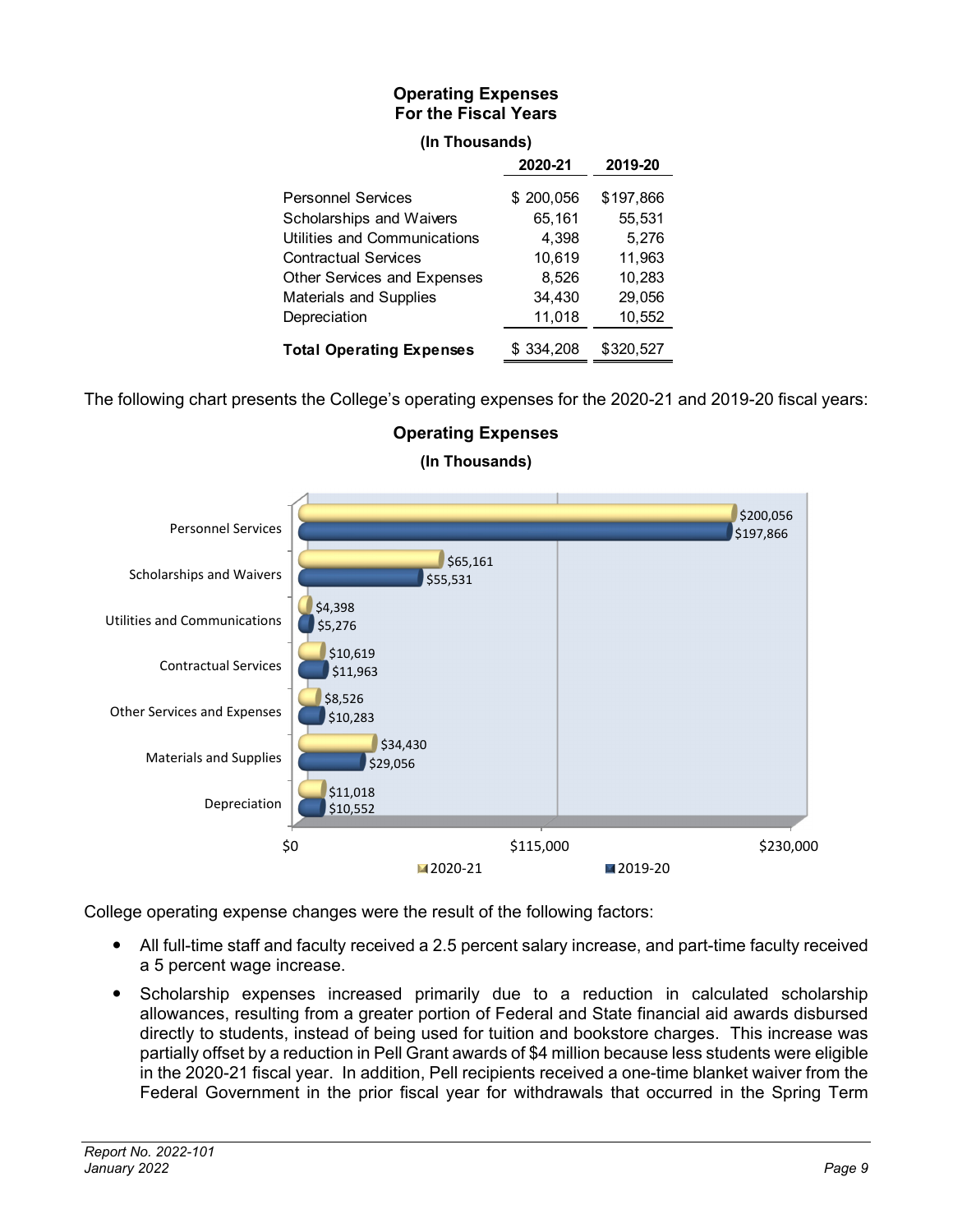2020 in response to the coronavirus pandemic, which automatically kept these students eligible for future Pell awards.

 Materials and supplies expenses grew by \$5.4 million primarily due to an increase in Collegewide renovation and remodeling projects that were able to occur throughout the current fiscal year because of limited on-campus presence of College personnel and students as a result of the coronavirus pandemic.

#### **Nonoperating Revenues and Expenses**

Certain revenue sources that the College relies on to provide funding for operations, including State noncapital appropriations, Federal and State student financial aid, certain gifts and grants, and investment income, are defined by GASB as nonoperating. Nonoperating expenses include capital financing costs and other costs related to capital assets. The following summarizes the College's nonoperating revenues and expenses for the 2020-21 and 2019-20 fiscal years:

#### **Nonoperating Revenues (Expenses) For the Fiscal Years**

**(In Thousands)** 

|                                                | 2020-21      | 2019-20   |
|------------------------------------------------|--------------|-----------|
| <b>State Noncapital Appropriations</b>         | 95,308<br>S. | \$90,772  |
| <b>Federal and State Student Financial Aid</b> | 103,669      | 112,739   |
| Gifts and Grants                               | 34,270       | 23,241    |
| Investment Income                              | 333          | 1,513     |
| <b>Other Nonoperating Revenues</b>             | 352          | 325       |
| Interest on Capital Asset-Related Debt         | (548)        | (558)     |
| <b>Net Nonoperating Revenues</b>               | \$233,384    | \$228,032 |

Net nonoperating revenues increased by \$5.4 million or 2.3 percent primarily due to increases in State appropriations from the Florida College System Program Fund of general revenue (\$3.4 million) and lottery (\$1.3 million).

#### **Other Revenues**

This category is mainly composed of State capital appropriations and capital improvement fees. The following summarizes the College's other revenues for the 2020-21 and 2019-20 fiscal years:

### **Other Revenues For the Fiscal Years**

#### **(In Thousands)**

**2020-21 2019-20**

|                                                                                   | ZUZU-Z I                   | 2013-20 |
|-----------------------------------------------------------------------------------|----------------------------|---------|
| <b>State Capital Appropriations</b><br>Capital Grants, Contracts, Gifts, and Fees | $$1.263$ $$1.183$<br>5.907 | 6.715   |
| Total                                                                             | $$7,170$ $$7,898$          |         |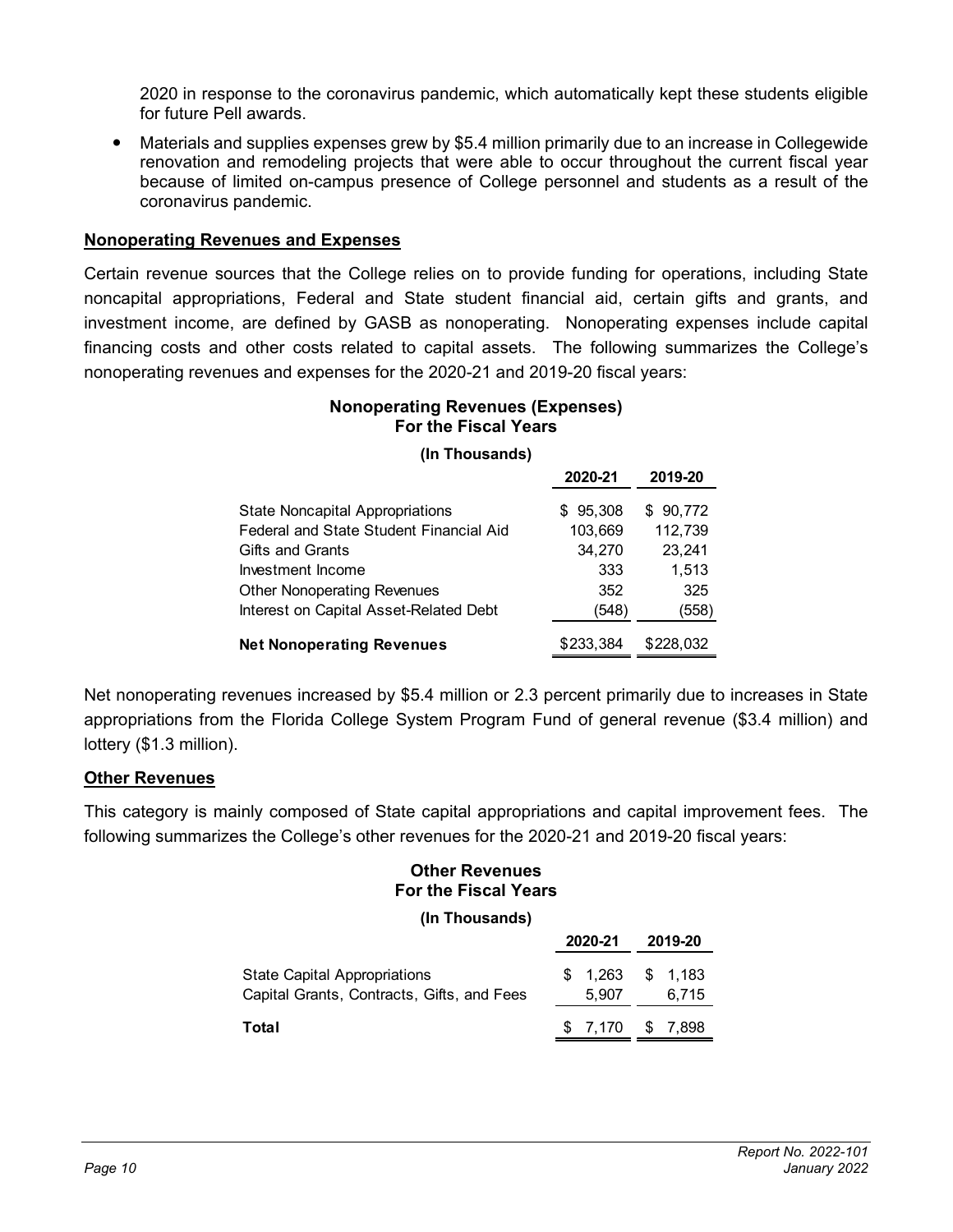Other revenues decreased by \$0.7 million, or 9.2 percent, because the College did not receive any proceeds from refunding bonds and experienced a reduction in capital improvement fees revenue due to a decline in fee paying students which excludes participants in the dual enrollment program.

## **The Statement of Cash Flows**

The statement of cash flows provides information about the College's financial results by reporting the major sources and uses of cash and cash equivalents. This statement will assist in evaluating the College's ability to generate net cash flows, its ability to meet its financial obligations as they come due, and its need for external financing. Cash flows from operating activities show the net cash used by the operating activities of the College. Cash flows from capital financing activities include all plant funds and related long-term debt activities. Cash flows from investing activities show the net source and use of cash related to purchasing or selling investments, and earning income on those investments. Cash flows from noncapital financing activities include those activities not covered in other sections.

The following summarizes the College's cash flows for the 2020-21 and 2019-20 fiscal years:

#### **Condensed Statement of Cash Flows For the Fiscal Years**

|                                                      | 2020-21 |             |   | 2019-20     |
|------------------------------------------------------|---------|-------------|---|-------------|
| Cash Provided (Used) by:                             |         |             |   |             |
| <b>Operating Activities</b>                          |         | \$(230,517) |   | \$(225,634) |
| <b>Noncapital Financing Activities</b>               |         | 233,202     |   | 226,738     |
| Capital and Related Financing Activities             |         | 317         |   | (6, 523)    |
| <b>Investing Activities</b>                          |         | 142         |   | 948         |
| Net Increase (Decrease) in Cash and Cash Equivalents |         | 3.144       |   | (4, 471)    |
| Cash and Cash Equivalents, Beginning of Year         |         | 61,776      |   | 66,247      |
| Cash and Cash Equivalents, End of Year               | S       | 64.920      | S | 61.776      |

#### **(In Thousands)**

Major sources of funds came from Federal and State student financial aid (\$103.7 million), State noncapital appropriations (\$95.3 million), student tuition and fees (\$67.2 million), and Federal Direct Loan program receipts (\$45.9 million). Major uses of funds were for payments to employees and for employee benefits (\$187.3 million), scholarships (\$65.2 million), suppliers (\$50.4 million) and disbursements to students for the Federal Direct Loan program (\$46 million).

Changes in cash and cash equivalents were the result of the following factors:

- Cash used by operating activities increased by \$4.9 million, primarily due to an increase in payment to students for scholarships of \$9.6 million, partially offset by an increase in revenue provided from distance learning fees of \$3.5 million.
- Cash provided by noncapital financing activities increased by \$6.5 million primarily due to Federal grants receipts from the Higher Education Emergency Relief Fund (HEERF).
- Cash used by capital and related financing activities decreased by \$6.8 million because there were no major capital projects occurring in the 2020-21 fiscal year.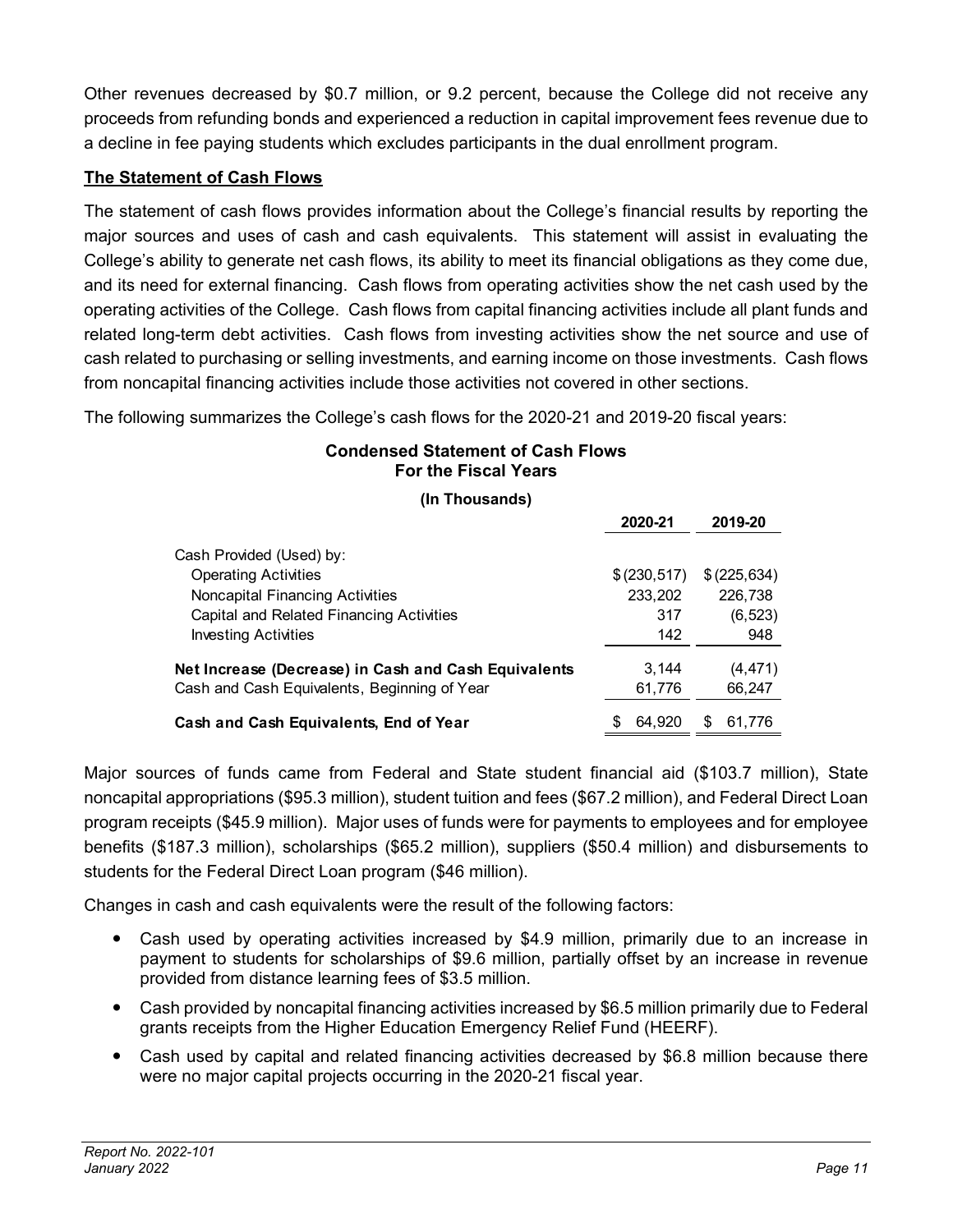### CAPITAL ASSETS, CAPITAL EXPENSES AND COMMITMENTS, AND DEBT ADMINISTRATION

## **Capital Assets**

At June 30, 2021, the College had \$436 million in capital assets, less accumulated depreciation of \$159 million, for net capital assets of \$277 million. Depreciation charges for the current fiscal year totaled \$11 million. The following table summarizes the College's capital assets, net of accumulated depreciation, at June 30:

#### **Capital Assets, Net at June 30**

#### **(In Thousands)**

|                                                                                                  | 2021                                     | 2020                                   |  |
|--------------------------------------------------------------------------------------------------|------------------------------------------|----------------------------------------|--|
| Land<br><b>Construction in Progress</b><br><b>Buildings</b><br>Other Structures and Improvements | 32,988<br>S<br>1,173<br>209,081<br>2,260 | \$32,988<br>16,074<br>200,829<br>1,166 |  |
| Furniture, Machinery, and Equipment                                                              | 5,444                                    | 4,665                                  |  |
| Leasehold Improvements                                                                           | 11,960                                   | 12,358                                 |  |
| <b>Assets Under Capital Leases</b>                                                               | 14,111                                   | 13,931                                 |  |
| <b>Capital Assets, Net</b>                                                                       | \$277,017                                | \$282,011                              |  |

Additional information about the College's capital assets is presented in the notes to financial statements.

#### **Capital Expenses and Commitments**

Major capital expenses through June 30, 2021, were incurred for leasehold improvements to the Midtown Center for Accelerated Skills Training building. The College's construction commitments at June 30, 2021, are as follows:

|                                      |    | Amount<br>(In Thousands) |  |  |
|--------------------------------------|----|--------------------------|--|--|
| Total Committed<br>Completed to Date | S  | 2,705<br>(1, 173)        |  |  |
| <b>Balance Committed</b>             | \$ | 1,532                    |  |  |

Additional information about the College's construction commitments is presented in the notes to financial statements.

#### **Debt Administration**

As of June 30, 2021, the College had \$16.5 million in outstanding State Board of Education (SBE) capital outlay bonds and capital leases payable, representing an increase of \$0.1 million, or 0.7 percent, from the prior fiscal year. The following table summarizes the outstanding long-term debt by type for the fiscal years ended June 30: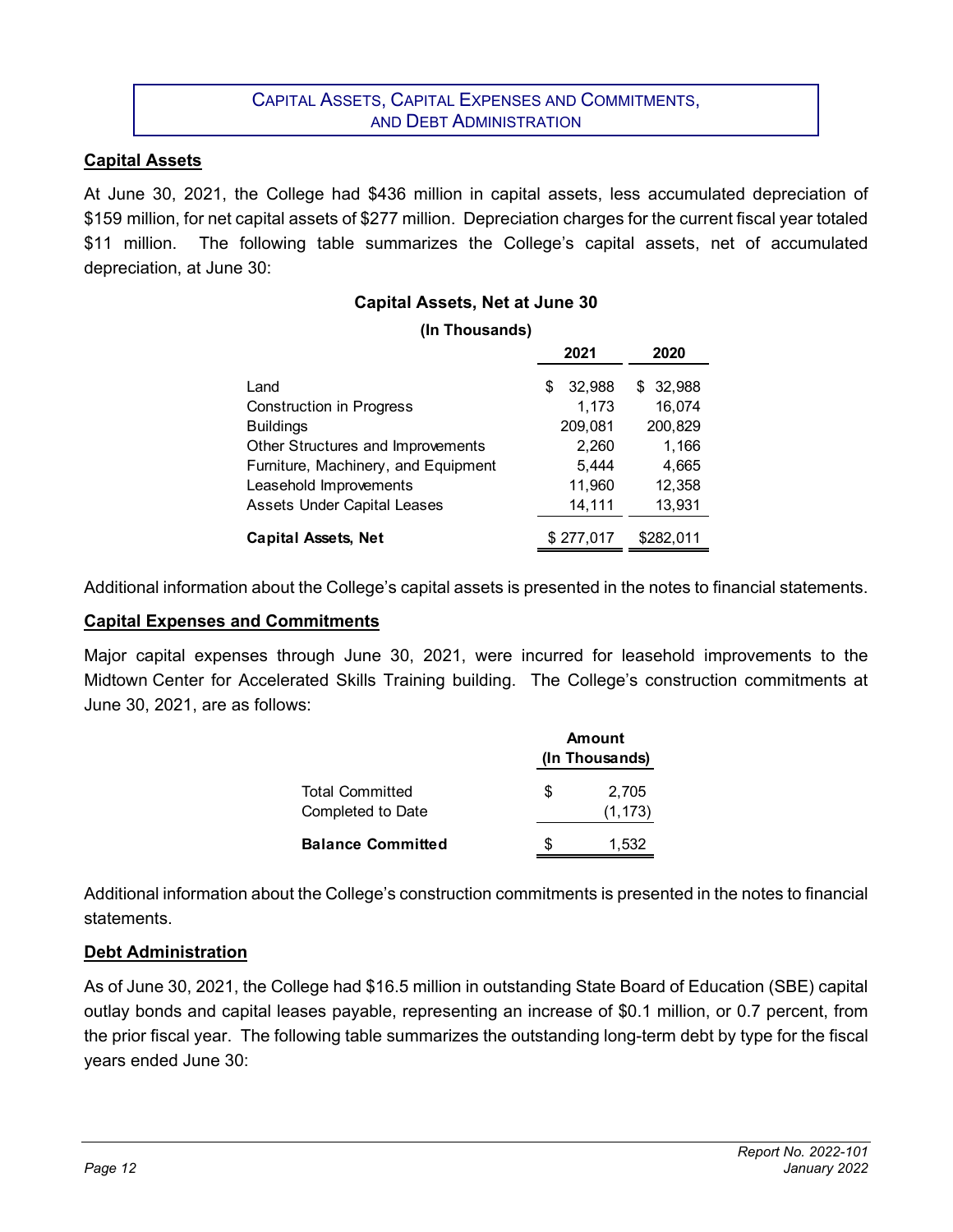## **Long-Term Debt at June 30**

## **(In Thousands)**

|                                                   | 2021   | 2020                        |
|---------------------------------------------------|--------|-----------------------------|
| <b>SBE Capital Outlay Bonds</b><br>Capital Leases | 15,086 | $$1,463$ $$1,595$<br>14,838 |
| Total                                             |        | $$16,549$ $$16,433$         |

The SBE issues capital outlay bonds on behalf of the College. During the 2020-21 fiscal year, there were no bond sales and debt repayments totaled \$0.5 million. Additional information about the College's long-term debt is presented in the notes to financial statements.

ECONOMIC FACTORS THAT WILL AFFECT THE FUTURE

The College's economic condition is closely tied to that of the State of Florida. Because of limited economic growth and increased demand for State resources, only a modest increase in State funding is anticipated in the 2021-22 fiscal year. The College's current financial and capital plans indicate that there are adequate financial resources to maintain its present level of services.

## REQUESTS FOR INFORMATION

Questions concerning information provided in the MD&A or other required supplementary information, and financial statements and notes thereto, or requests for additional financial information should be addressed to the Vice President for Business Operations and Finance, Valencia College, Post Office Box 3028, Orlando, Florida 32802.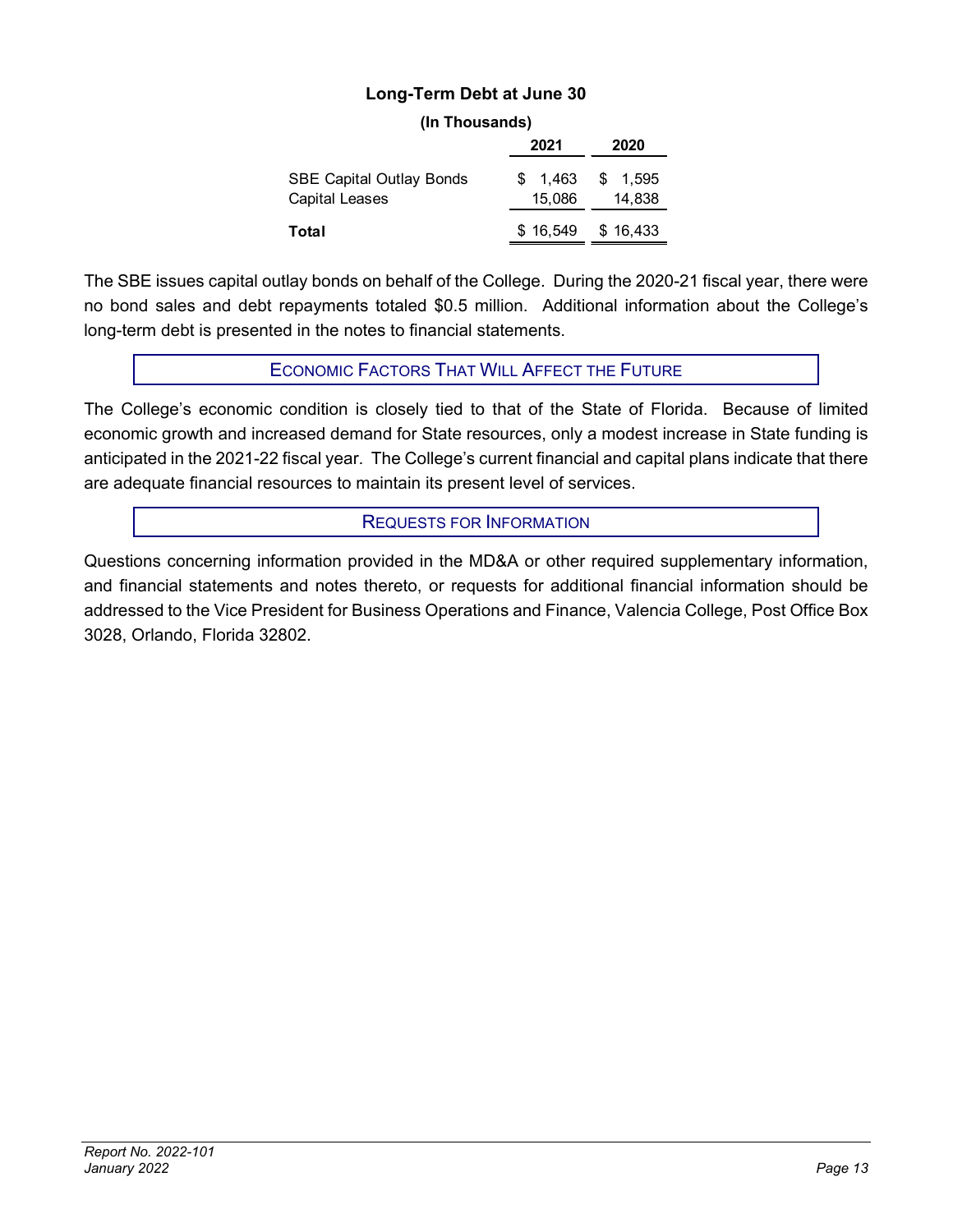# <span id="page-17-0"></span>*BASIC FINANCIAL STATEMENTS*

#### **VALENCIA COLLEGE A Component Unit of the State of Florida Statement of Net Position**

### **June 30, 2021**

|                                                                      | College      | Component<br>Unit |
|----------------------------------------------------------------------|--------------|-------------------|
| <b>ASSETS</b>                                                        |              |                   |
| Current Assets:                                                      |              |                   |
| Cash and Cash Equivalents                                            | \$42,712,994 | \$3,148,412       |
| Restricted Cash and Cash Equivalents                                 | 2,505,970    |                   |
| <b>Investments</b>                                                   | 4,219,530    |                   |
| Accounts Receivable, Net                                             | 8,969,054    | 1,050,777         |
| Due from Other Governmental Agencies                                 | 4,864,341    |                   |
| Due from Component Unit/College                                      | 258,887      | 626               |
| Inventories                                                          | 1,357,267    |                   |
| <b>Prepaid Expenses</b>                                              | 101,236      |                   |
| <b>Other Assets</b>                                                  |              | 5,962,808         |
| <b>Total Current Assets</b>                                          | 64,989,279   | 10,162,623        |
| <b>Noncurrent Assets:</b>                                            |              |                   |
| Restricted Cash and Cash Equivalents                                 | 19,700,979   |                   |
| Investments                                                          | 11,000,216   |                   |
| <b>Restricted Investments</b>                                        | 34,514       | 89,286,309        |
| Depreciable Capital Assets, Net                                      | 242,856,329  | 5,097,459         |
| Nondepreciable Capital Assets                                        | 34, 161, 010 | 3,084,064         |
| <b>Total Noncurrent Assets</b>                                       | 307,753,048  | 97,467,832        |
| TOTAL ASSETS                                                         | 372,742,327  | 107,630,455       |
| DEFERRED OUTFLOWS OF RESOURCES                                       |              |                   |
| <b>Other Postemployment Benefits</b>                                 | 3,593,463    |                   |
| Pensions                                                             | 44,035,777   |                   |
| TOTAL DEFERRED OUTFLOWS OF RESOURCES                                 | 47,629,240   |                   |
| LIABILITIES                                                          |              |                   |
| <b>Current Liabilities:</b>                                          |              |                   |
| <b>Accounts Payable</b>                                              | 1,906,224    | 113,310           |
| Salary and Payroll Taxes Payable                                     | 6,809,958    |                   |
| Retainage Payable                                                    | 77,568       |                   |
| Due to Other Governmental Agencies                                   | 776,767      |                   |
| Due to Component Unit/College                                        | 441          | 345,507           |
| <b>Unearned Revenue</b>                                              | 150,824      | 144,307           |
| <b>Estimated Insurance Claims Payble</b>                             | 9,094,271    |                   |
| Deposits Held for Others<br>Long-Term Liabilities - Current Portion: | 712,072      |                   |
| <b>Bonds Payable</b>                                                 | 136,000      |                   |
| Capital Leases Payable                                               | 472,925      |                   |
| Special Termination Benefits Payable                                 | 35,334       |                   |
| <b>Compensated Absences Payable</b>                                  | 733,889      |                   |
| Other Postemployment Benefits Payable                                | 431,421      |                   |
| Net Pension Liability                                                | 403,297      |                   |
| <b>Total Current Liabilities</b>                                     | 21,740,991   | 603,124           |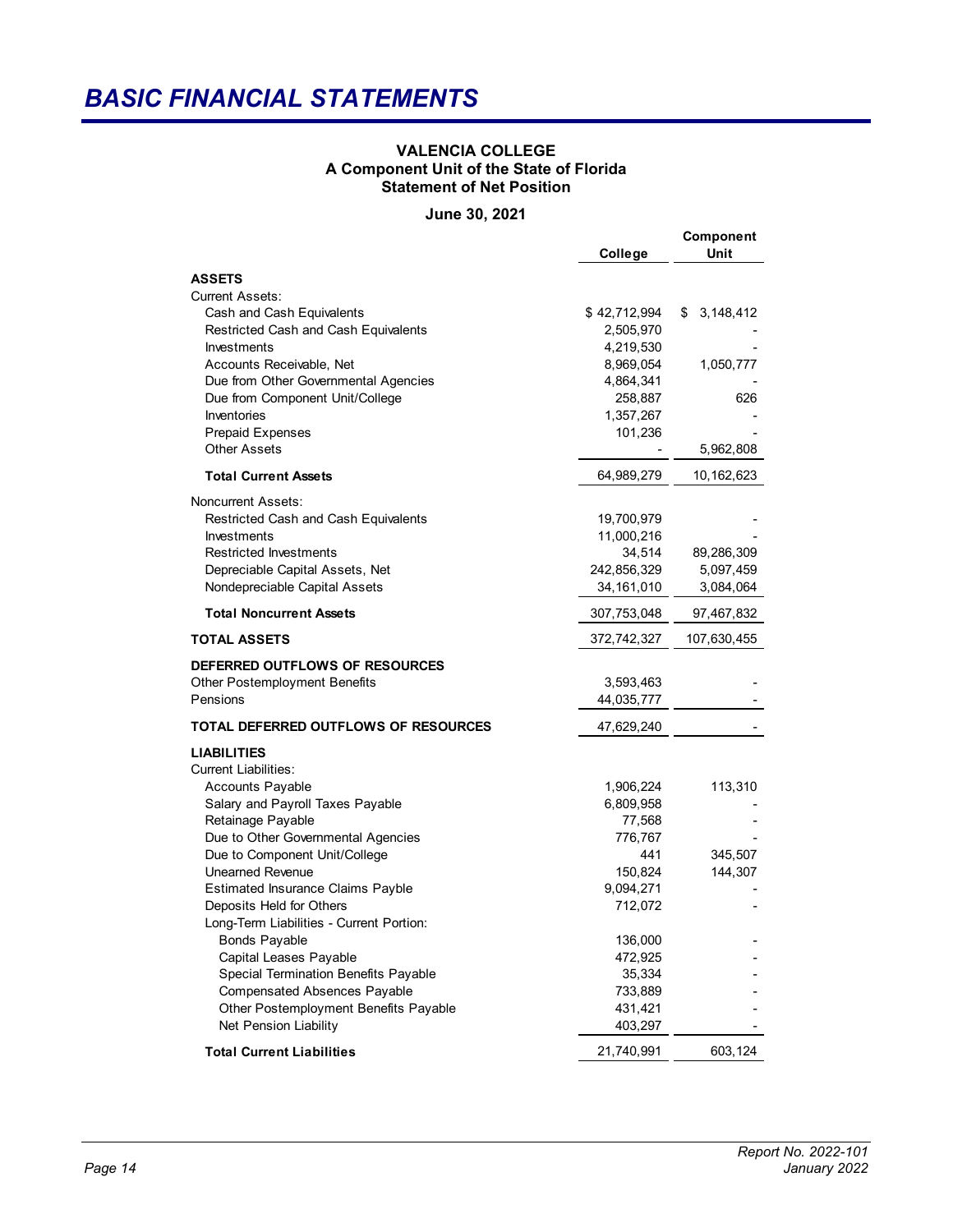|                                       |                | Component     |
|---------------------------------------|----------------|---------------|
|                                       | College        | Unit          |
| <b>LIABILITIES (Continued)</b>        |                |               |
| Noncurrent Liabilities:               |                |               |
| <b>Bonds Payable</b>                  | 1,327,000      |               |
| Capital Leases Payable                | 14,613,062     |               |
| Special Termination Benefits Payable  | 373,370        |               |
| <b>Compensated Absences Payable</b>   | 11,121,514     |               |
| Other Postemployment Benefits Payable | 7,857,871      |               |
| Net Pension Liability                 | 124,758,626    |               |
| <b>Total Noncurrent Liabilities</b>   | 160,051,443    |               |
| <b>TOTAL LIABILITIES</b>              | 181,792,434    | 603,124       |
| DEFERRED INFLOWS OF RESOURCES         |                |               |
| <b>Other Postemployment Benefits</b>  | 263,299        |               |
| Pensions                              | 4,266,508      |               |
| TOTAL DEFERRED INFLOWS OF RESOURCES   | 4,529,807      |               |
| <b>NET POSITION</b>                   |                |               |
| Net Investment in Capital Assets      | 260,468,351    | 8,181,523     |
| Restricted:                           |                |               |
| Nonexpendable:                        |                |               |
| Endowment                             |                | 39,489,309    |
| Expendable:                           |                |               |
| Grants and Loans                      | 12,607,762     | 51,280,673    |
| Scholarships                          | 1,618,379      |               |
| <b>Capital Projects</b>               | 19,700,979     |               |
| Debt Service                          | 34.514         |               |
| Unrestricted                          | (60, 380, 659) | 8,075,826     |
| <b>TOTAL NET POSITION</b>             | \$234,049,326  | \$107,027,331 |

The accompanying notes to financial statements are an integral part of this statement.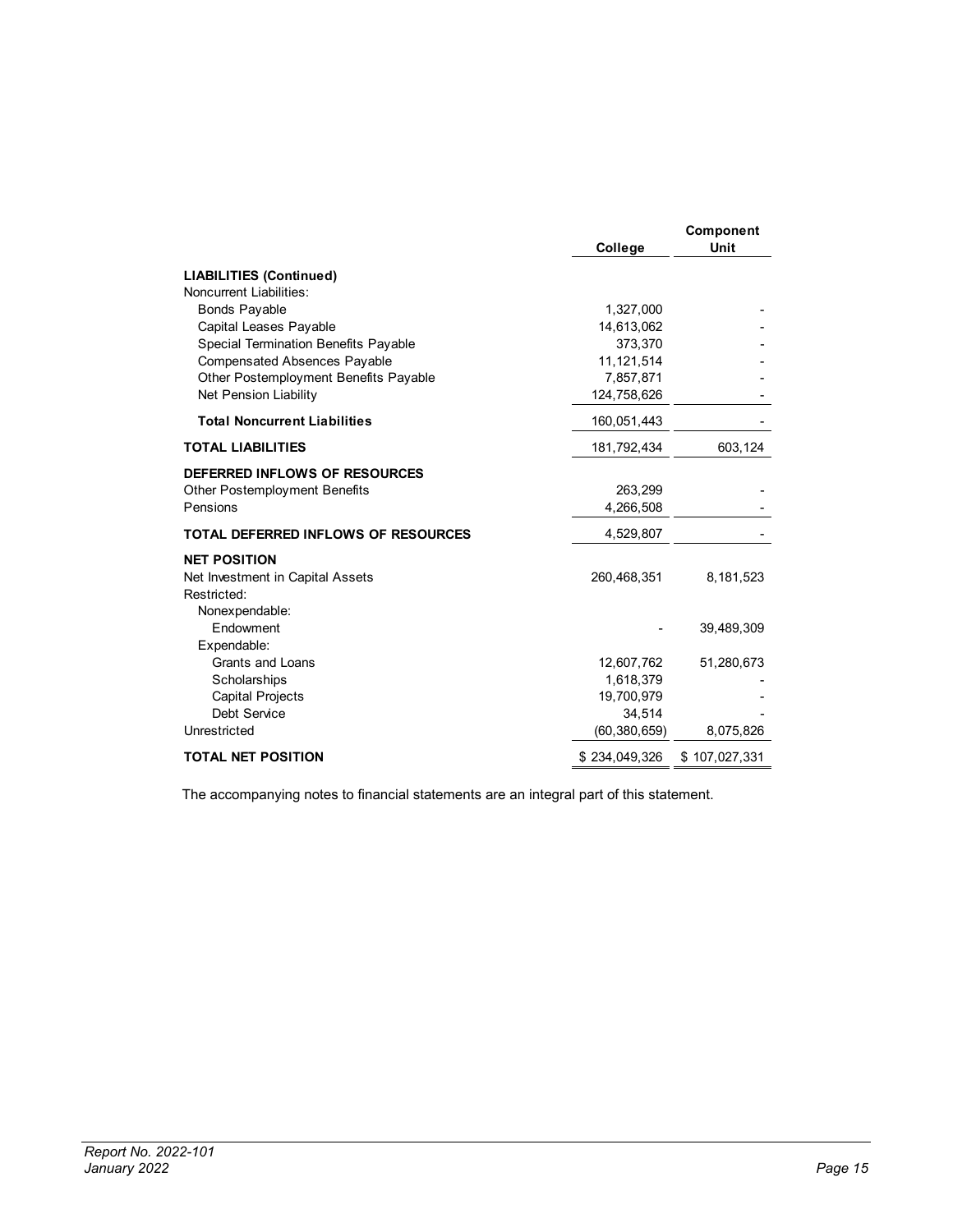THIS PAGE INTENTIONALLY LEFT BLANK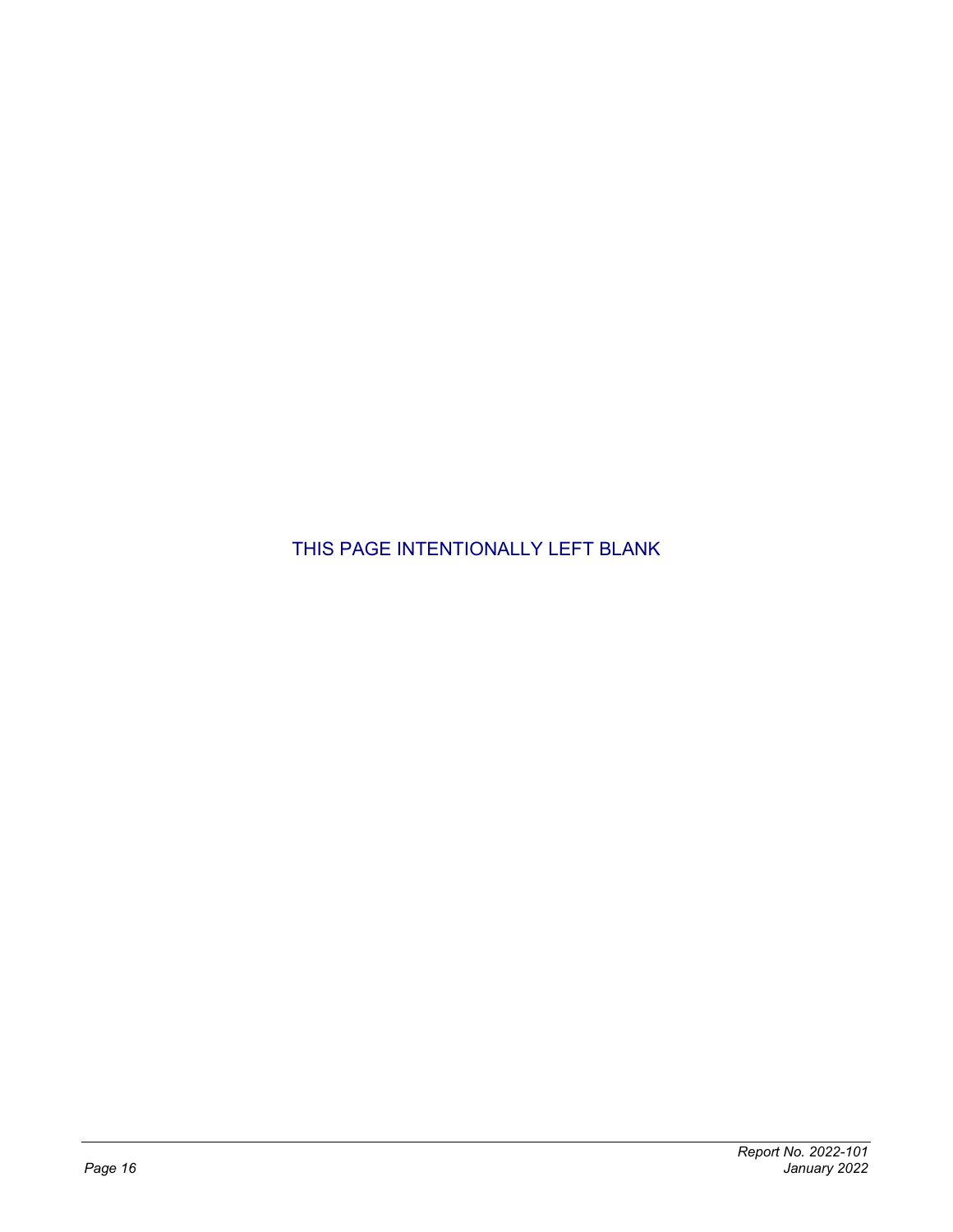#### **VALENCIA COLLEGE A Component Unit of the State of Florida Statement of Revenues, Expenses, and Changes in Net Position**

#### **For the Fiscal Year Ended June 30, 2021**

<span id="page-20-0"></span>

|                                               |                  | Component     |
|-----------------------------------------------|------------------|---------------|
|                                               | College          | Unit          |
| <b>REVENUES</b>                               |                  |               |
| <b>Operating Revenues:</b>                    |                  |               |
| Student Tuition and Fees, Net of Scholarship  |                  |               |
| Allowances of \$47,636,757                    | 70,691,974<br>\$ | \$            |
| <b>Federal Grants and Contracts</b>           | 1,130,065        |               |
| State and Local Grants and Contracts          |                  | 272,103       |
| Nongovernmental Grants and Contracts          |                  | 2,503,152     |
| Sales and Services of Educational Departments | 33,040           |               |
| Auxiliary Enterprises, Net of Scholarship     |                  |               |
| Allowances of \$4,535,571                     | 7,220,367        |               |
| <b>Other Operating Revenues</b>               | 901,731          | 782,070       |
| <b>Total Operating Revenues</b>               | 79,977,177       | 3,557,325     |
| <b>EXPENSES</b>                               |                  |               |
| <b>Operating Expenses:</b>                    |                  |               |
| <b>Personnel Services</b>                     | 200,056,809      | 1,107,060     |
| Scholarships and Waivers                      | 65, 160, 587     | 6,075,778     |
| Utilities and Communications                  | 4,398,434        |               |
| <b>Contractual Services</b>                   | 10,618,847       | 382,239       |
| Other Services and Expenses                   | 8,526,094        | 1,682,978     |
| <b>Materials and Supplies</b>                 | 34,429,851       | 18,782        |
| Depreciation                                  | 11,017,586       | 160,729       |
| <b>Total Operating Expenses</b>               | 334,208,208      | 9,427,566     |
| <b>Operating Loss</b>                         | (254,231,031)    | (5,870,241)   |
| <b>NONOPERATING REVENUES (EXPENSES)</b>       |                  |               |
| <b>State Noncapital Appropriations</b>        | 95,308,089       |               |
| Federal and State Student Financial Aid       | 103,669,207      |               |
| Gifts and Grants                              | 34,269,621       |               |
| Investment Income                             | 445,776          | 3,267,217     |
| Net Gain (Loss) on Investments                | (112, 353)       | 23,062,399    |
| <b>Other Nonoperating Revenues</b>            | 325,912          |               |
| Gain on Disposal of Capital Assets            | 26,352           |               |
| Interest on Capital Asset-Related Debt        | (548, 299)       |               |
| <b>Net Nonoperating Revenues</b>              | 233, 384, 305    | 26,329,616    |
| Income (Loss) Before Other Revenues           | (20, 846, 726)   | 20,459,375    |
| <b>State Capital Appropriations</b>           | 1,263,200        |               |
| Capital Grants, Contracts, Gifts, and Fees    | 5,906,742        |               |
| <b>Total Other Revenues</b>                   | 7,169,942        |               |
| Increase (Decrease) in Net Position           | (13, 676, 784)   | 20,459,375    |
| Net Position, Beginning of Year               | 247,726,110      | 86,567,956    |
| Net Position, End of Year                     | \$234,049,326    | \$107,027,331 |

The accompanying notes to financial statements are an integral part of this statement.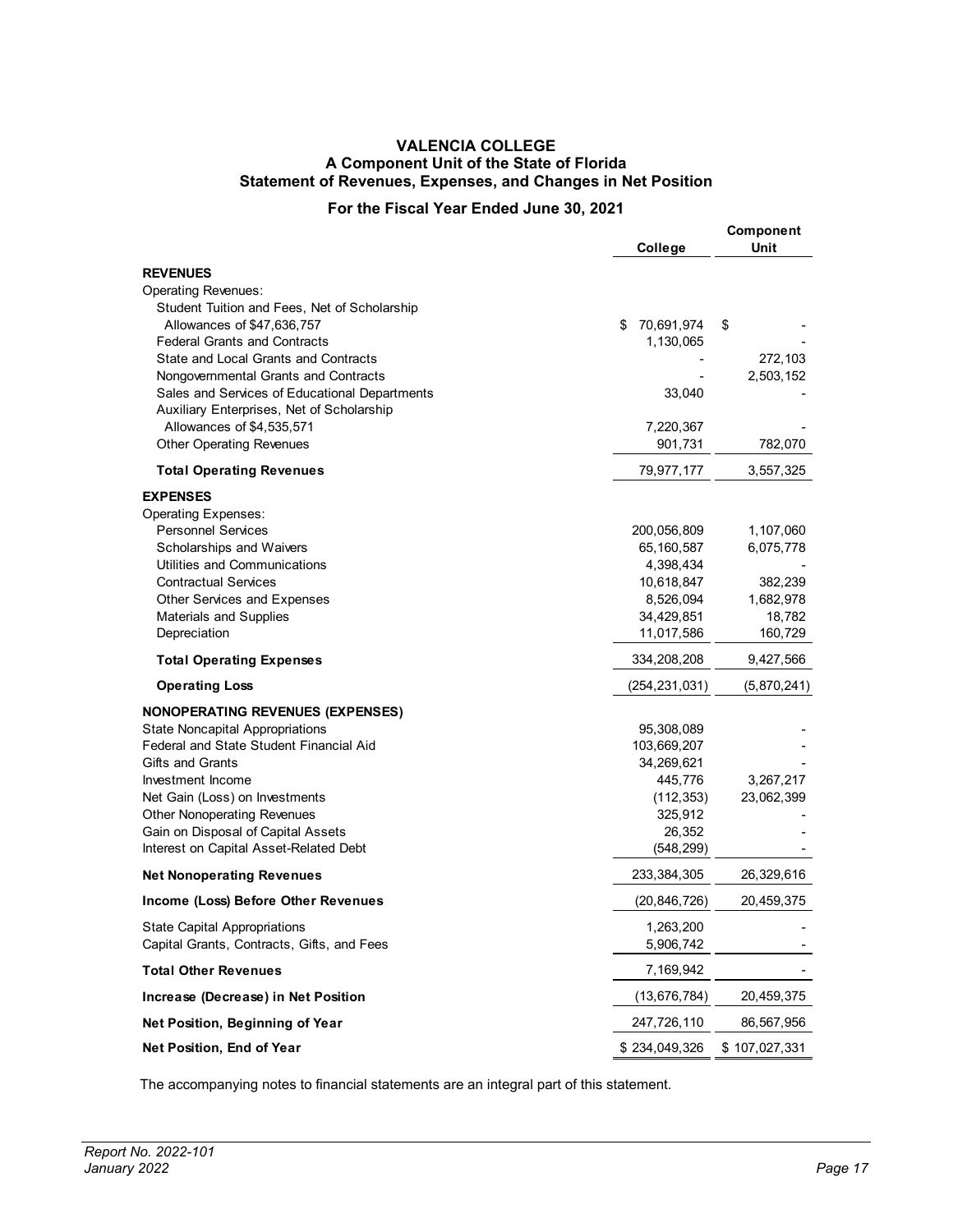#### **VALENCIA COLLEGE A Component Unit of the State of Florida Statement of Cash Flows**

### **For the Fiscal Year Ended June 30, 2021**

<span id="page-21-0"></span>

|                                                                        | College         |
|------------------------------------------------------------------------|-----------------|
| <b>CASH FLOWS FROM OPERATING ACTIVITIES</b>                            |                 |
| <b>Student Tuition and Fees, Net</b>                                   | \$67,165,451    |
| <b>Grants and Contracts</b>                                            | 1,956,985       |
| <b>Payments to Suppliers</b>                                           | (50, 352, 162)  |
| Payments for Utilities and Communications                              | (4,398,434)     |
| Payments to Employees                                                  | (148, 485, 080) |
| Payments for Employee Benefits                                         | (38, 828, 386)  |
| Payments for Scholarships                                              | (65, 160, 587)  |
| Auxiliary Enterprises, Net                                             | 7,112,522       |
| Sales and Services of Educational Departments                          | 33,040          |
| <b>Other Receipts</b>                                                  | 440,012         |
| <b>Net Cash Used by Operating Activities</b>                           | (230, 516, 639) |
| <b>CASH FLOWS FROM NONCAPITAL FINANCING ACTIVITIES</b>                 |                 |
| <b>State Noncapital Appropriations</b>                                 | 95,308,089      |
| Federal and State Student Financial Aid                                | 103,669,256     |
| Federal Direct Loan Program Receipts                                   | 45,910,346      |
| Federal Direct Loan Program Disbursements                              | (45, 955, 266)  |
| Gifts and Grants Received for Other Than Capital or Endowment Purposes | 34,269,621      |
| Net Cash Provided by Noncapital Financing Activities                   | 233,202,046     |
| <b>CASH FLOWS FROM CAPITAL AND RELATED FINANCING ACTIVITIES</b>        |                 |
| <b>State Capital Appropriations</b>                                    | 1,265,480       |
| Capital Grants and Gifts                                               | 5,889,742       |
| Proceeds from Sale of Capital Assets                                   | 325,912         |
| <b>Purchases of Capital Assets</b>                                     | (6,088,225)     |
| Principal Paid on Capital Debt and Leases                              | (527, 742)      |
| Interest Paid on Capital Debt and Leases                               | (548, 299)      |
| Net Cash Provided by Capital and Related Financing Activities          | 316,868         |
| <b>CASH FLOWS FROM INVESTING ACTIVITIES</b>                            |                 |
| Investment Income                                                      | 141,781         |
| Net Cash Provided by Investing Activities                              | 141,781         |
| Net Increase in Cash and Cash Equivalents                              | 3,144,056       |
| Cash and Cash Equivalents, Beginning of Year                           | 61,775,887      |
| Cash and Cash Equivalents, End of Year                                 | \$64,919,943    |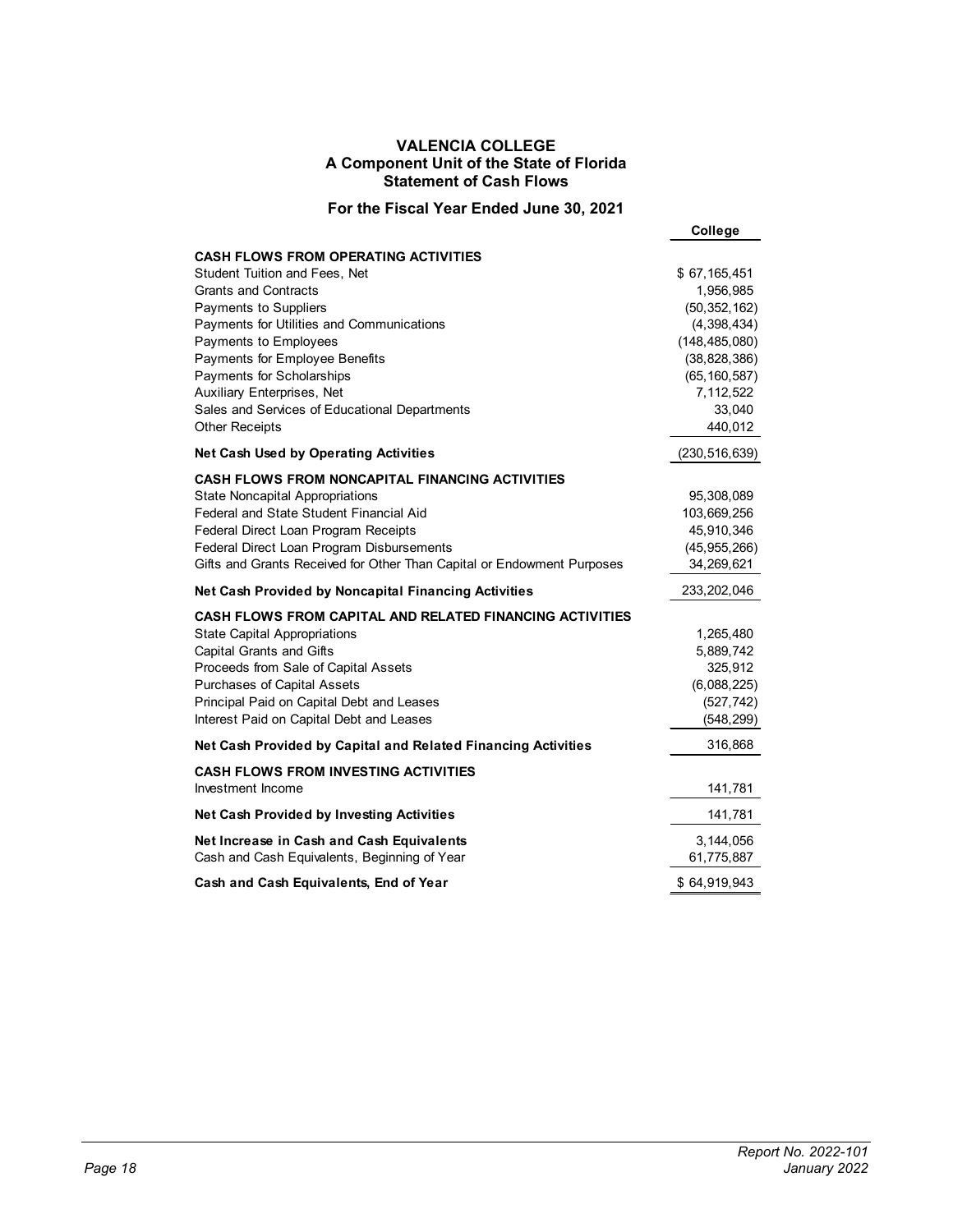|                                                                                                                                                                                                                                                                                                                                             | College            |
|---------------------------------------------------------------------------------------------------------------------------------------------------------------------------------------------------------------------------------------------------------------------------------------------------------------------------------------------|--------------------|
| <b>RECONCILIATION OF OPERATING LOSS</b>                                                                                                                                                                                                                                                                                                     |                    |
| TO NET CASH USED BY OPERATING ACTIVITIES                                                                                                                                                                                                                                                                                                    |                    |
| <b>Operating Loss</b>                                                                                                                                                                                                                                                                                                                       | \$ (254, 231, 031) |
| Adjustments to Reconcile Operating Loss                                                                                                                                                                                                                                                                                                     |                    |
| to Net Cash Used by Operating Activities:                                                                                                                                                                                                                                                                                                   |                    |
| Depreciation Expense                                                                                                                                                                                                                                                                                                                        | 11,017,586         |
| Changes in Assets, Liabilities, Deferred Outflows of Resources,                                                                                                                                                                                                                                                                             |                    |
| and Deferred Inflows of Resources:                                                                                                                                                                                                                                                                                                          |                    |
| Receivables, Net                                                                                                                                                                                                                                                                                                                            | (3, 175, 462)      |
| Due from Other Governmental Agencies                                                                                                                                                                                                                                                                                                        | 416,379            |
| Due from Component Unit                                                                                                                                                                                                                                                                                                                     | 344,539            |
| Inventories                                                                                                                                                                                                                                                                                                                                 | 559,385            |
| <b>Prepaid Expenses</b>                                                                                                                                                                                                                                                                                                                     | 2,188,889          |
| <b>Other Assets</b>                                                                                                                                                                                                                                                                                                                         | 169                |
| <b>Accounts Payable</b>                                                                                                                                                                                                                                                                                                                     | 414,120            |
| Salaries and Payroll Taxes Payable                                                                                                                                                                                                                                                                                                          | 1,112,055          |
| Due to Other Governmental Agencies                                                                                                                                                                                                                                                                                                          | (653, 803)         |
| <b>Unearned Revenue</b>                                                                                                                                                                                                                                                                                                                     | (332, 669)         |
| <b>Estimated Insurance Claims Payable</b>                                                                                                                                                                                                                                                                                                   | (3, 235, 307)      |
| Deposits Held for Others                                                                                                                                                                                                                                                                                                                    | 191,916            |
| Special Termination Benefits Payable                                                                                                                                                                                                                                                                                                        | 33,868             |
| <b>Compensated Absences Payable</b>                                                                                                                                                                                                                                                                                                         | 1,579,971          |
| Other Postemployment Benefits Payable                                                                                                                                                                                                                                                                                                       | 1,356,189          |
| Net Pension Liability                                                                                                                                                                                                                                                                                                                       | 18,316,309         |
| Deferred Outflows of Resources Related to Other Postemployment Benefits                                                                                                                                                                                                                                                                     | (654, 494)         |
| Deferred Inflows of Resources Related to Other Postemployment Benefits                                                                                                                                                                                                                                                                      | (37, 823)          |
| Deferred Outflows of Resources Related to Pensions                                                                                                                                                                                                                                                                                          | (2,709,809)        |
| Deferred Inflows of Resources Related to Pensions                                                                                                                                                                                                                                                                                           | (3,017,616)        |
| <b>NET CASH USED BY OPERATING ACTIVITIES</b>                                                                                                                                                                                                                                                                                                | \$ (230, 516, 639) |
| SUPPLEMENTAL DISCLOSURE OF NONCASH INVESTING AND<br><b>CAPITAL FINANCING ACTIVITIES</b>                                                                                                                                                                                                                                                     |                    |
| Unrealized losses on investments were recognized as a net loss on investments                                                                                                                                                                                                                                                               |                    |
| on the statement of revenues, expenses, and changes in net position, but are not<br>cash transactions for the statement of cash flows.                                                                                                                                                                                                      | \$<br>(112, 353)   |
| The College entered into capital lease purchases totaling \$624,849 and \$18,672<br>for the acquisition of servers and vehicles, respectively. The new debt and capital<br>assets related to the capital lease purchases were recorded as an increase to<br>long term debt and capital assets on the statement of net position, but are not |                    |
| cash transactions for the statement of cash flows.                                                                                                                                                                                                                                                                                          | \$<br>643,521      |

The accompanying notes to financial statements are an integral part of this statement.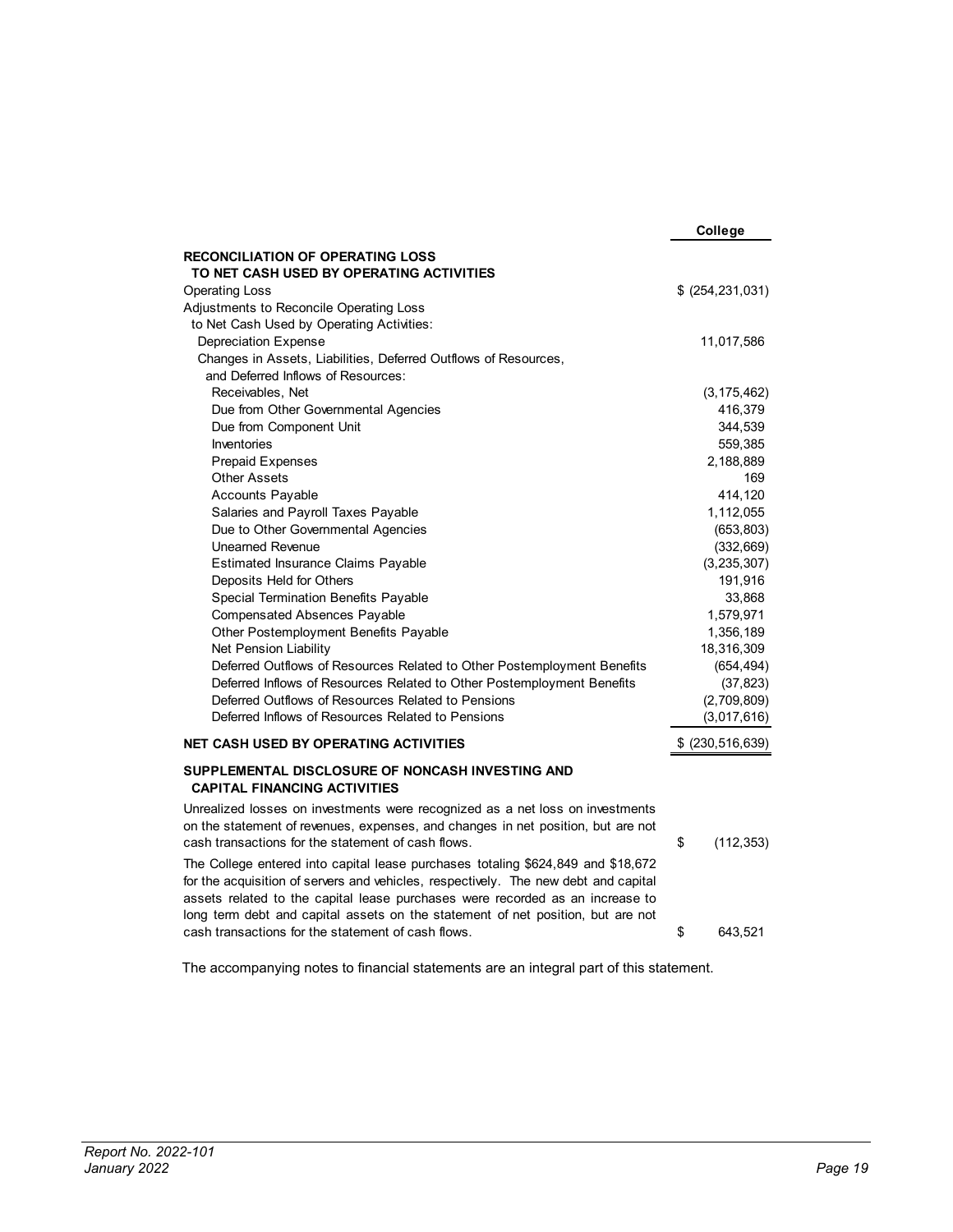# <span id="page-23-0"></span>*NOTES TO FINANCIAL STATEMENTS*

## **1. Summary of Significant Accounting Policies**

**Reporting Entity**. The governing body of Valencia College, a component unit of the State of Florida, is the College Board of Trustees. The Board of Trustees constitutes a corporation and is composed of nine members appointed by the Governor and confirmed by the Senate. The Board of Trustees is under the general direction and control of the Florida Department of Education, Division of Florida Colleges, and is governed by State law and State Board of Education (SBE) rules. However, the Board of Trustees is directly responsible for the day-to-day operations and control of the College within the framework of applicable State laws and SBE rules. The College serves Orange and Osceola Counties.

Criteria for defining the reporting entity are identified and described in the Governmental Accounting Standards Board's (GASB) *Codification of Governmental Accounting and Financial Reporting Standards*, Sections 2100 and 2600. These criteria were used to evaluate potential component units for which the Board of Trustees is financially accountable and other organizations for which the nature and significance of their relationship with the Board of Trustees are such that exclusion would cause the College's financial statements to be misleading. Based on the application of these criteria, the College is a component unit of the State of Florida, and its financial balances and activities are reported in the State's Annual Comprehensive Financial Report by discrete presentation.

**Discretely Presented Component Unit**. Based on the application of the criteria for determining component units, the Valencia College Foundation, Inc. (Foundation), a legally separate entity, is included within the College's reporting entity as a discretely presented component unit and is governed by a separate board.

The Foundation is also a direct-support organization, as defined in Section 1004.70, Florida Statutes, and although legally separate from the College, is financially accountable to the College. The Foundation is managed independently, outside the College's budgeting process, and its powers generally are vested in a governing board pursuant to various State statutes. The Foundation receives, holds, invests, and administers property, and makes expenditures to or for the benefit of the College.

The Foundation is audited by other auditors pursuant to Section 1004.70(6), Florida Statutes. The Foundation's audited financial statements are available to the public and can be obtained from the Vice President for Financial Services, Valencia College, P.O. Box 3028, Orlando, Florida 32802. The financial data reported on the accompanying financial statements was derived from the Foundation's audited financial statements for the fiscal year ended March 31, 2021.

**Basis of Presentation**. The College's accounting policies conform with accounting principles generally accepted in the United States of America applicable to public colleges and universities as prescribed by GASB. The National Association of College and University Business Officers (NACUBO) also provides the College with recommendations prescribed in accordance with generally accepted accounting principles promulgated by GASB and the Financial Accounting Standards Board (FASB). GASB allows public colleges various reporting options. The College has elected to report as an entity engaged in only business-type activities. This election requires the adoption of the accrual basis of accounting and entitywide reporting including the following components: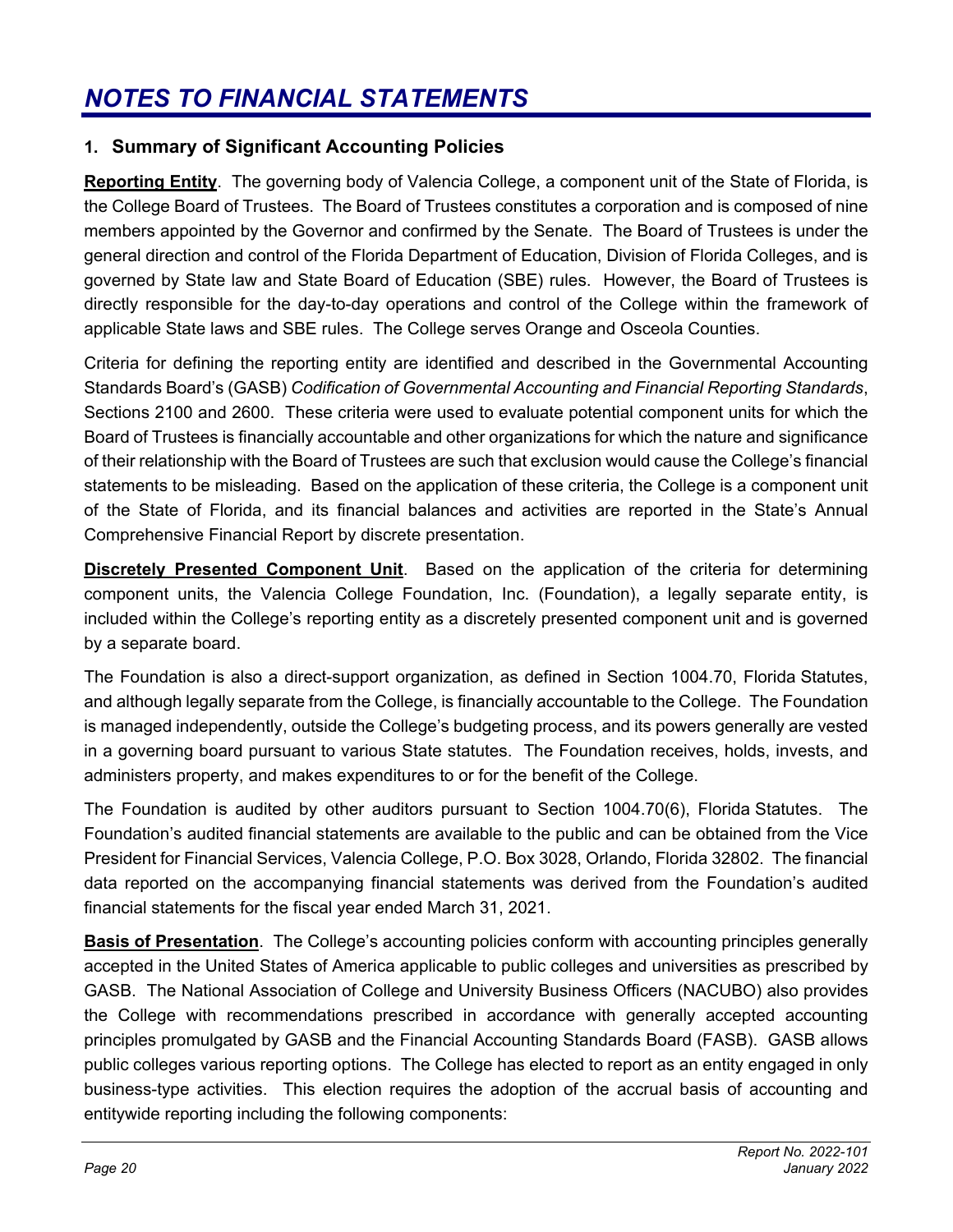- Management's Discussion and Analysis
- Basic Financial Statements:
	- o Statement of Net Position
	- o Statement of Revenues, Expenses, and Changes in Net Position
	- o Statement of Cash Flows
	- o Notes to Financial Statements
- Other Required Supplementary Information

**Measurement Focus and Basis of Accounting**. Basis of accounting refers to when revenues, expenses, assets, deferred outflows of resources, liabilities, and deferred inflows of resources are recognized in the accounts and reported in the financial statements. Specifically, it relates to the timing of the measurements made, regardless of the measurement focus applied. The College's financial statements are presented using the economic resources measurement focus and the accrual basis of accounting. Revenues, expenses, gains, losses, assets, deferred outflows of resources, liabilities, and deferred inflows of resources resulting from exchange and exchange-like transactions are recognized when the exchange takes place. Revenues, expenses, gains, losses, assets, deferred outflows of resources, liabilities, and deferred inflows of resources resulting from nonexchange activities are generally recognized when all applicable eligibility requirements, including time requirements, are met. The College follows GASB standards of accounting and financial reporting.

The College's component unit uses the economic resources measurement focus and the accrual basis of accounting, and follows FASB standards of accounting and financial reporting for not-for-profit organizations.

Significant interdepartmental sales between auxiliary service departments and other institutional departments have been accounted for as reductions of expenses and not revenues of those departments.

The College's principal operating activity is instruction. Operating revenues and expenses generally include all fiscal transactions directly related to instruction as well as administration, academic support, student services, physical plant operations, and depreciation of capital assets. Nonoperating revenues include State noncapital appropriations, Federal and State student financial aid, and investment income (net of unrealized gains or losses on investments). Interest on capital asset-related debt is a nonoperating expense.

The statement of net position is presented in a classified format to distinguish between current and noncurrent assets and liabilities. When both restricted and unrestricted resources are available to fund certain programs, it is the College's policy to first apply the restricted resources to such programs followed by the use of the unrestricted resources.

The statement of revenues, expenses, and changes in net position is presented by major sources and is reported net of tuition scholarship allowances. Tuition scholarship allowances are the difference between the stated charge for goods and services provided by the College and the amount that is actually paid by the student or the third party making payment on behalf of the student. The College calculated its scholarships allowance by identifying amounts within its student accounts receivable system paid by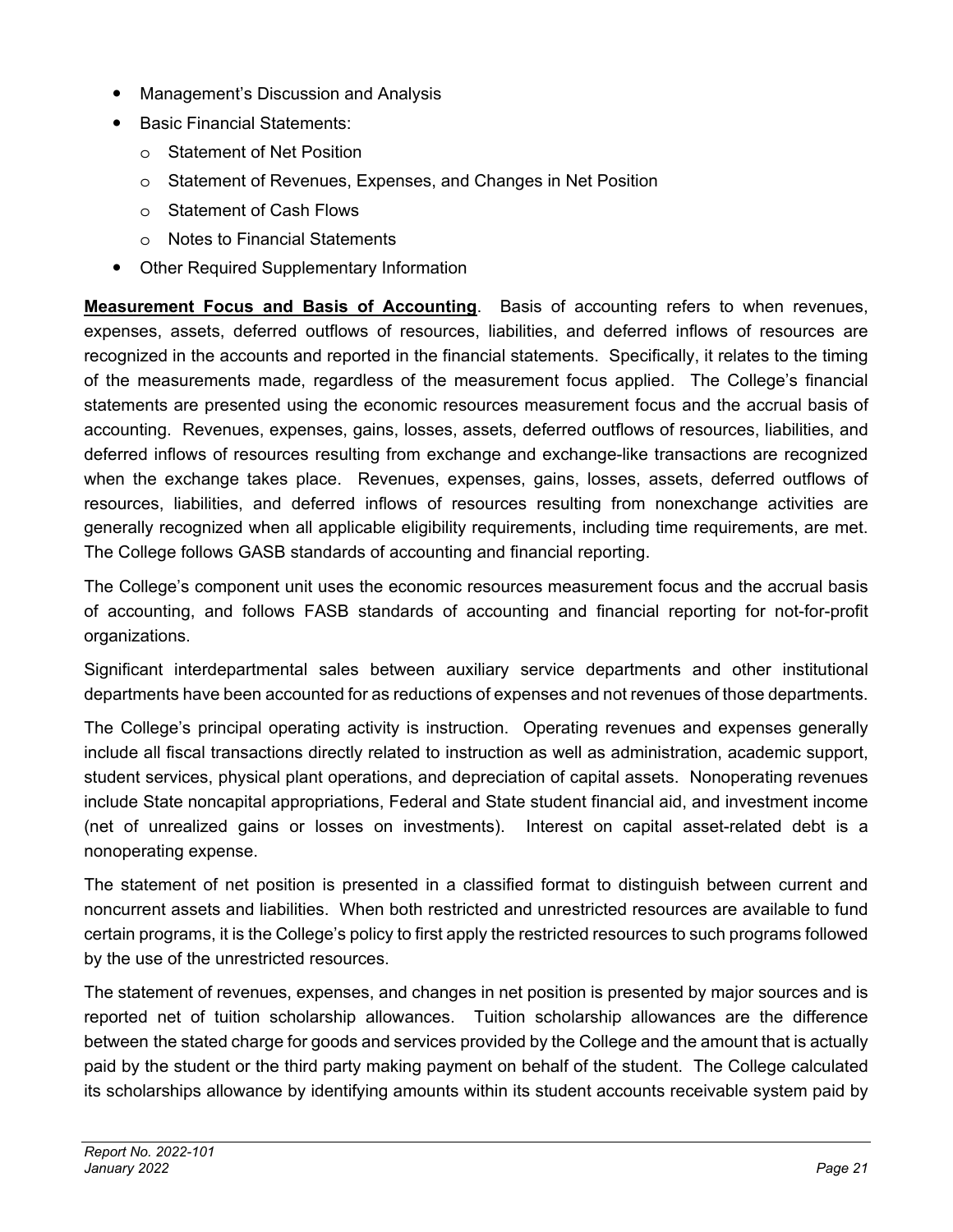student aid for tuition and books. The amounts are deducted from student tuition and fees and auxiliary enterprises, respectively.

The statement of cash flows is presented using the direct method in compliance with GASB Statement No. 9, *Reporting Cash Flows of Proprietary and Nonexpendable Trust Funds and Governmental Entities That Use Proprietary Fund Accounting*.

**Cash and Cash Equivalents**. The amount reported as cash and cash equivalents consists of cash on hand, cash in demand accounts, and cash placed with the State Board of Administration (SBA) Florida PRIME investment pool. For reporting cash flows, the College considers all highly liquid investments with original maturities of 3 months or less, that are not held solely for income or profit, to be cash equivalents. Under this definition, the College considers amounts invested in the SBA Florida PRIME investment pool to be cash equivalents.

College cash deposits are held in banks qualified as public depositories under Florida law. All such deposits are insured by Federal depository insurance, up to specified limits, or collateralized with securities held in Florida's multiple financial institution collateral pool required by Chapter 280, Florida Statutes. Cash and cash equivalents that are externally restricted to make debt service payments, maintain sinking or reserve funds, or to purchase or construct capital or other restricted assets are classified as restricted.

At June 30, 2021, the College reported as cash equivalents \$55,019,533 in the Florida PRIME investment pool administered by the SBA pursuant to Section 218.405, Florida Statutes. The College's investments in the Florida PRIME investment pool, which the SBA indicates is a Securities and Exchange Commission Rule 2a7-like external investment pool, are similar to money market funds in which shares are owned in the fund rather than the underlying investments. The Florida PRIME investment pool carried a credit rating of AAAm by Standard & Poor's and had a weighted-average days to maturity (WAM) of 50 days as of June 30, 2021. A portfolio's WAM reflects the average maturity in days based on final maturity or reset date, in the case of floating-rate instruments. WAM measures the sensitivity of the Florida PRIME investment pool to interest rate changes. The investments in the Florida PRIME investment pool are reported at amortized cost.

Section 218.409(8)(a), Florida Statutes, provides that "the principal, and any part thereof, of each account constituting the trust fund is subject to payment at any time from the moneys in the trust fund. However, the executive director may, in good faith, on the occurrence of an event that has a material impact on liquidity or operations of the trust fund, for 48 hours limit contributions to or withdrawals from the trust fund to ensure that the Board [State Board of Administration] can invest moneys entrusted to it in exercising its fiduciary responsibility. Such action must be immediately disclosed to all participants, the trustees, the Joint Legislative Auditing Committee, and the Investment Advisory Council. The trustees shall convene an emergency meeting as soon as practicable from the time the executive director has instituted such measures and review the necessity of those measures. If the trustees are unable to convene an emergency meeting before the expiration of the 48-hour moratorium on contributions and withdrawals, the moratorium may be extended by the executive director until the trustees are able to meet to review the necessity for the moratorium. If the trustees agree with such measures, the trustees shall vote to continue the measures for up to an additional 15 days. The trustees must convene and vote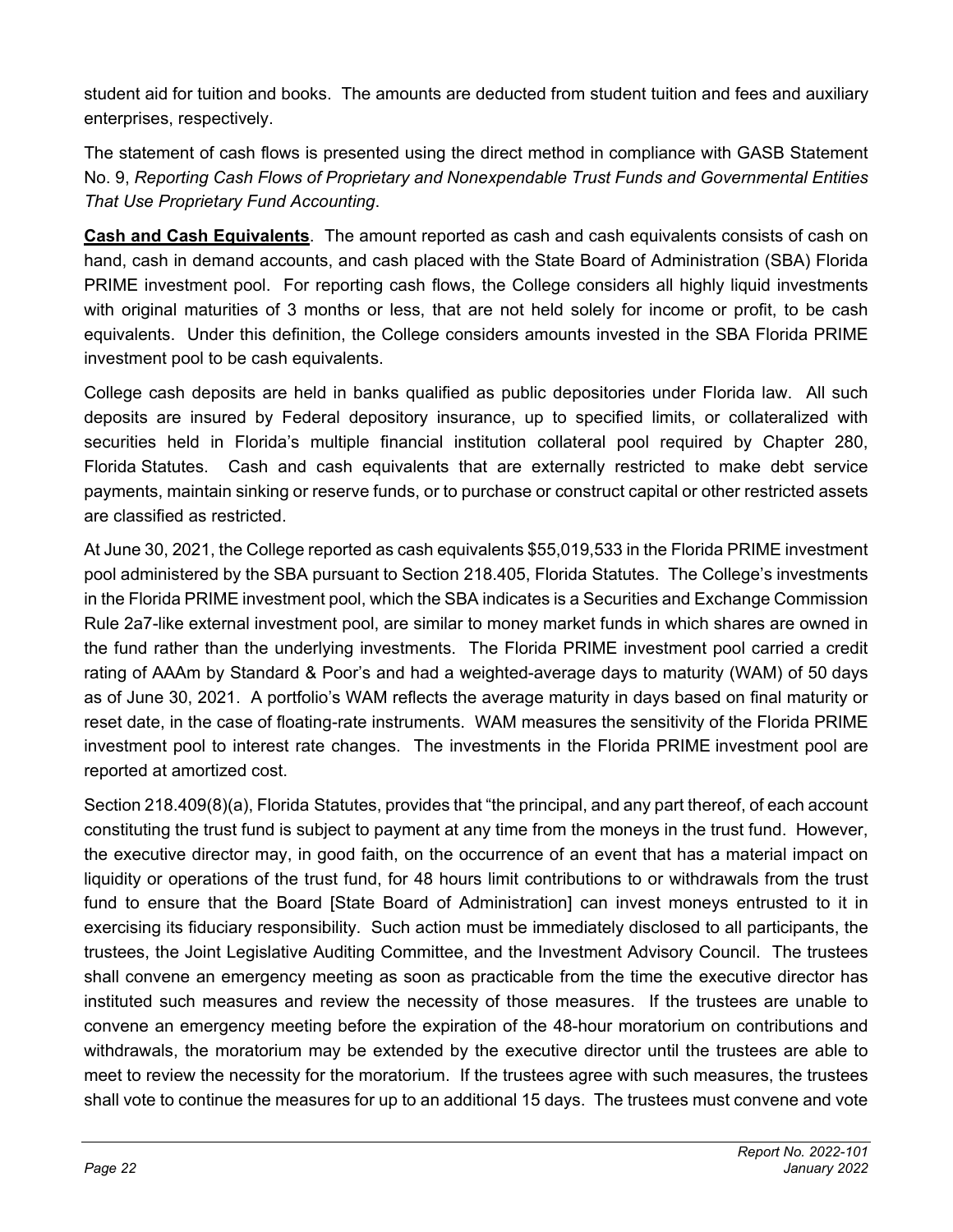to continue any such measures before the expiration of the time limit set, but in no case may the time limit set by the trustees exceed 15 days." As of June 30, 2021, there were no redemption fees or maximum transaction amounts, or any other requirements that serve to limit a participant's daily access to 100 percent of their account value.

**Inventories**. Inventories consist of items for resale by the campus bookstore, and are valued using the last invoice cost, which approximates the first-in, first-out method of inventory valuation. Consumable laboratory supplies, teaching materials, and office supplies on hand in College departments are expensed when purchased, and are not considered material. Accordingly, these items are not included in the reported inventory.

**Capital Assets**. College capital assets consist of land, construction in progress, buildings, other structures and improvements, furniture, machinery, and equipment, leasehold improvements, and assets under capital leases. These assets are capitalized and recorded at cost at the date of acquisition or at acquisition value at the date received in the case of gifts and purchases of State surplus property. Additions, improvements, and other outlays that significantly extend the useful life of an asset are capitalized. Other costs incurred for repairs and maintenance are expensed as incurred. The College has a capitalization threshold of \$5,000 for tangible personal property and \$50,000 for buildings and other structures and improvements. Depreciation is computed on the straight-line basis over the following estimated useful lives:

- $\bullet$  Buildings  $-$  40 years
- Other Structures and Improvements 10 years
- Furniture, Machinery, and Equipment:
	- $\circ$  Computer Equipment 3 years
	- o Vehicles, Office Machines, and Educational Equipment 5 years
	- $\circ$  Furniture 7 years
- Leasehold Improvements 10 to 40 years
- Assets Under Capital Leases 3 to 40 years

**Noncurrent Liabilities**. Noncurrent liabilities include bonds payable, capital leases payable, special termination benefits payable, compensated absences payable, other postemployment benefits payable (OPEB), and net pension liabilities that are not scheduled to be paid within the next fiscal year.

**Pensions**. For purposes of measuring the net pension liability, deferred outflows of resources and deferred inflows of resources related to pensions, and pension expense, information about the fiduciary net positions of the Florida Retirement System (FRS) defined benefit plan and the Health Insurance Subsidy (HIS) defined benefit plan and additions to/deductions from the FRS and HIS fiduciary net positions have been determined on the same basis as they are reported by the FRS and the HIS plans. Benefit payments (including refunds of employee contributions) are recognized when due and payable in accordance with benefit terms. Investments are reported at fair value.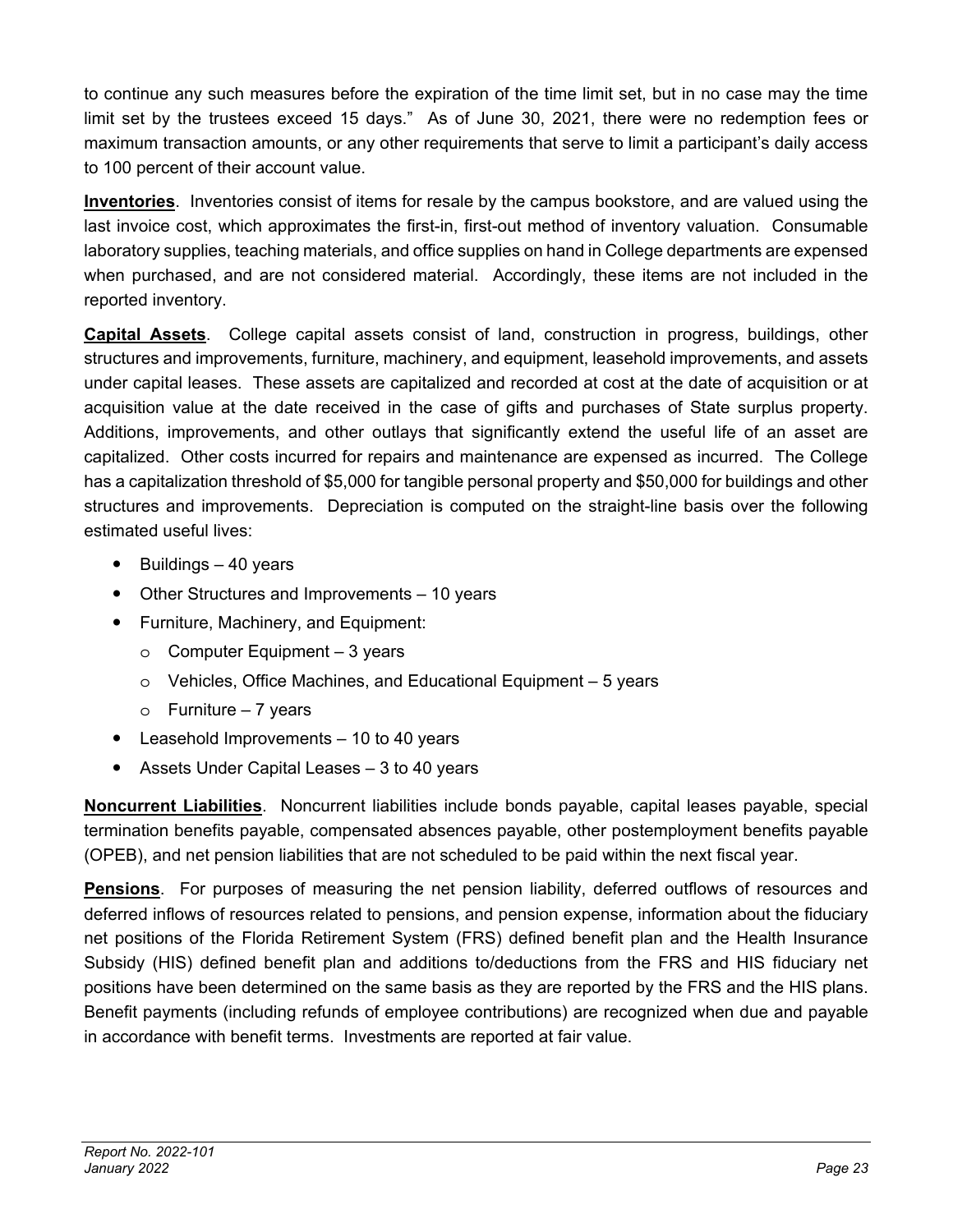## **2. Deficit Net Position in Individual Funds**

The College reported an unrestricted net position which included a deficit in the current funds - unrestricted, as shown below. This deficit can be attributed to the full recognition of long-term liabilities (i.e., compensated absences payable, OPEB payable, and net pension liabilities) in the current unrestricted funds.

| Fund                                                          | <b>Net Position</b>          |
|---------------------------------------------------------------|------------------------------|
| <b>Current Funds - Unrestricted</b><br><b>Auxiliary Funds</b> | (72, 673, 040)<br>12.292.381 |
| Total                                                         | (60, 380, 659)               |

## **3. Investments**

The Board of Trustees has adopted a written investment policy providing that surplus funds of the College shall be invested in those institutions and instruments permitted under the provisions of Florida Statutes. Section 218.415(16), Florida Statutes, authorizes the College to invest in the Florida PRIME investment pool administered by the SBA; Securities and Exchange Commission registered money market funds with the highest credit quality rating from a nationally recognized rating agency; interest-bearing time deposits and savings accounts in qualified public depositories, as defined by Section 280.02, Florida Statutes; direct obligations of the United States Treasury; obligations of Federal agencies and instrumentalities; securities of, or interests in, certain open-end or closed-end management type investment companies; and other investments approved by the Board of Trustees as authorized by law. SBE Rule 6A-14.0765(3), Florida Administrative Code, provides that College loan, endowment, annuity, and life income funds may also be invested pursuant to Section 215.47, Florida Statutes. Investments authorized by Section 215.47, Florida Statutes, include bonds, notes, commercial paper, and various other types of investments.

Investments set aside to make debt service payments, maintain sinking or reserve funds, or to purchase or construct capital assets are classified as restricted.

**Fair Value Measurement**. The College categorizes its fair value measurements within the fair value hierarchy established by generally accepted accounting principles. The hierarchy is based on the valuation inputs used to measure the fair value of the asset. Level 1 inputs are quoted prices in active markets for identical assets, Level 2 inputs are significant other observable inputs, and Level 3 inputs are significant unobservable inputs.

All of the College's recurring fair value measurements as of June 30, 2021, are valued using quoted market prices (Level 1 inputs).

The College's investments at June 30, 2021, are reported as follows: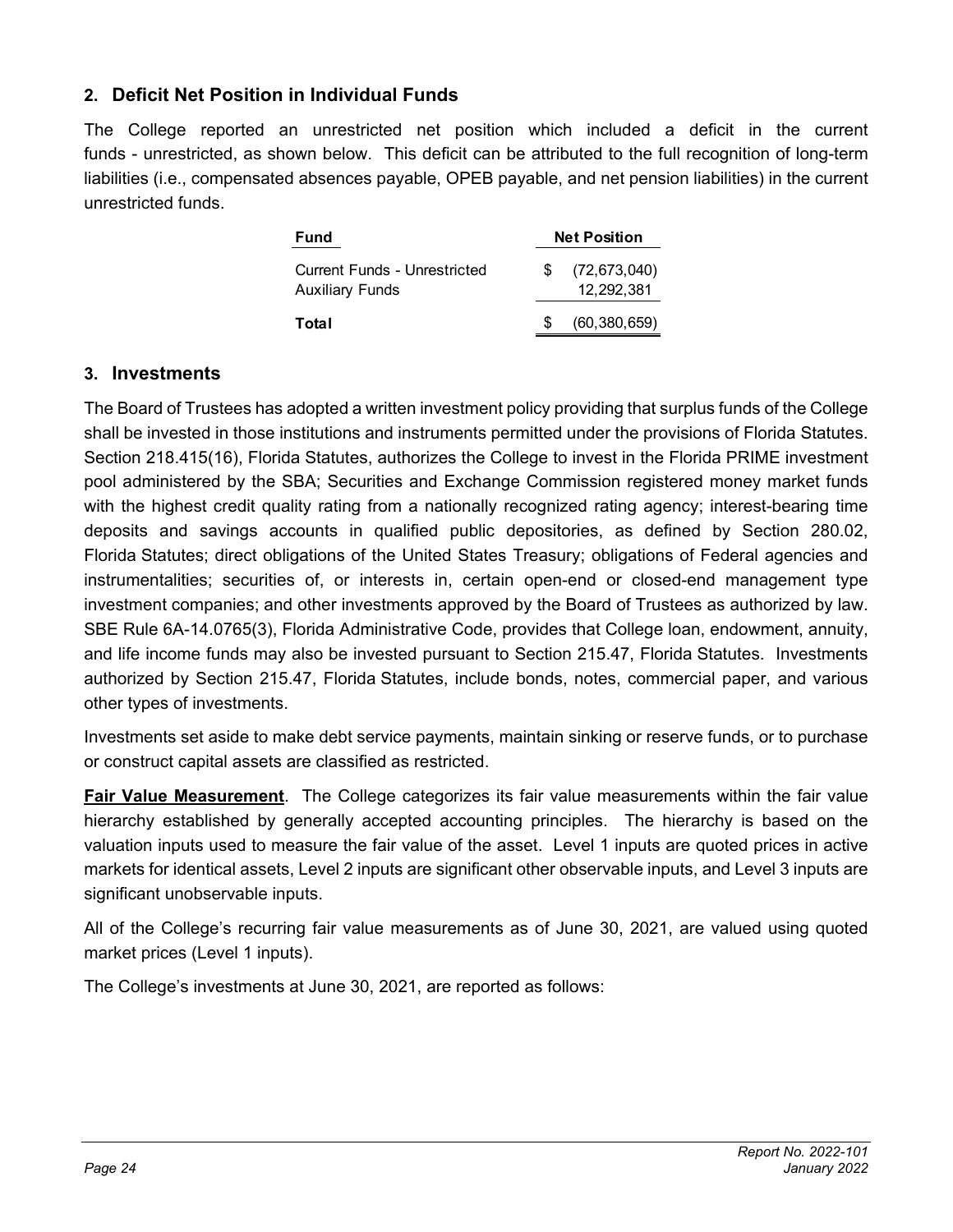|                                                                         |    |                      | <b>Fair Value Measurements Using</b>                                                            |                      |                                                                         |        |                                                    |  |
|-------------------------------------------------------------------------|----|----------------------|-------------------------------------------------------------------------------------------------|----------------------|-------------------------------------------------------------------------|--------|----------------------------------------------------|--|
| Investments by fair value level                                         |    | <b>Amount</b>        | <b>Quoted Prices</b><br>in Active<br><b>Markets for</b><br><b>Identical Assets</b><br>(Level 1) |                      | Significant<br><b>Other</b><br><b>Observable</b><br>Inputs<br>(Level 2) |        | Significant<br>Unobservable<br>Inputs<br>(Level 3) |  |
| <b>SBA Debt Service Accounts</b><br><b>Mutual Funds</b><br>Fixed Income | \$ | 34.514<br>15,219,746 | \$                                                                                              | 34.514<br>15,219,746 | S                                                                       | $\sim$ | \$                                                 |  |
| Total investments by fair value level                                   | S  | 15,254,260           |                                                                                                 | 15,254,260           | \$                                                                      | ۰      | S                                                  |  |

**State Board of Administration Debt Service Accounts**. The College reported investments totaling \$34,514 at June 30, 2021, in the SBA Debt Service Accounts. These investments are used to make debt service payments on bonds issued by the SBE for the benefit of the College. The College's investments consist of United States Treasury securities, with maturity dates of 6 months or less, and are reported at fair value (Level 1 inputs). The College relies on policies developed by the SBA for managing interest rate risk and credit risk for these accounts. Disclosures for the Debt Service Accounts are included in the notes to financial statements of the State's Annual Comprehensive Financial Report.

**Other Investments**. The College's other investment totaling \$15,219,746 at June 30, 2021, consists of fixed income mutual funds reported at their fair value. The following risks apply to these investments:

*Interest Rate Risk*: Interest rate risk is the risk that changes in interest rates will adversely affect the fair market value of each investment. The College's investment policy limits interest rate risk by attempting to match investments maturities to known cash needs and anticipated cash flow requirement.

| <b>Investment Maturities</b>     | <b>Percent</b><br>Ωf<br><b>Portfolio</b> |
|----------------------------------|------------------------------------------|
| Less than 1 Year<br>1 to 3 Years | 28%<br>72%                               |
| Total                            | 100%                                     |

As a means of managing its exposure to fair-value losses arising from increasing interest rates, the College has established a target duration of its fixed-income portfolio of 1 to 3 years.

*Credit Risk*: Credit risk is the risk that an issuer or other counterparty to an investment will not fulfill its obligations. The College's investment policy provides for credit risk. The risk varies depending on the type of investment. The College's investment in mutual funds at June 30, 2021 were not rated.

*Custodial Credit Risk*: Custodial credit risk is the risk that, in the event of failure of the counterparty, the College will not be able to recover the value of its investments or collateral securities that are in the possession of an outside party. The College's investment policy pursuant to Section 218.415(18), Florida Statutes, requires securities, with the exception of certificates of deposit, be held with a third-party custodian; and all securities purchased by, and all collateral obtained by College, should be properly designated as an asset of the College. The securities must be held in an account separate and apart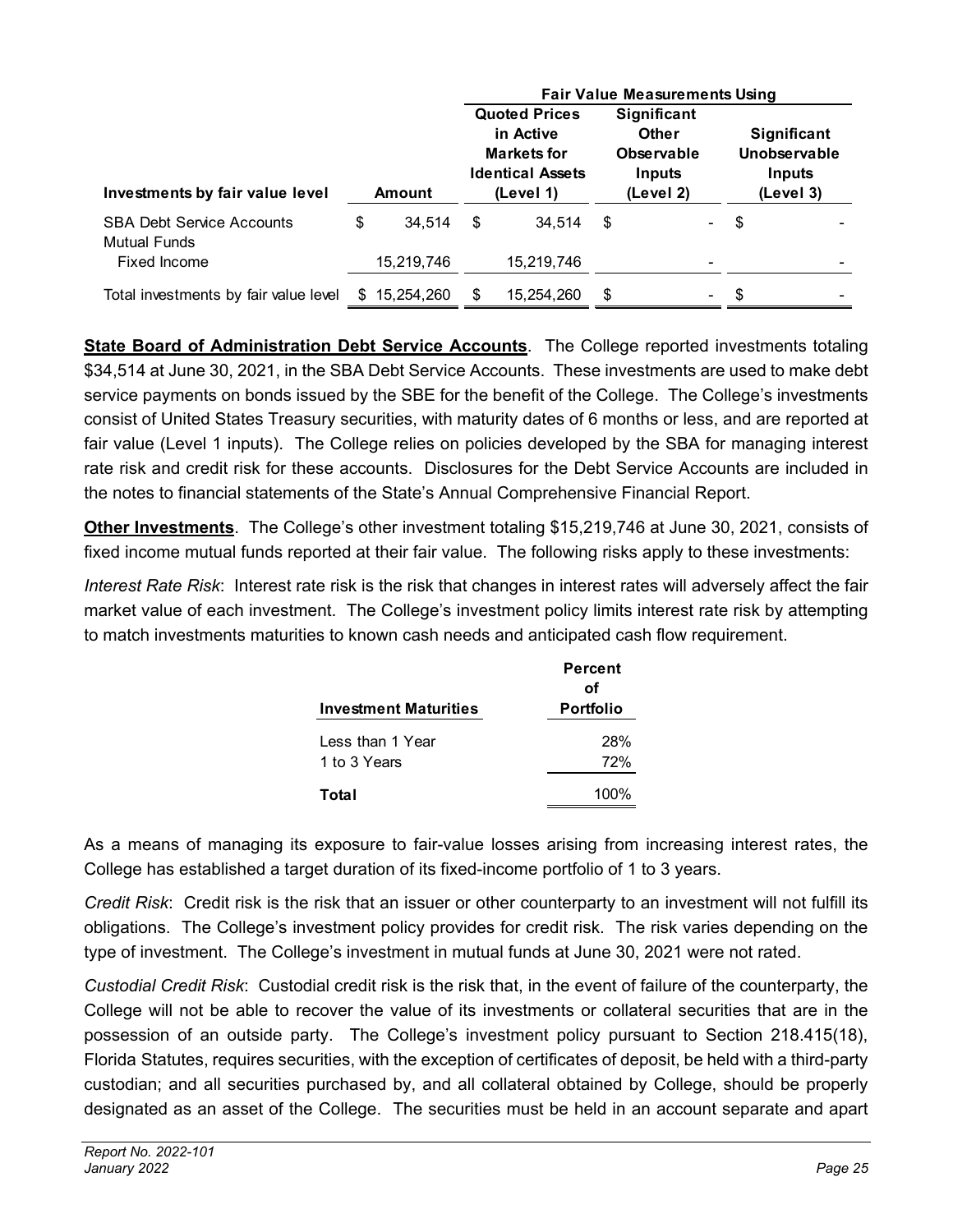from the assets of the financial institution. A third-party custodian is defined as any bank depository chartered by the Federal Government, State of Florida, or by a national association organized and existing under the laws of the United States which is authorized to accept and execute trust and is doing business in the State of Florida. Certificates of deposit will be placed in the provider's safekeeping department for the term of the deposit.

At June 30, 2021, the College's mutual fund investments were held by a third-party custodian as required by the College's investment policy.

*Concentration of Credit Risk*: Concentration of credit risk is the risk of loss attributable to the magnitude of the College's investments to a single issuer. The College's investment policy has established asset allocation and issuer limits which are designed to reduce concentration of credit risk of the College's investment portfolio. United States Treasury securities and obligations explicitly guaranteed by the U.S. Government are not considered to have credit risk and do not have purchase limitations. As of June 30, 2021, there were no concentrations of credit risk.

#### **Component Unit Investments**.

The Foundation categorizes its fair value measurements within the hierarchy established by generally accepted accounting principles. The fair value of investments consists of the following:

|                                                                                                              |                                                | <b>Fair Value Measurements Using</b> |                                                                                                 |    |                                                                                |                                                    |  |
|--------------------------------------------------------------------------------------------------------------|------------------------------------------------|--------------------------------------|-------------------------------------------------------------------------------------------------|----|--------------------------------------------------------------------------------|----------------------------------------------------|--|
| Investments by fair value level                                                                              | <b>Amount</b>                                  |                                      | <b>Quoted Prices</b><br>in Active<br><b>Markets for</b><br><b>Identical Assets</b><br>(Level 1) |    | <b>Significant</b><br><b>Other</b><br><b>Observable</b><br>Inputs<br>(Level 2) | Significant<br>Unobservable<br>Inputs<br>(Level 3) |  |
| Fixed income mutual funds<br>Equity mutual funds<br>International mutual funds                               | \$<br>21,281,985<br>38, 124, 300<br>19,571,852 | S.                                   | 21,281,985<br>38, 124, 300<br>19,571,852                                                        | \$ |                                                                                | \$                                                 |  |
| Total investments by fair value level                                                                        | 78,978,137                                     | S                                    | 78,978,137                                                                                      | \$ |                                                                                | \$                                                 |  |
| Investments measured at the net asset value (NAV)                                                            |                                                |                                      |                                                                                                 |    |                                                                                |                                                    |  |
| SEI Energy Debt Fund, LP<br><b>SEI Structured Credit Fund, LP</b><br><b>SEI Structured Core Property, LP</b> | 2,694,043<br>4,616,165<br>2,997,964            |                                      |                                                                                                 |    |                                                                                |                                                    |  |
| Total investments measured at NAV                                                                            | 10,308,172                                     |                                      |                                                                                                 |    |                                                                                |                                                    |  |
| Total investments measured at fair value                                                                     | \$89,286,309                                   |                                      |                                                                                                 |    |                                                                                |                                                    |  |

The valuation method for investments measured at the net asset value (NAV) per share (or its equivalent) is presented in the following table: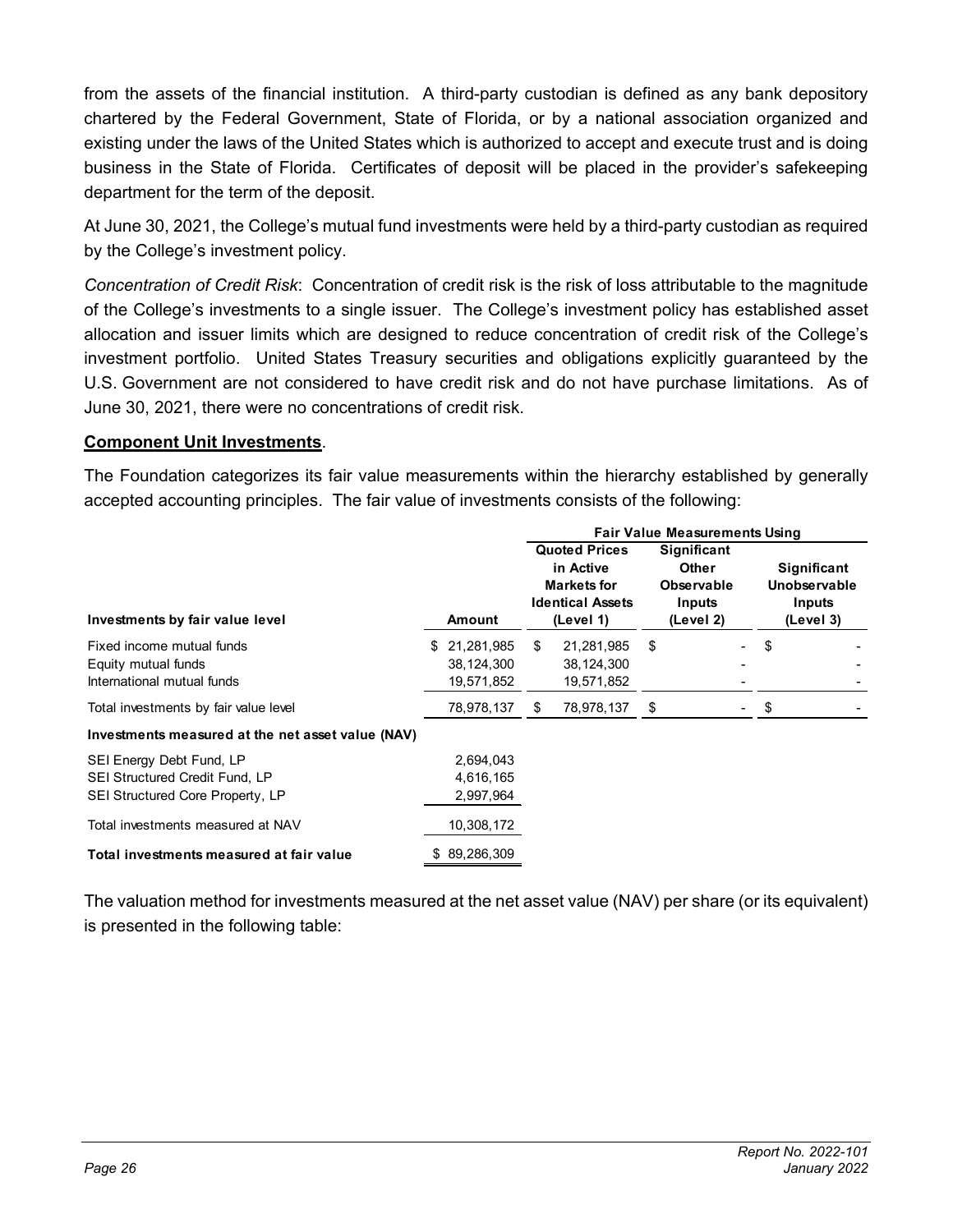| Investments measured at the NAV       | <b>Fair Value</b> | <b>Unfunded</b><br><b>Commitments</b> | <b>Redemption</b><br><b>Frequency (if</b><br><b>Currently Eligible)</b>                                                                            | <b>Redemption</b><br><b>Notice</b><br><b>Period</b>                                                                                   |
|---------------------------------------|-------------------|---------------------------------------|----------------------------------------------------------------------------------------------------------------------------------------------------|---------------------------------------------------------------------------------------------------------------------------------------|
| SEI Energy Debt Fund, LP              | \$2,694,043       | \$<br>$\blacksquare$                  | 3-year lock up on<br>each subscription<br>(50% available after<br>lock up then 25%<br>available for each of<br>the next 2 semi-<br>annual periods) | Semi-annual with<br>95 days notice,<br>10% holdback on<br>total redemptions.                                                          |
| <b>SEI Structured Credit Fund. LP</b> | 4,616,165         |                                       | 2-year lock up on<br>each subscription                                                                                                             | Made via tender<br>offer. Tender offer<br>is at discretion of<br>advisor. 65 days<br>notice, 10%<br>holdback on total<br>redemptions. |
| SEI Structured Core Property, LP      | 2,997,964         |                                       | No lock up period.<br>Subject to gate that<br>can be imposed if<br>withdrawal amounts<br>are greater than 25%<br>of NAV.                           | Requires a 95-day<br>notice, subject to<br>certain holdback<br>restrictions.                                                          |
| Total investments measured at the NAV | \$10,308,172      | \$                                    |                                                                                                                                                    |                                                                                                                                       |

## **4. Accounts Receivable**

Accounts receivable represent amounts for student fee deferments, unused credit memos, and contract and grant reimbursements due from third parties. The accounts receivable are reported net of a \$1,528,501 allowance for doubtful accounts.

## **5. Due From Other Governmental Agencies**

The amount due from other governmental agencies primarily consists of \$1,866,535 due from the United States Department of Education for reimbursement of expenditures from the Institutional Portion of the Higher Education Emergency Relief Fund Formula Grants and \$915,557 due from the Florida Prepaid College Board for payment of tuition and fees for students under contract enrolled in summer term.

## **6. Due From and To Component Unit/College**

The \$258,887 amount due from component unit consists of amounts owed to the College by the Foundation for grant expenditure reimbursements and scholarship costs. The \$441 reported as due to component unit consists of amounts owed by the College to the Foundation for theater production ticket sales. The College's financial statements are reported for the fiscal year ended June 30, 2021. The College's component unit financial statements are reported for the fiscal year ended March 31, 2021. Accordingly, amounts reported by the College as due from and to component unit on the statement of net position do not agree with amounts reported by the component unit as due from and to the College.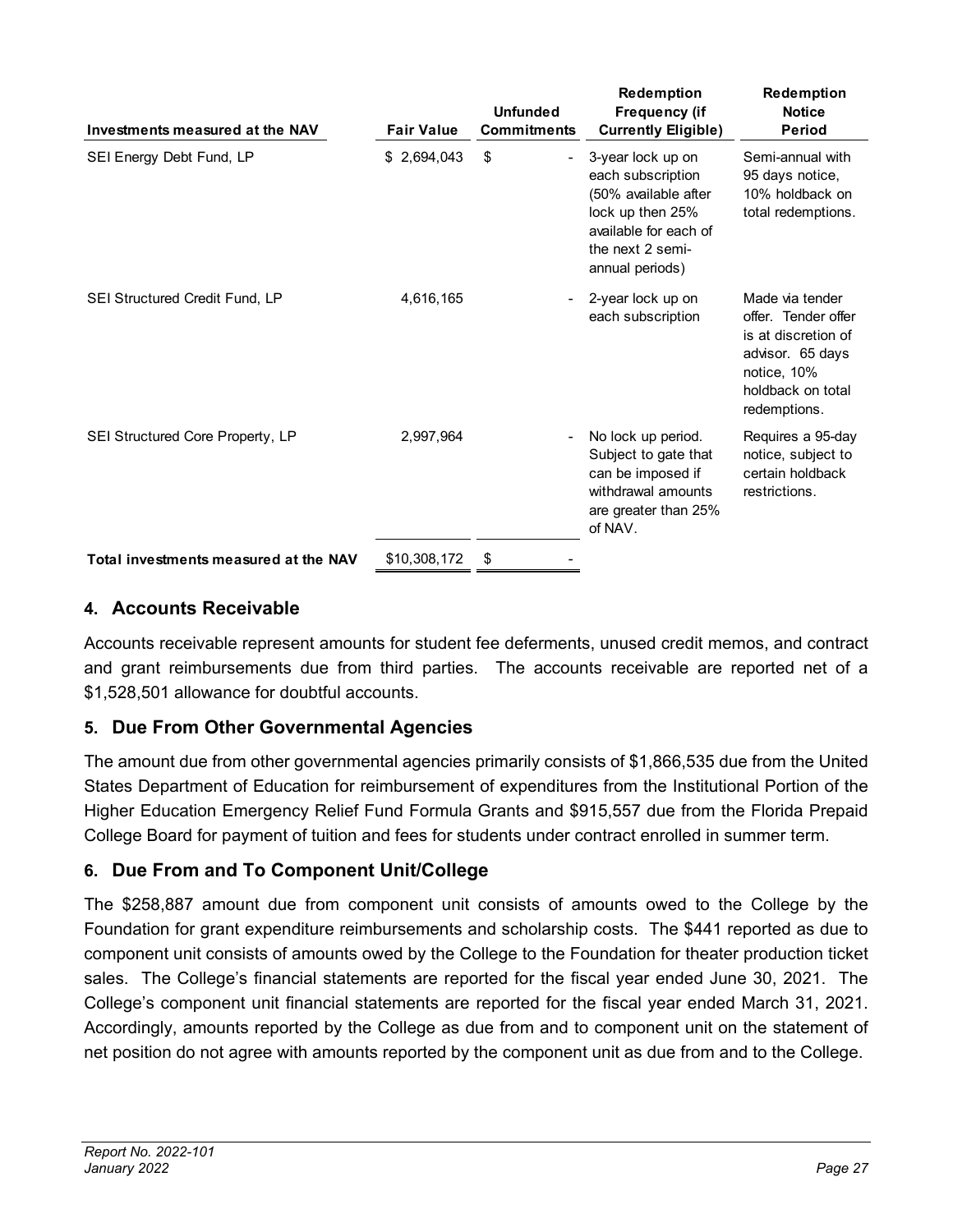## **7. Capital Assets**

Capital assets activity for the fiscal year ended June 30, 2021, is shown in the following table:

| <b>Description</b>                           | <b>Beginning</b><br><b>Balance</b> | <b>Additions</b>  | <b>Reductions</b> | <b>Ending</b><br><b>Balance</b> |
|----------------------------------------------|------------------------------------|-------------------|-------------------|---------------------------------|
| Nondepreciable Capital Assets:               |                                    |                   |                   |                                 |
| Land                                         | 32,987,698<br>\$                   | \$                | \$                | 32,987,698<br>S                 |
| <b>Construction in Progress</b>              | 16,073,573                         | 2,132,116         | 17,032,377        | 1,173,312                       |
| <b>Total Nondepreciable Capital Assets</b>   | 49,061,271<br>S.                   | 2, 132, 116<br>\$ | 17,032,377<br>\$  | 34, 161, 010<br>\$              |
| Depreciable Capital Assets:                  |                                    |                   |                   |                                 |
| <b>Buildings</b>                             | \$324,491,920                      | 15,624,470<br>\$  | \$                | \$340,116,390                   |
| Other Structures and Improvements            | 1,731,345                          | 1,407,907         |                   | 3,139,252                       |
| Furniture, Machinery, and Equipment          | 26,889,160                         | 3,294,420         | 738,208           | 29,445,372                      |
| Leasehold Improvements                       | 13, 193, 098                       |                   |                   | 13, 193, 098                    |
| Assets Under Capital Lease                   | 15,298,374                         | 643,521           |                   | 15,941,895                      |
| <b>Total Depreciable Capital Assets</b>      | 381,603,897                        | 20,970,318        | 738,208           | 401,836,007                     |
| Less, Accumulated Depreciation:              |                                    |                   |                   |                                 |
| <b>Buildings</b>                             | 123,663,450                        | 7,372,162         |                   | 131,035,612                     |
| Other Structures and Improvements            | 565,105                            | 313,925           |                   | 879,030                         |
| Furniture, Machinery, and Equipment          | 22,223,617                         | 2,468,983         | 691,644           | 24,000,956                      |
| Leasehold Improvements                       | 834,732                            | 398,133           |                   | 1,232,865                       |
| Assets Under Capital Lease                   | 1,366,832                          | 464,383           |                   | 1,831,215                       |
| <b>Total Accumulated Depreciation</b>        | 148,653,736                        | 11,017,586        | 691,644           | 158,979,678                     |
| <b>Total Depreciable Capital Assets, Net</b> | \$232,950,161                      | 9,952,732<br>\$   | 46,564<br>\$      | \$242,856,329                   |

## **8. Long-Term Liabilities**

Long-term liabilities activity for the fiscal year ended June 30, 2021, is shown in the following table:

| <b>Description</b>                          | <b>Beginning</b><br><b>Balance</b> | <b>Additions</b>     | <b>Reductions</b> | <b>Ending</b><br><b>Balance</b> | <b>Current</b><br><b>Portion</b> |
|---------------------------------------------|------------------------------------|----------------------|-------------------|---------------------------------|----------------------------------|
| <b>Bonds Payable</b>                        | \$<br>1.595.000                    | \$<br>$\blacksquare$ | 132.000<br>\$     | 1.463.000<br>S                  | \$<br>136,000                    |
| Capital Leases Payable                      | 14,838,208                         | 643.521              | 395,742           | 15,085,987                      | 472,925                          |
| <b>Special Termination Benefits Payable</b> | 374.836                            | 66.855               | 32.987            | 408.704                         | 35,334                           |
| <b>Compensated Absences Payable</b>         | 10.275.432                         | 2.190.762            | 610.791           | 11,855,403                      | 733,889                          |
| Other Postemployment                        |                                    |                      |                   |                                 |                                  |
| <b>Benefits Payable</b>                     | 6,933,103                          | 1,715,163            | 358.974           | 8,289,292                       | 431,421                          |
| Net Pension Liability                       | 106,845,614                        | 63,539,487           | 45,223,178        | 125, 161, 923                   | 403,297                          |
| <b>Total Long-Term Liabilities</b>          | \$140,862,193                      | 68, 155, 788<br>S.   | 46,753,672<br>S.  | \$162,264,309                   | 2,212,866<br>\$.                 |

**Bonds Payable**. The SBE issues capital outlay bonds on behalf of the College. These bonds mature serially and are secured by a pledge of the College's portion of the State-assessed motor vehicle license tax and by the State's full faith and credit. The SBE and the SBA administer the principal and interest payments, investment of debt service resources, and compliance with reserve requirements. The College had the following bonds payable at June 30, 2021: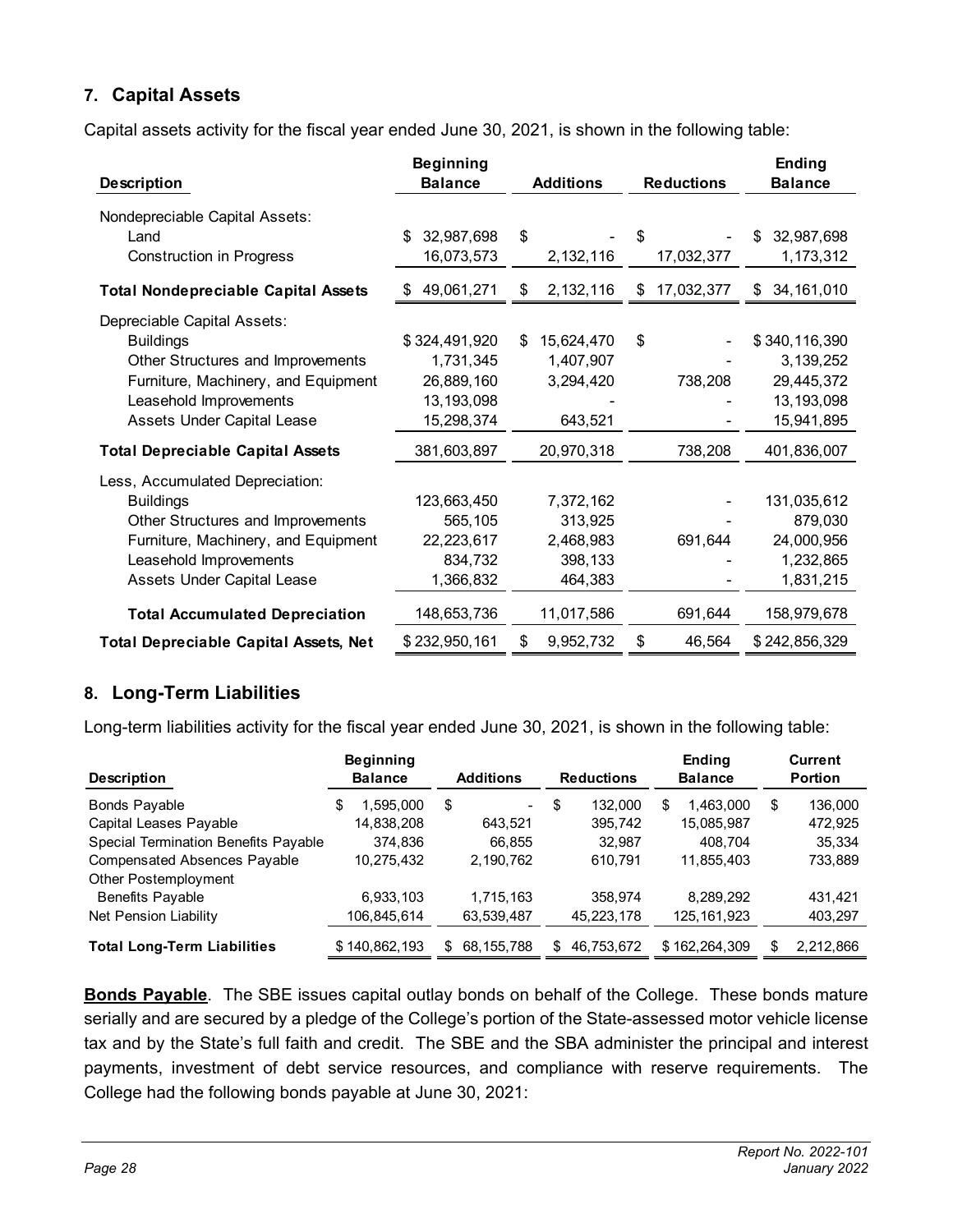| <b>Bond Type</b>                          | Amount<br>Outstanding | Interest<br><b>Rates</b><br>(Percent) | Annual<br><b>Maturity</b><br>Т٥ |
|-------------------------------------------|-----------------------|---------------------------------------|---------------------------------|
| <b>SBE Capital Bonds:</b><br>Series 2020A | \$1,463,000           | $2.0 - 5.0$                           | 2030                            |

Annual requirements to amortize all bonded debt outstanding as of June 30, 2021, are as follows:

| <b>Fiscal Year</b>    | <b>SBE Capital Outlay Bonds</b> |                  |    |                 |               |
|-----------------------|---------------------------------|------------------|----|-----------------|---------------|
| <b>Ending June 30</b> |                                 | <b>Principal</b> |    | <b>Interest</b> | Total         |
| 2022                  | \$                              | 136,000          | \$ | 68.920          | \$<br>204.920 |
| 2023                  |                                 | 141,000          |    | 62,120          | 203,120       |
| 2024                  |                                 | 145,000          |    | 59,300          | 204,300       |
| 2025                  |                                 | 152,000          |    | 52,050          | 204,050       |
| 2026                  |                                 | 161,000          |    | 44,450          | 205,450       |
| 2027-2030             |                                 | 728,000          |    | 93,300          | 821,300       |
| Total                 |                                 | 1,463,000        | \$ | 380,140         | 1,843,140     |

**Capital Leases Payable**. The College entered into a capital lease agreement in the amount of \$6,615,433 at a stated interest rate of 6.77 percent to acquire an administrative office building. The lease agreement commenced on April 1, 2014, and expires 60 years from this date. The lease agreement contains a purchase option that may be exercised during the period commencing January 1, 2020, and expiring the earlier of May 31, 2073, or the sale of property to a third party. As of June 30, 2021, the College has not exercised its option to purchase the building.

The College had the following capital lease agreements to acquire vehicles for College use as of June 30, 2021:

|               |                              | <b>Capital Lease Agreements</b>         |                              |                  |                 |           |
|---------------|------------------------------|-----------------------------------------|------------------------------|------------------|-----------------|-----------|
| Commenced     | <b>Expiration</b><br>(Years) | <b>Imputed</b><br><b>Interest Rates</b> | Number of<br><b>Vehicles</b> | <b>Principal</b> | <b>Interest</b> | Total     |
| February 2019 | 5                            | 11.82 - 12.03                           | 9                            | \$77.330         | 12.943<br>S.    | \$90,273  |
| August 2019   | 5                            | 13.43                                   | 2                            | 24,506           | 5.557           | 30,063    |
| May 2021      | 5                            | 10.38                                   |                              | 18,193           | 5,022           | 23,215    |
| Total         |                              |                                         | 12                           | \$120,029        | \$23.522        | \$143,551 |

All lease agreements contain a buy-out option that may be exercised at the end of their respective lease agreement term.

The College entered into a capital lease agreement in the amount of \$624,849 at a stated interest rate of 3.85 percent to acquire two data servers on April 29, 2021. Lease payments commence on August 1, 2021, and expire 5 years from this date. The lease agreement conveys title of the servers to the College at the end of the lease term.

The College entered into a capital lease agreement in the amount of \$8,357,399 at an imputed interest rate of 4 percent to acquire classroom and academic support space. The lease agreement commenced on August 1, 2019, and expires 40 years from this date.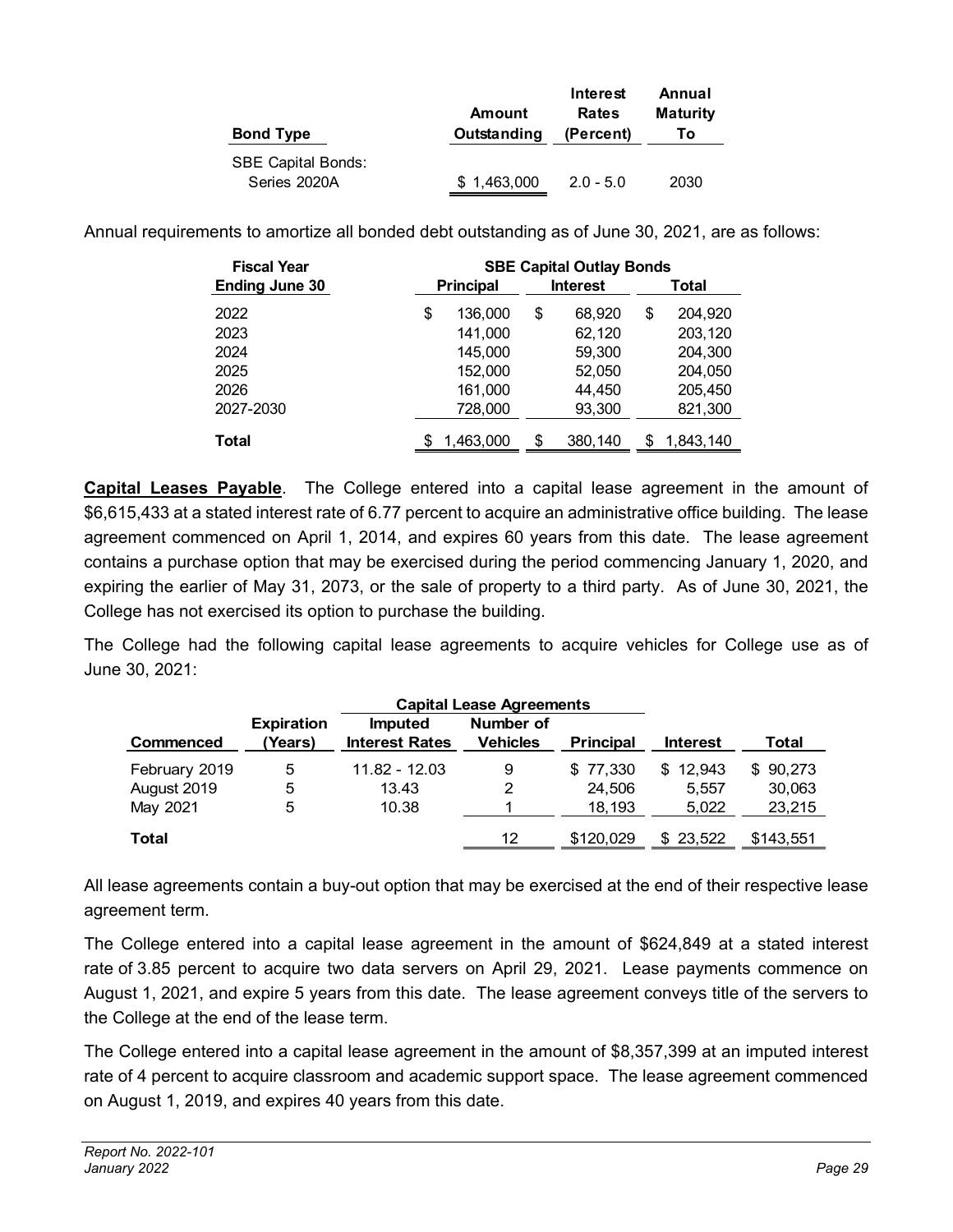| <b>Fiscal Year Ending June 30</b>        | Amount        |
|------------------------------------------|---------------|
| 2022                                     | \$<br>956,801 |
| 2023                                     | 956,801       |
| 2024                                     | 942,240       |
| 2025                                     | 947,297       |
| 2026                                     | 952,557       |
| 2027-2031                                | 4,145,430     |
| 2032-2036                                | 4,351,680     |
| 2037-2041                                | 4,557,930     |
| 2042-2046                                | 4,764,180     |
| 2047-2051                                | 4,970,430     |
| 2052-2056                                | 5,176,680     |
| 2057-2061                                | 4, 198, 138   |
| 2062-2066                                | 2,282,305     |
| 2067-2071                                | 2,282,305     |
| 2072-2074                                | 1,369,382     |
| <b>Total Minimum Payments</b>            | 42,854,156    |
| Less, Amount Representing Interest       | 27,768,169    |
| <b>Present Value of Minimum Payments</b> | \$15,085,987  |

Future minimum payments under the capital lease agreements and the present value of the minimum payments as of June 30, 2020, are as follows:

**Special Termination Benefits Payable**. Executive management employees are provided 7 days of administrative incentive leave credit each year. Such credit is prorated for each month worked to a maximum of 35 days. Payment of such credited service is made at the time of termination from full-time executive management for any reason other than cause. Accrued benefits for 21 participants at June 30, 2021, totaled \$408,704.

**Compensated Absences Payable**. College employees may accrue annual and sick leave based on length of service, subject to certain limitations regarding the amount that will be paid upon termination. The College reports a liability for the accrued leave; however, State noncapital appropriations fund only the portion of accrued leave that is used or paid in the current fiscal year. Although the College expects the liability to be funded primarily from future appropriations, generally accepted accounting principles do not permit the recording of a receivable in anticipation of future appropriations. At June 30, 2021, the estimated liability for compensated absences, which includes the College's share of the Florida Retirement System and FICA contributions, totaled \$11,855,403. The current portion of the compensated absences liability, \$733,889, is the amount expected to be paid in the coming fiscal year and represents a historical percentage of leave used applied to total accrued leave liability.

**Other Postemployment Benefits Payable**. The College follows GASB Statement No. 75, *Accounting and Financial Reporting for Postemployment Benefits Other Than Pensions*, for certain other postemployment benefits administered by the College and life, dental and vision insurance benefits through purchased commercial insurance.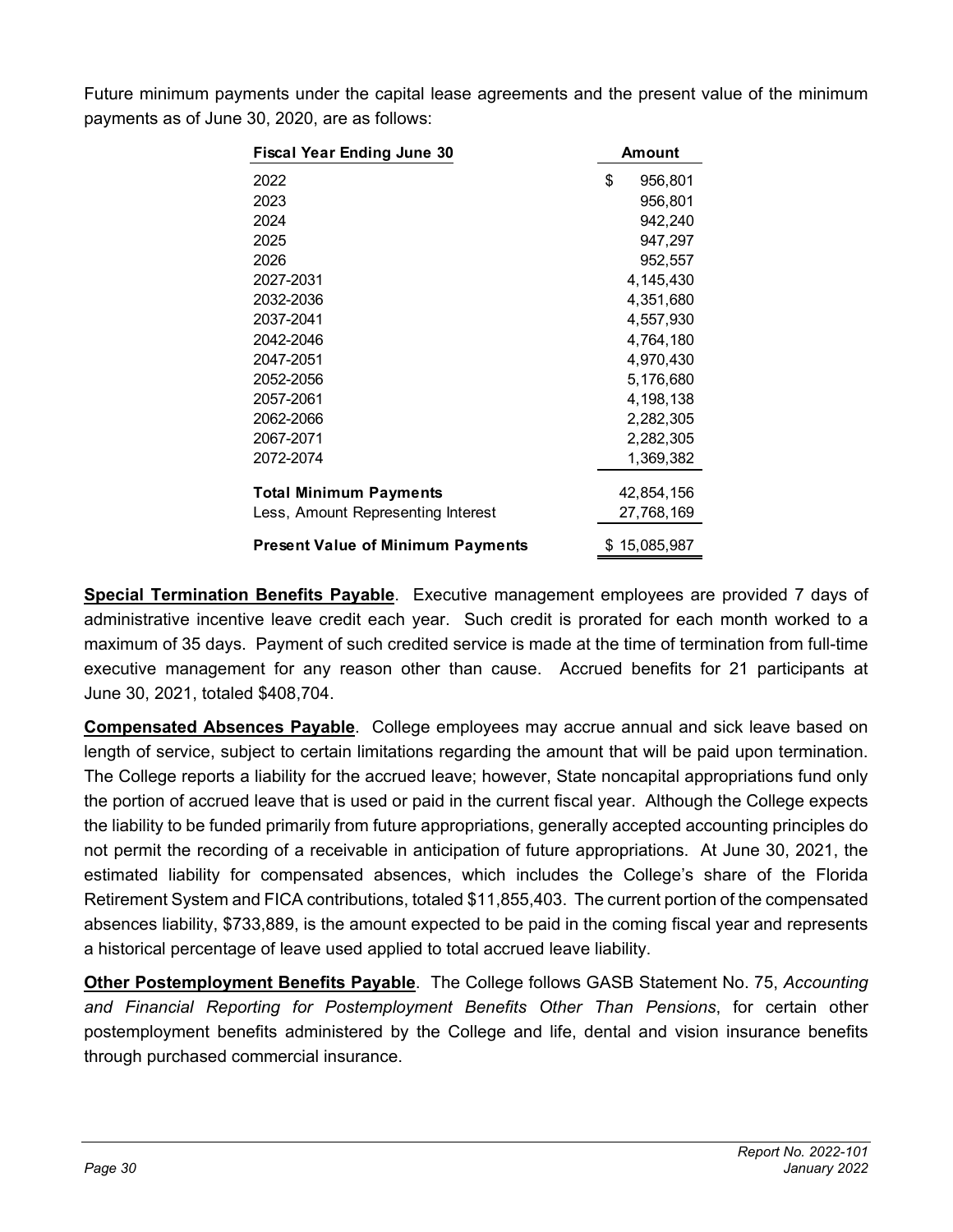## *General Information about the OPEB Plan*

*Plan Description*. The Other Postemployment Benefits Plan (OPEB Plan) is a single-employer defined benefit plan administered by the College that provides OPEB for all employees who satisfy the College's retirement eligibility provisions. Pursuant to the provisions of Section 112.0801, Florida Statutes, former employees who retire from the College are eligible to participate in the College's health and hospitalization plan for medical, prescription drug, dental, vision, and life insurance coverage. The College subsidizes the premium rates paid by retirees by allowing them to participate in the OPEB Plan at reduced or blended group (implicitly subsidized) premium rates for both active and retired employees. These rates provide an implicit subsidy for retirees because, on an actuarial basis, their current and future claims are expected to result in higher costs to the OPEB Plan on average than those of active employees. The College does not offer any explicit subsidies for retiree coverage. Retirees are required to enroll in the Federal Medicare (Medicare) program for their primary coverage as soon as they are eligible. The OPEB Plan contribution requirements and benefit terms of the College and the OPEB Plan members are established and may be amended by action from the Board. No assets are accumulated in a trust that meet the criteria in paragraph 4 of GASB Statement No. 75.

*Benefits Provided*. The OPEB Plan provides healthcare benefits for retirees and their dependents. The OPEB Plan only provides an implicit subsidy as described above.

*Employees Covered by Benefit Terms*. At June 30, 2019, the following employees were covered by the benefit terms:

| Inactive Employees or Beneficiaries Currently Receiving Benefits | 108   |
|------------------------------------------------------------------|-------|
| Inactive Employees Entitled to But Not Yet Receiving Benefits    | -32   |
| <b>Active Employees</b>                                          | 1.852 |
| Total                                                            | 1.992 |

## *Total OPEB Liability*

The College's total OPEB liability of \$8,289,292 was measured as of June 30, 2020, and was determined by an actuarial valuation as of June 30, 2019.

*Actuarial Assumptions and Other Inputs*. The total OPEB liability in the June 30, 2019, actuarial valuation was determined using the following actuarial assumptions and other inputs, applied to all periods included in the measurement, unless otherwise specified: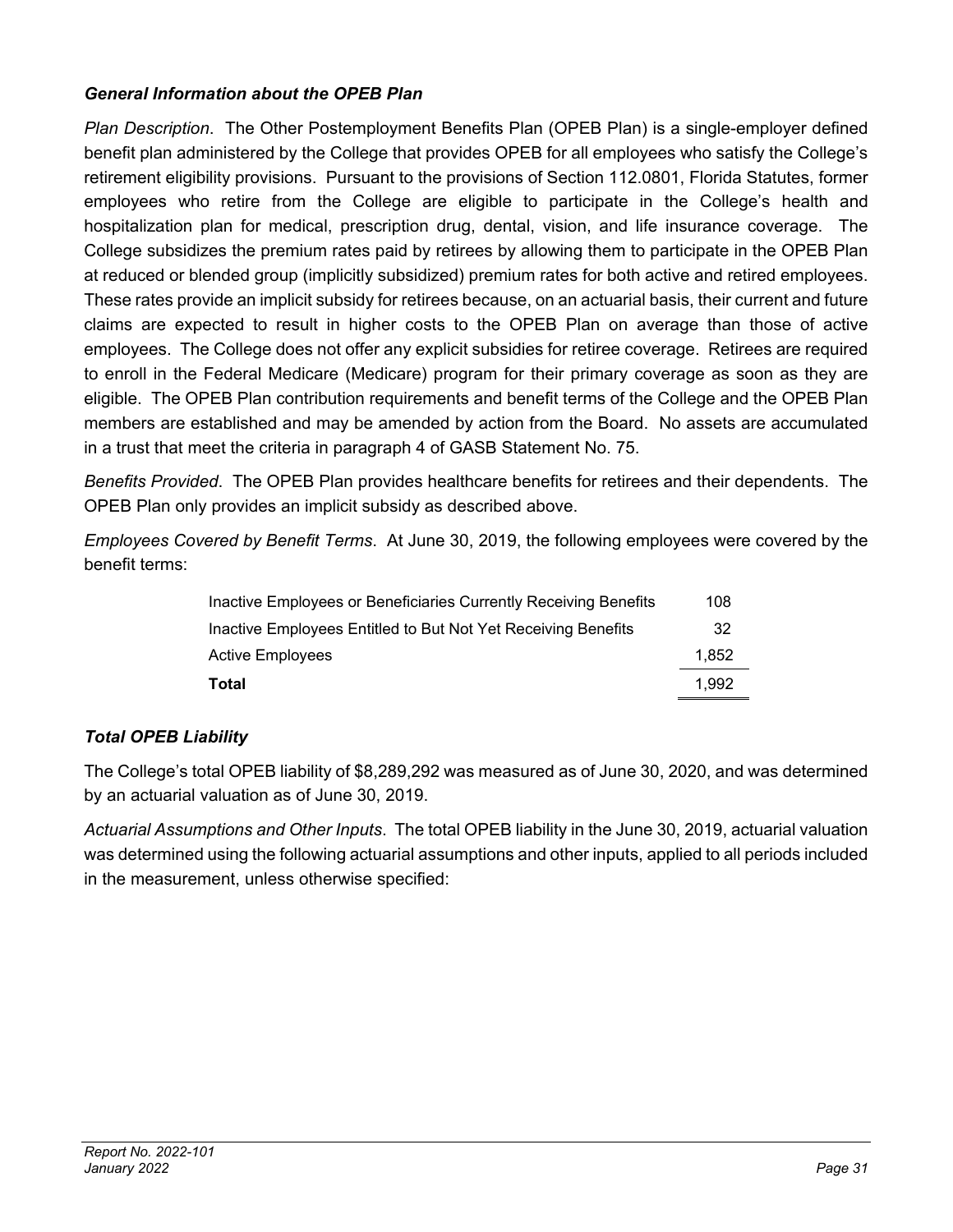| Inflation                                                                             | 2.40 percent                                                                                                              |
|---------------------------------------------------------------------------------------|---------------------------------------------------------------------------------------------------------------------------|
| Real wage growth                                                                      | 0.85 percent                                                                                                              |
| Wage inflation                                                                        | 3.25 percent                                                                                                              |
| Salary increases, including wage inflation<br>Regular employees<br>Senior management  | $3.40 - 7.80$ percent<br>$4.10 - 8.20$ percent                                                                            |
| <b>Municipal Bond Index Rate</b><br><b>Prior Measurement Date</b><br>Measurement Date | 3.50 percent<br>2.21 percent                                                                                              |
| Healthcare cost trend rates<br>Pre-Medicare                                           | 7.00 percent for 2019, decreasing to an                                                                                   |
| Medicare                                                                              | ultimate rate of 4.60 percent by 2026<br>5.00 percent for 2019, decreasing to an<br>ultimate rate of 4.60 percent by 2021 |

The discount rate was based on the Bond Buyer General Obligation 20-year Municipal Bond Index.

Mortality rates were based on PUB-2010 mortality tables, with adjustments for FRS experience and generational mortality improvements using Scale MP-2018.

The demographic actuarial assumptions for retirement, disability incidence, withdrawal and salary increases used in the June 30, 2019, valuation were based on the results of an actuarial experience study for the period July 1, 2013, through June 30, 2018, adopted by the FRS.

The remaining actuarial assumptions (e.g., initial per capita costs, health care cost trends, rate of plan participation, rates of plan election, etc.) used in the June 30, 2019, valuation were based on a review of recent plan experience done concurrently with the June 30, 2019, valuation.

## *Changes in the Total OPEB Liability*

|                                                    | <b>Amount</b>   |
|----------------------------------------------------|-----------------|
| Balance at 6/30/20                                 | \$<br>6,933,103 |
| Changes for the year:                              |                 |
| Service Cost                                       | 535,324         |
| Interest                                           | 255,167         |
| Differences Between Expected and Actual Experience | 198,921         |
| Changes in Assumptions or Other Inputs             | 725,751         |
| Benefit Payments                                   | (358,974)       |
| <b>Net Changes</b>                                 | 1,356,189       |
| Balance at 6/30/21                                 | \$<br>8,289,292 |

Changes of assumptions and other inputs reflect a change in the discount rate from 3.50 percent in 2019 to 2.21 percent in 2020.

*Sensitivity of the Total OPEB Liability to Changes in the Discount Rate*. The following table presents the total OPEB liability of the College, as well as what the College's total OPEB liability would be if it were calculated using a discount rate that is 1 percentage point lower (1.21 percent) or 1 percentage point higher (3.21 percent) than the current rate: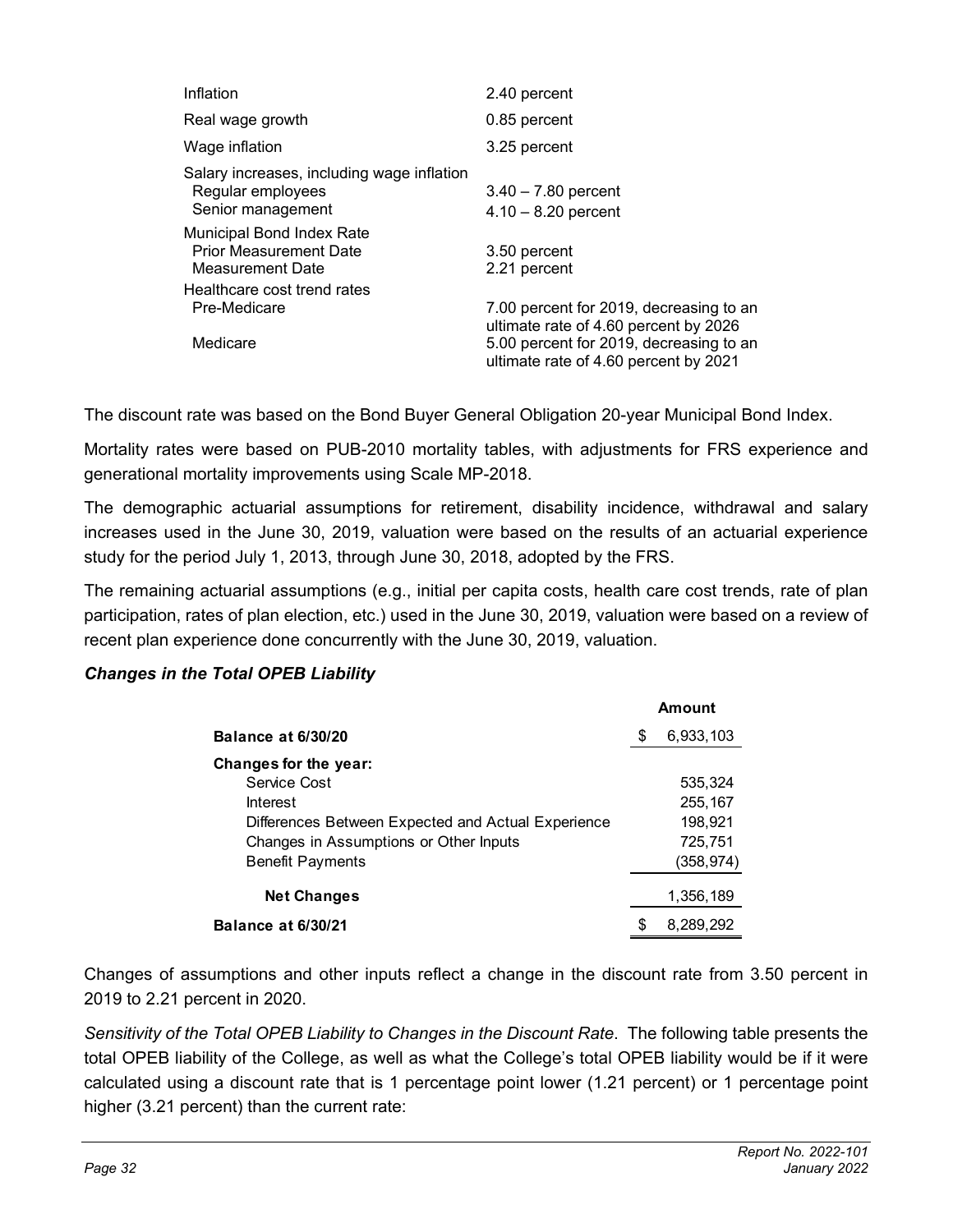|                      | 1%                            | Current                            | $1\%$                         |
|----------------------|-------------------------------|------------------------------------|-------------------------------|
|                      | <b>Decrease</b><br>$(1.21\%)$ | <b>Discount Rate</b><br>$(2.21\%)$ | <b>Increase</b><br>$(3.21\%)$ |
| Total OPEB liability | \$9,731,556                   | \$8,289,292                        | \$7.132.556                   |

*Sensitivity of the Total OPEB Liability to Changes in the Healthcare Cost Trend Rates*. The following table presents the total OPEB liability of the College, as well as what the College's total OPEB liability would be if it were calculated using healthcare cost trend rates that are 1 percentage point lower or 1 percentage point higher than the current healthcare cost trend rates:

|                             |             | <b>Healthcare</b><br><b>Cost Trend</b> |              |
|-----------------------------|-------------|----------------------------------------|--------------|
|                             | 1% Decrease | Rates                                  | 1% Increase  |
| <b>Total OPEB liability</b> | \$6.672.401 | \$8.289.292                            | \$10.506.538 |

## *OPEB Expense and Deferred Outflows of Resources and Deferred Inflows of Resources Related to OPEB*

For the fiscal year ended June 30, 2021, the College recognized OPEB expense of \$1,095,293. At June 30, 2021, the College reported deferred outflows of resources and deferred inflows of resources related to OPEB from the following sources:

| <b>Description</b>                                                                                                                                   | <b>Deferred Outflows</b><br>of Resources | Deferred Inflows<br>of Resources |
|------------------------------------------------------------------------------------------------------------------------------------------------------|------------------------------------------|----------------------------------|
| Differences between expected<br>and actual experience<br>Change of assumptions or other inputs<br>Transactions subsequent to the<br>measurement date | \$<br>2,464,805<br>697,237<br>431,421    | \$<br>263,299                    |
| Total                                                                                                                                                | \$<br>3,593,463                          | \$<br>263.299                    |

Of the total amount reported as deferred outflows of resources related to OPEB, \$431,421 resulting from benefits paid subsequent to the measurement date and before the end of the fiscal year will be included as a reduction of the total OPEB liability in the year ended June 30, 2022. Other amounts reported as deferred outflows of resources and deferred inflows of resources related to OPEB will be recognized in OPEB expense as follows:

| <b>Fiscal Year Ending June 30</b> | Amount |           |  |  |
|-----------------------------------|--------|-----------|--|--|
| 2022                              | \$     | 304,802   |  |  |
| 2023                              |        | 304,802   |  |  |
| 2024                              |        | 304,802   |  |  |
| 2025                              |        | 304,802   |  |  |
| 2026                              |        | 304,802   |  |  |
| Thereafter                        |        | 1,374,733 |  |  |
| Total                             |        | 2,898,743 |  |  |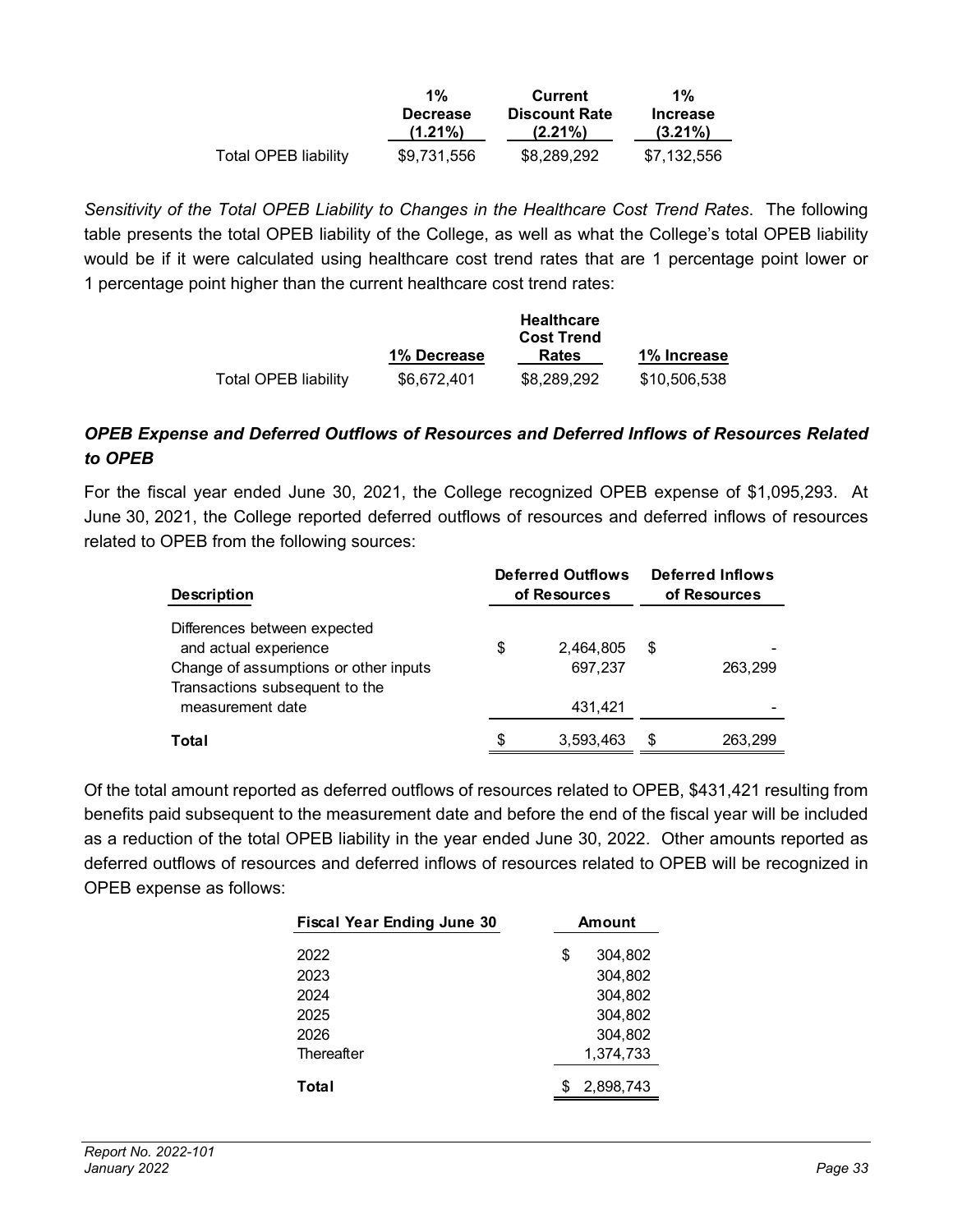**Net Pension Liability**. As a participating employer in the Florida Retirement System (FRS), the College recognizes its proportionate share of the collective net pension liabilities of the FRS cost-sharing multiple-employer defined benefit plans. As of June 30, 2021, the College's proportionate share of the net pension liabilities totaled \$125,161,923. Note 9. includes a complete discussion of defined benefit pension plans.

## **9. Retirement Plans – Defined Benefit Pension Plans**

## *General Information about the Florida Retirement System (FRS)*

The FRS was created in Chapter 121, Florida Statutes, to provide a defined benefit pension plan for participating public employees. The FRS was amended in 1998 to add the Deferred Retirement Option Program (DROP) under the defined benefit plan and amended in 2000 to provide a defined contribution plan alternative to the defined benefit plan for FRS members effective July 1, 2002. This integrated defined contribution pension plan is the FRS Investment Plan. Chapter 121, Florida Statutes, also provides for nonintegrated, optional retirement programs in lieu of the FRS to certain members of the Senior Management Service Class employed by the State and faculty and specified employees of State colleges. Chapter 112, Florida Statutes, established the HIS Program, a cost-sharing multiple-employer defined benefit pension plan to assist retired members of any State-administered retirement system in paying the costs of health insurance.

Essentially all regular employees of the College are eligible to enroll as members of the State-administered FRS. Provisions relating to the FRS are established by Chapters 121 and 122, Florida Statutes; Chapter 112, Part IV, Florida Statutes; Chapter 238, Florida Statutes; and FRS Rules, Chapter 60S, Florida Administrative Code; wherein eligibility, contributions, and benefits are defined and described in detail. Such provisions may be amended at any time by further action from the Florida Legislature. The FRS is a single retirement system administered by the Florida Department of Management Services, Division of Retirement, and consists of two cost-sharing multiple-employer defined benefit plans and other nonintegrated programs. An annual comprehensive financial report of the FRS, which includes its financial statements, required supplementary information, actuarial report, and other relevant information, is available from the Florida Department of Management Services Web site (www.dms.myflorida.com).

The College's FRS and HIS pension expense totaled \$22,684,498 for the fiscal year ended June 30, 2021.

## **FRS Pension Plan**

*Plan Description*. The FRS Pension Plan (Plan) is a cost-sharing multiple-employer defined benefit pension plan, with a DROP for eligible employees. The general classes of membership are as follows:

- *Regular Class* Members of the FRS who do not qualify for membership in the other classes.
- *Senior Management Service Class* (SMSC) Members in senior management level positions.

Employees enrolled in the Plan prior to July 1, 2011, vest at 6 years of creditable service and employees enrolled in the Plan on or after July 1, 2011, vest at 8 years of creditable service. All vested members, enrolled prior to July 1, 2011, are eligible for normal retirement benefits at age 62 or at any age after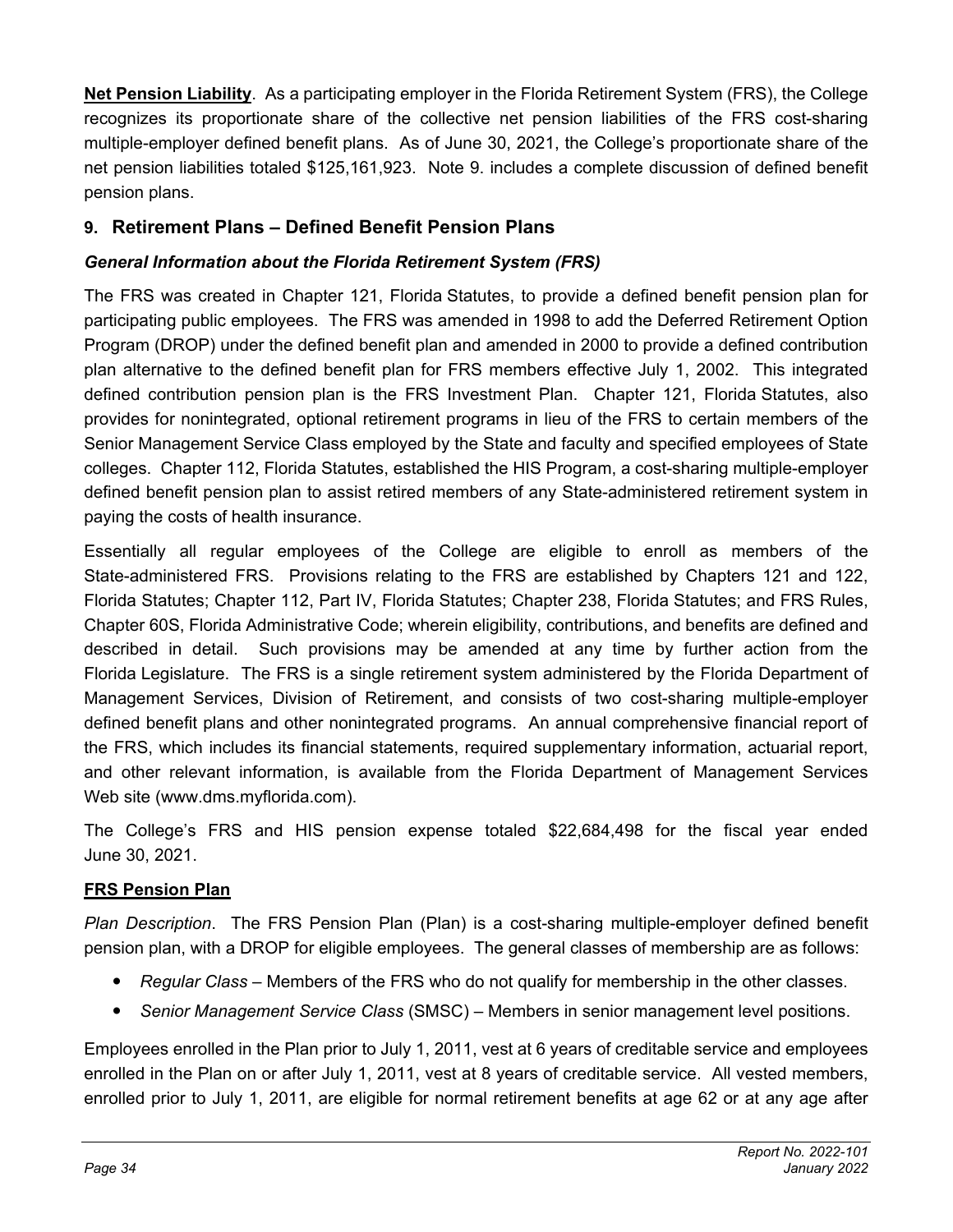30 years of creditable service. All members enrolled in the Plan on or after July 1, 2011, once vested, are eligible for normal retirement benefits at age 65 or any time after 33 years of creditable service. Employees enrolled in the Plan may include up to 4 years of credit for military service toward creditable service. The Plan also includes an early retirement provision; however, there is a benefit reduction for each year a member retires before his or her normal retirement date. The Plan provides retirement, disability, death benefits, and annual cost-of-living adjustments to eligible participants.

The DROP, subject to provisions of Section 121.091, Florida Statutes, permits employees eligible for normal retirement under the Plan to defer receipt of monthly benefit payments while continuing employment with an FRS-participating employer. An employee may participate in DROP for a period not to exceed 60 months after electing to participate. During the period of DROP participation, deferred monthly benefits are held in the FRS Trust Fund and accrue interest. The net pension liability does not include amounts for DROP participants, as these members are considered retired and are not accruing additional pension benefits.

*Benefits Provided*. Benefits under the Plan are computed on the basis of age and/or years of service, average final compensation, and service credit. Credit for each year of service is expressed as a percentage of the average final compensation. For members initially enrolled before July 1, 2011, the average final compensation is the average of the 5 highest fiscal years' earnings; for members initially enrolled on or after July 1, 2011, the average final compensation is the average of the 8 highest fiscal years' earnings. The total percentage value of the benefit received is determined by calculating the total value of all service, which is based on retirement plan and/or the class to which the member belonged when the service credit was earned. Members are eligible for in-line-of-duty or regular disability and survivors' benefits. The following table shows the percentage value for each year of service credit earned:

| Class, Initial Enrollment, and Retirement Age/Years of Service    | % Value |
|-------------------------------------------------------------------|---------|
| Regular Class members initially enrolled before July 1, 2011      |         |
| Retirement up to age 62 or up to 30 years of service              | 1.60    |
| Retirement at age 63 or with 31 years of service                  | 1.63    |
| Retirement at age 64 or with 32 years of service                  | 1.65    |
| Retirement at age 65 or with 33 or more years of service          | 1.68    |
| Regular Class members initially enrolled on or after July 1, 2011 |         |
| Retirement up to age 65 or up to 33 years of service              | 1.60    |
| Retirement at age 66 or with 34 years of service                  | 1.63    |
| Retirement at age 67 or with 35 years of service                  | 1.65    |
| Retirement at age 68 or with 36 or more years of service          | 1.68    |
| <b>Senior Management Service Class</b>                            | 2.00    |

As provided in Section 121.101, Florida Statutes, if the member was initially enrolled in the Plan before July 1, 2011, and all service credit was accrued before July 1, 2011, the annual cost-of-living adjustment is 3 percent per year. If the member was initially enrolled before July 1, 2011, and has service credit on or after July 1, 2011, there is an individually calculated cost-of-living adjustment. The annual cost-of-living adjustment is a proportion of 3 percent determined by dividing the sum of the pre-July 2011 service credit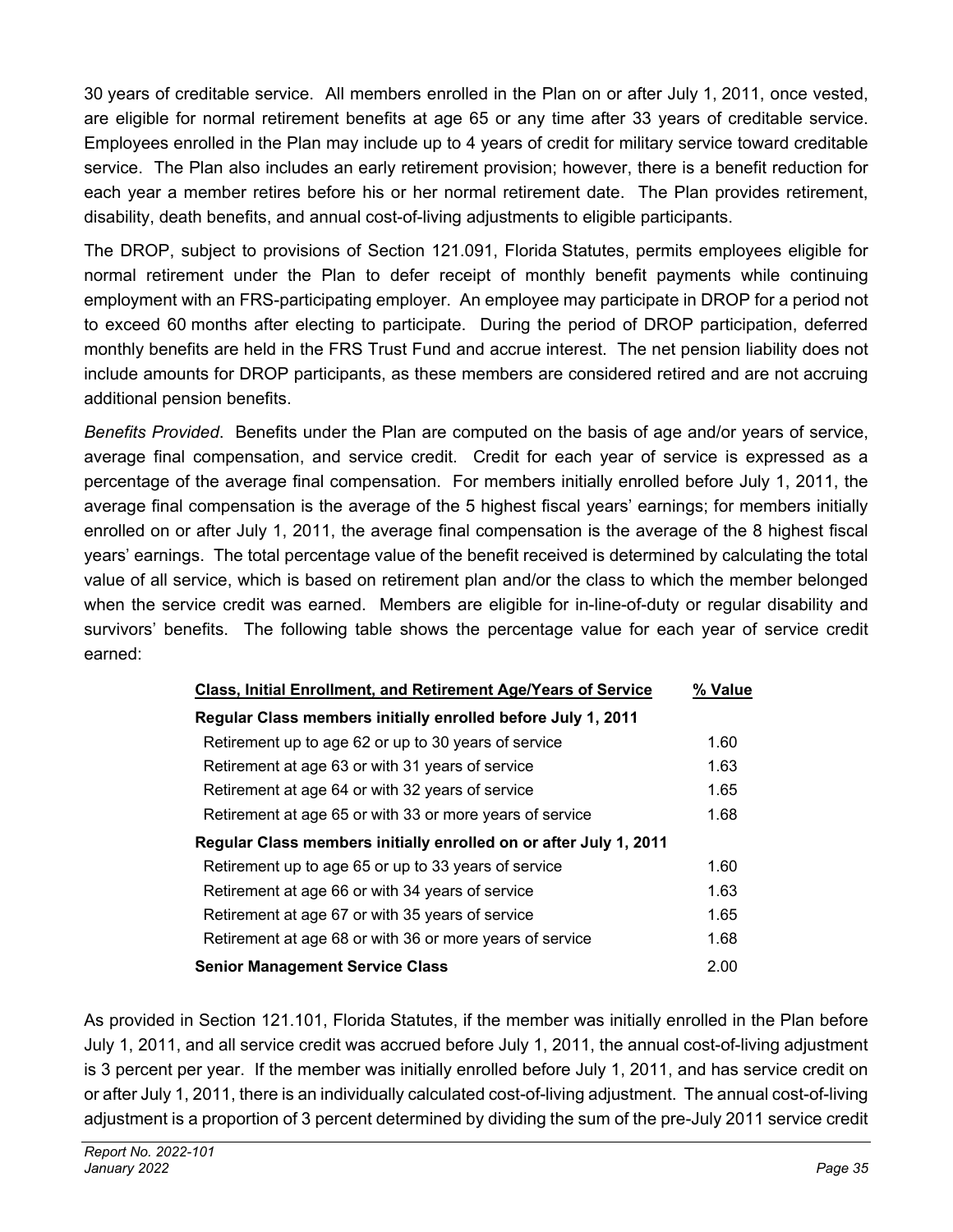by the total service credit at retirement multiplied by 3 percent. Plan members initially enrolled on or after July 1, 2011, will not have a cost-of-living adjustment after retirement.

*Contributions*. The Florida Legislature establishes contribution rates for participating employers and employees. Contribution rates during the 2020-21 fiscal year were:

|                                                                                             | <b>Percent of Gross Salary</b> |                |  |  |
|---------------------------------------------------------------------------------------------|--------------------------------|----------------|--|--|
| <b>Class</b>                                                                                | <b>Employee</b>                | Employer $(1)$ |  |  |
| FRS, Regular                                                                                | 3.00                           | 10.00          |  |  |
| FRS, Senior Management Service                                                              | 3.00                           | 27.29          |  |  |
| Deferred Retirement Option Program (applicable to<br>members from all of the above classes) | 0.00                           | 16.98          |  |  |
| FRS, Reemployed Retiree                                                                     |                                | 2)             |  |  |

(1) Employer rates include 1.66 percent for the postemployment health insurance subsidy. Also, employer rates, other than for DROP participants, include 0.06 percent for administrative costs of the Investment Plan.

(2) Contribution rates are dependent upon retirement class in which reemployed.

The College's contributions to the Plan totaled \$8,488,845 for the fiscal year ended June 30, 2021.

*Pension Liabilities, Pension Expense, and Deferred Outflows of Resources and Deferred Inflows of Resources Related to Pensions*. At June 30, 2021, the College reported a liability of \$86,476,445 for its proportionate share of the net pension liability. The net pension liability was measured as of June 30, 2020, and the total pension liability used to calculate the net pension liability was determined by an actuarial valuation as of July 1, 2020. The College's proportionate share of the net pension liability was based on the College's 2019-20 fiscal year contributions relative to the total 2019-20 fiscal year contributions of all participating members. At June 30, 2020, the College's proportionate share was 0.199523546 percent, which was a decrease of 0.005721941 from its proportionate share measured as of June 30, 2019.

For the fiscal year ended June 30, 2021, the College recognized pension expense of \$18,521,205. In addition, the College reported deferred outflows of resources and deferred inflows of resources related to pensions from the following sources:

| <b>Description</b>                            | <b>Deferred Outflows</b><br>of Resources |            | <b>Deferred Inflows</b><br>of Resources |           |
|-----------------------------------------------|------------------------------------------|------------|-----------------------------------------|-----------|
| Differences between expected and              |                                          |            |                                         |           |
| actual experience                             | \$                                       | 3,309,630  | S                                       |           |
| Change of assumptions                         |                                          | 15,654,988 |                                         |           |
| Net difference between projected and actual   |                                          |            |                                         |           |
| earnings on FRS Plan investments              |                                          | 5.148.891  |                                         |           |
| Changes in proportion and differences between |                                          |            |                                         |           |
| College FRS contributions and proportionate   |                                          |            |                                         |           |
| share of contributions                        |                                          | 997,720    |                                         | 1,403,057 |
| College FRS contributions subsequent to       |                                          |            |                                         |           |
| the measurement date                          |                                          | 8,488,845  |                                         |           |
| Total                                         | \$.                                      | 33,600,074 |                                         | 1.403.057 |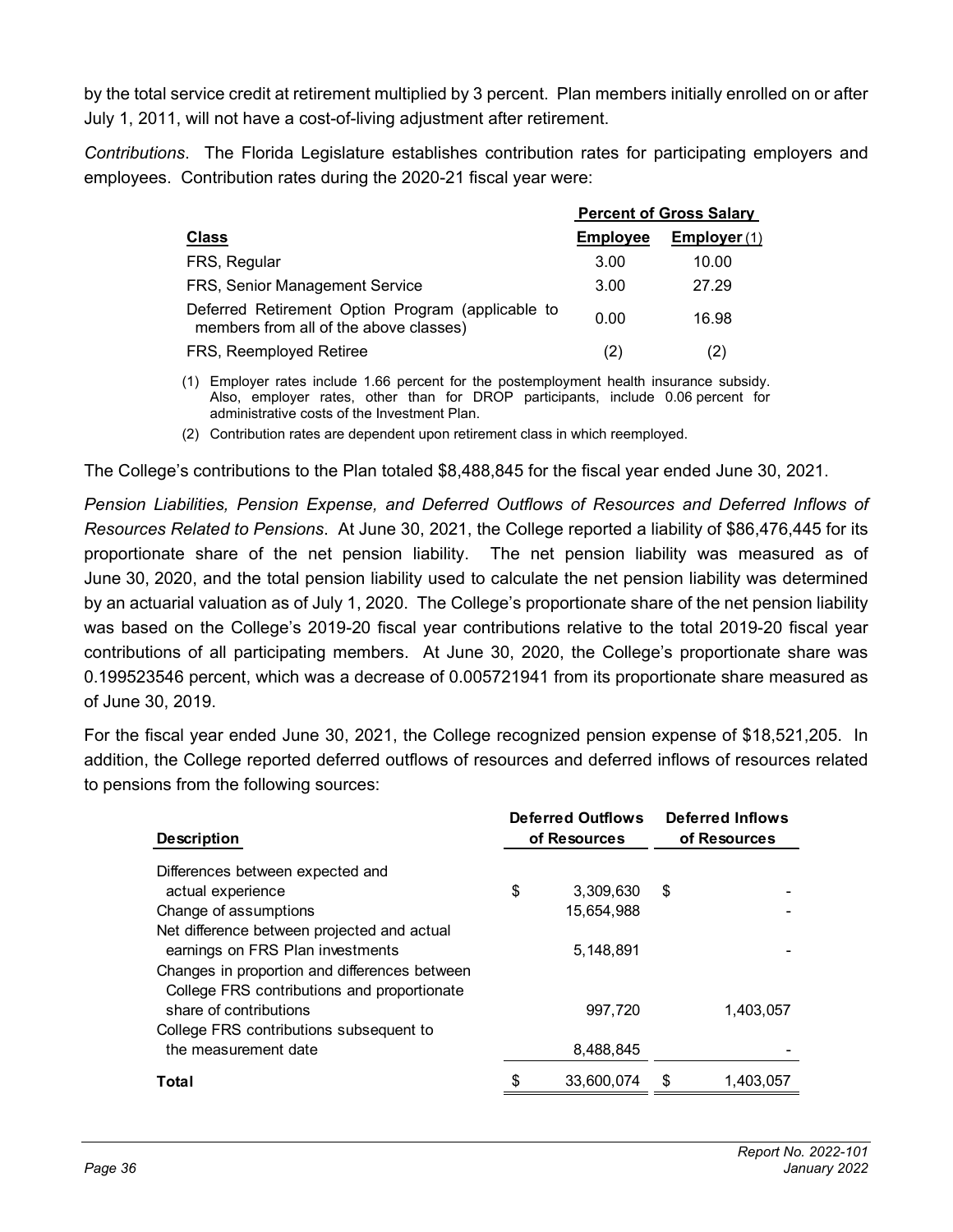The deferred outflows of resources totaling \$8,488,845, resulting from College contributions subsequent to the measurement date will be recognized as a reduction of the net pension liability in the fiscal year ending June 30, 2022. Other amounts reported as deferred outflows of resources and deferred inflows of resources related to pensions will be recognized in pension expense as follows:

| <b>Fiscal Year Ending June 30</b><br>Amount |                |
|---------------------------------------------|----------------|
| 2022                                        | 5,411,908<br>S |
| 2023                                        | 7,553,797      |
| 2024                                        | 6,443,033      |
| 2025                                        | 3,695,025      |
| 2026                                        | 604,167        |
| Thereafter                                  | 242            |
| Total                                       | \$23,708,172   |

*Actuarial Assumptions*. The total pension liability in the July 1, 2020, actuarial valuation was determined using the following actuarial assumptions, applied to all periods included in the measurement:

| Inflation                 | 2.40 percent                                                                 |
|---------------------------|------------------------------------------------------------------------------|
| Salary increases          | 3.25 percent, average, including inflation                                   |
| Investment rate of return | 6.80 percent, net of pension plan investment<br>expense, including inflation |

Mortality rates were based on the PUB-2010 base table, projected generationally with Scale MP-2018.

The actuarial assumptions used in the July 1, 2020, valuation were based on the results of an actuarial experience study for the period July 1, 2013, through June 30, 2018.

The long-term expected rate of return on pension plan investments was not based on historical returns, but instead is based on a forward-looking capital market economic model. The allocation policy's description of each asset class was used to map the target allocation to the asset classes shown below. Each asset class assumption is based on a consistent set of underlying assumptions, and includes an adjustment for the inflation assumption. The target allocation and best estimates of arithmetic and geometric real rates of return for each major asset class are summarized in the following table:

| <b>Asset Class</b>                               | <b>Target</b><br>Allocation (1) | Annual<br><b>Arithmetic</b><br>Return | Compound<br>Annual<br>(Geometric)<br>Return | <b>Standard</b><br><b>Deviation</b> |
|--------------------------------------------------|---------------------------------|---------------------------------------|---------------------------------------------|-------------------------------------|
| Cash                                             | 1.0%                            | $2.2\%$                               | 2.2%                                        | 1.2%                                |
| Fixed Income                                     | 19.0%                           | $3.0\%$                               | 2.9%                                        | 3.5%                                |
| <b>Global Equity</b>                             | 54.2%                           | 8.0%                                  | 6.7%                                        | 17.1%                               |
| Real Estate (Property)                           | 10.3%                           | 6.4%                                  | 5.8%                                        | 11.7%                               |
| <b>Private Equity</b>                            | 11.1%                           | 10.8%                                 | 8.1%                                        | 25.7%                               |
| Strategic Investments                            | 4.4%                            | 5.5%                                  | 5.3%                                        | 6.9%                                |
| <b>Total</b>                                     | 100.0%                          |                                       |                                             |                                     |
| Assumed inflation - Mean                         |                                 |                                       | 2.4%                                        | 1.7%                                |
| (1) As outlined in the Plan's investment policy. |                                 |                                       |                                             |                                     |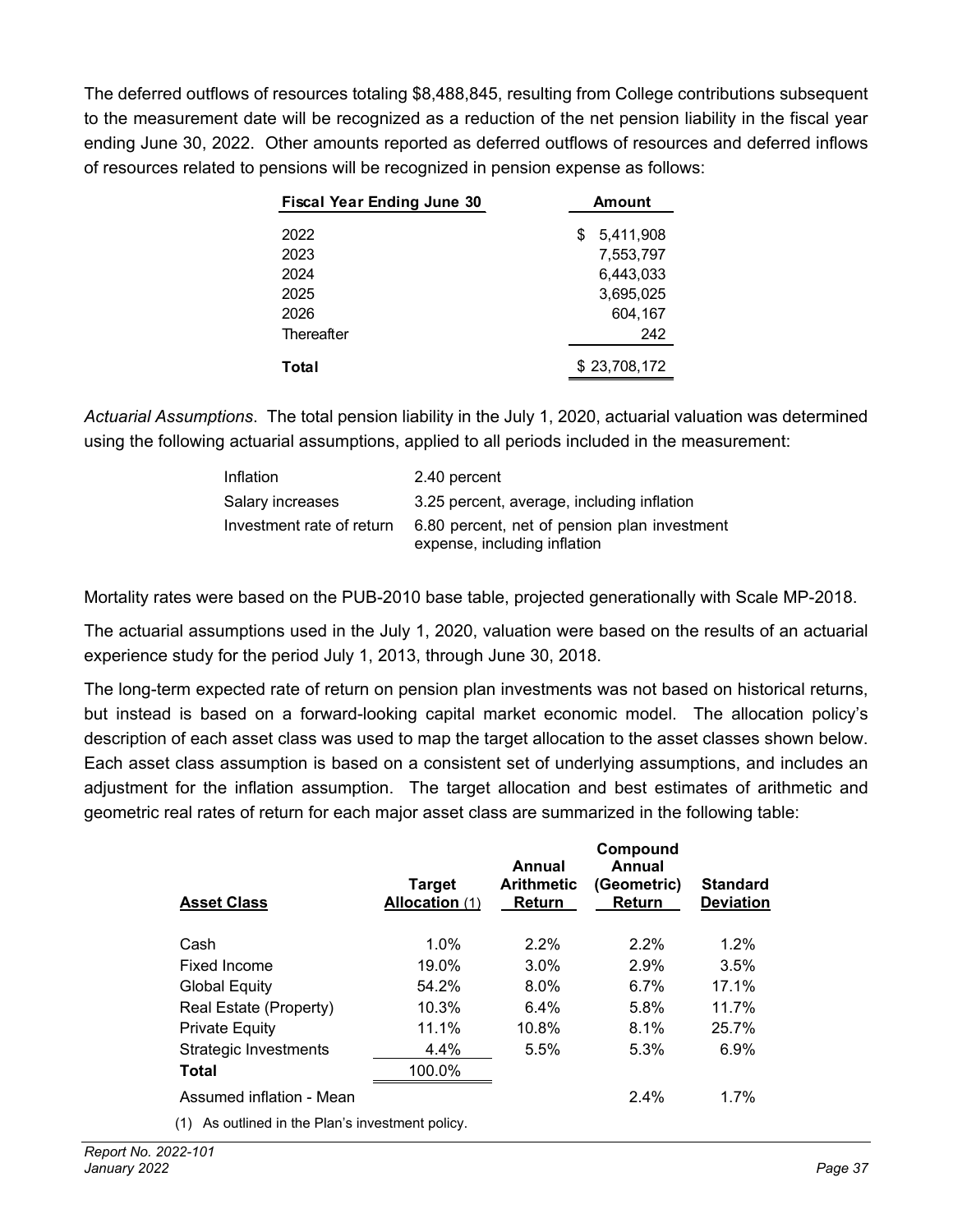*Discount Rate*. The discount rate used to measure the total pension liability was 6.80 percent. The Plan's fiduciary net position was projected to be available to make all projected future benefit payments of current active and inactive employees. Therefore, the discount rate for calculating the total pension liability is equal to the long-term expected rate of return. The discount rate used in the 2020 valuation was updated from 6.90 percent to 6.80 percent.

*Sensitivity of the College's Proportionate Share of the Net Pension Liability to Changes in the Discount Rate*. The following presents the College's proportionate share of the net pension liability calculated using the discount rate of 6.80 percent, as well as what the College's proportionate share of the net pension liability would be if it were calculated using a discount rate that is 1 percentage point lower (5.80 percent) or 1 percentage point higher (7.80 percent) than the current rate:

|                                                               | 1%              | <b>Current</b>       | $1\%$           |
|---------------------------------------------------------------|-----------------|----------------------|-----------------|
|                                                               | <b>Decrease</b> | <b>Discount Rate</b> | <b>Increase</b> |
|                                                               | $(5.80\%)$      | $(6.80\%)$           | $(7.80\%)$      |
| College's proportionate share<br>of the net pension liability | \$138,088,350   | \$86,476,445         | \$43,369,958    |

*Pension Plan Fiduciary Net Position*. Detailed information about the Plan's fiduciary net position is available in the separately issued FRS Pension Plan and Other State Administered Systems Annual Comprehensive Financial Report.

*Payables to the Pension Plan*. At June 30, 2021, the College reported a payable of \$1,211,192 for the outstanding amount of contributions to the Plan required for the fiscal year ended June 30, 2021.

## **HIS Pension Plan**

*Plan Description*. The HIS Pension Plan (HIS Plan) is a cost-sharing multiple-employer defined benefit pension plan established under Section 112.363, Florida Statutes. The benefit is a monthly payment to assist retirees of State-administered retirement systems in paying their health insurance costs and is administered by the Florida Department of Management Services, Division of Retirement.

*Benefits Provided*. For the fiscal year ended June 30, 2021, eligible retirees and beneficiaries received a monthly HIS payment of \$5 for each year of creditable service completed at the time of retirement with a minimum HIS payment of \$30 and a maximum HIS payment of \$150 per month, pursuant to Section 112.363, Florida Statutes. To be eligible to receive a HIS benefit, a retiree under a State-administered retirement system must provide proof of health insurance coverage, which can include Medicare.

*Contributions*. The HIS Plan is funded by required contributions from FRS participating employers as set by the Florida Legislature. Employer contributions are a percentage of gross compensation for all active FRS members. For the fiscal year ended June 30, 2021, the contribution rate was 1.66 percent of payroll pursuant to Section 112.363, Florida Statutes. The College contributed 100 percent of its statutorily required contributions for the current and preceding 3 years. HIS Plan contributions are deposited in a separate trust fund from which HIS payments are authorized. HIS Plan benefits are not guaranteed and are subject to annual legislative appropriation. In the event the legislative appropriation or available funds fail to provide full subsidy benefits to all participants, benefits may be reduced or canceled.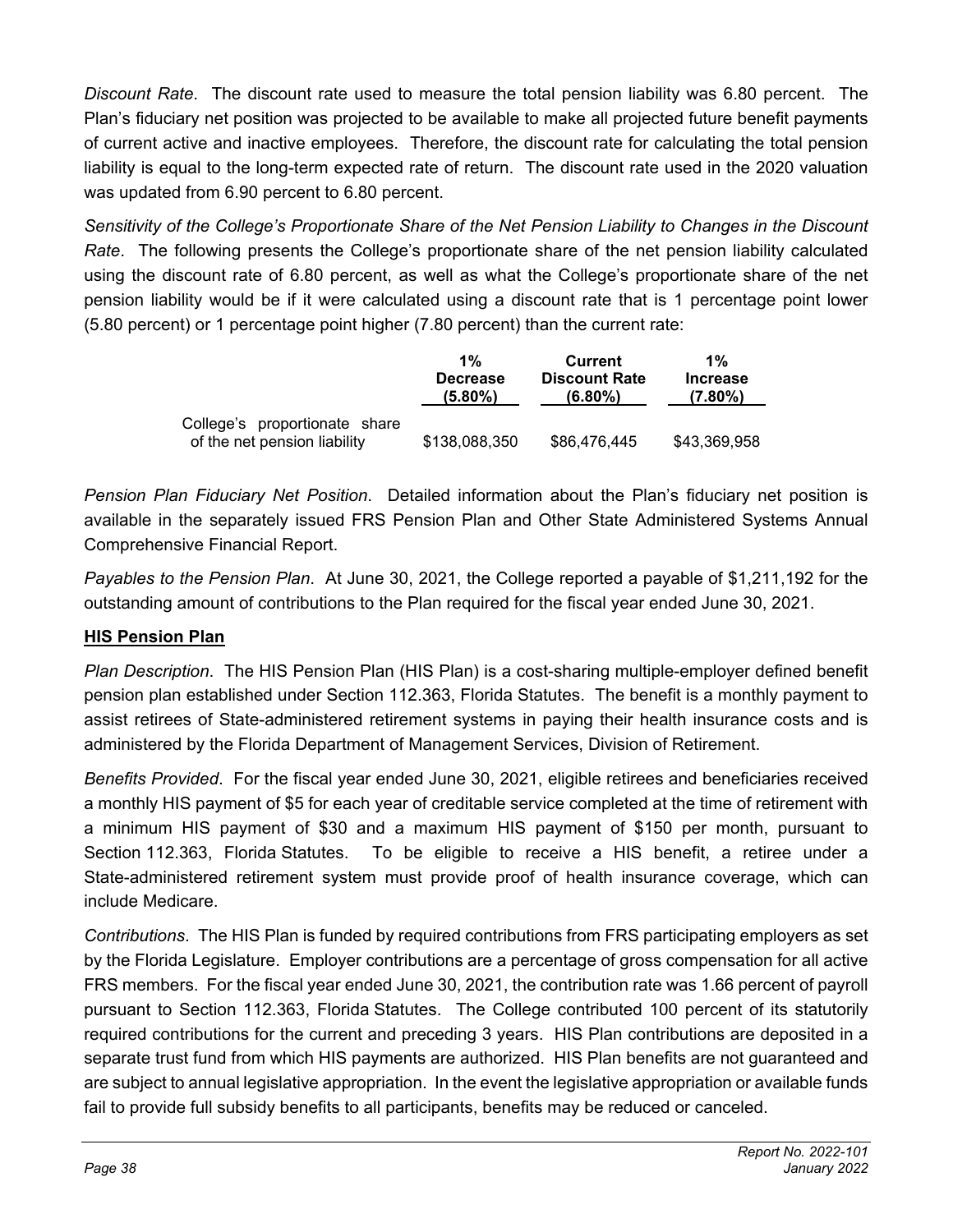The College's contributions to the HIS Plan totaled \$1,977,998 for the fiscal year ended June 30, 2021.

*Pension Liabilities, Pension Expense, and Deferred Outflows of Resources and Deferred Inflows of Resources Related to Pensions*. At June 30, 2021, the College reported a net pension liability of \$38,685,478 for its proportionate share of the net pension liability. The current portion of the net pension liability is the College's proportionate share of benefit payments expected to be paid within 1 year, net of the College's proportionate share of the HIS Plan's fiduciary net position available to pay that amount. The net pension liability was measured as of June 30, 2020, and the total pension liability used to calculate the net pension liability was determined by an actuarial valuation as of July 1, 2020. The College's proportionate share of the net pension liability was based on the College's 2019-20 fiscal year contributions relative to the total 2019-20 fiscal year contributions of all participating members. At June 30, 2020, the College's proportionate share was 0.316838605 percent, which was a decrease of 0.006353179 from its proportionate share measured as of June 30, 2019.

For the fiscal year ended June 30, 2021, the College recognized pension expense of \$4,163,293. In addition, the College reported deferred outflows of resources and deferred inflows of resources related to pensions from the following sources:

| <b>Description</b>                                                                           | <b>Deferred Outflows</b><br>of Resources |                          |    | Deferred Inflows<br>of Resources |
|----------------------------------------------------------------------------------------------|------------------------------------------|--------------------------|----|----------------------------------|
| Differences between expected and actual experience $$$<br>Change of assumptions              |                                          | 1,582,471<br>4, 159, 790 | S  | 29,843<br>2,249,410              |
| Net difference between projected and actual<br>earnings on HIS Plan investments              |                                          | 30.887                   |    |                                  |
| Changes in proportion and differences between<br>College HIS contributions and proportionate |                                          |                          |    |                                  |
| share of HIS contributions<br>College contributions subsequent to the                        |                                          | 2.684.557                |    | 584.198                          |
| measurement date<br>Total                                                                    | \$                                       | 1,977,998<br>10,435,703  | \$ | 2,863,451                        |

The deferred outflows of resources totaling \$1,977,998, resulting from College contributions subsequent to the measurement date will be recognized as a reduction of the net pension liability in the fiscal year ending June 30, 2022. Other amounts reported as deferred outflows of resources and deferred inflows of resources related to pensions will be recognized in pension expense as follows:

| <b>Fiscal Year Ending June 30</b> | <b>Amount</b>   |
|-----------------------------------|-----------------|
| 2022                              | 1,781,675<br>\$ |
| 2023                              | 1,426,622       |
| 2024                              | 775,087         |
| 2025                              | 599,666         |
| 2026                              | 585,797         |
| Thereafter                        | 425,407         |
| Total                             | 5,594,254<br>S  |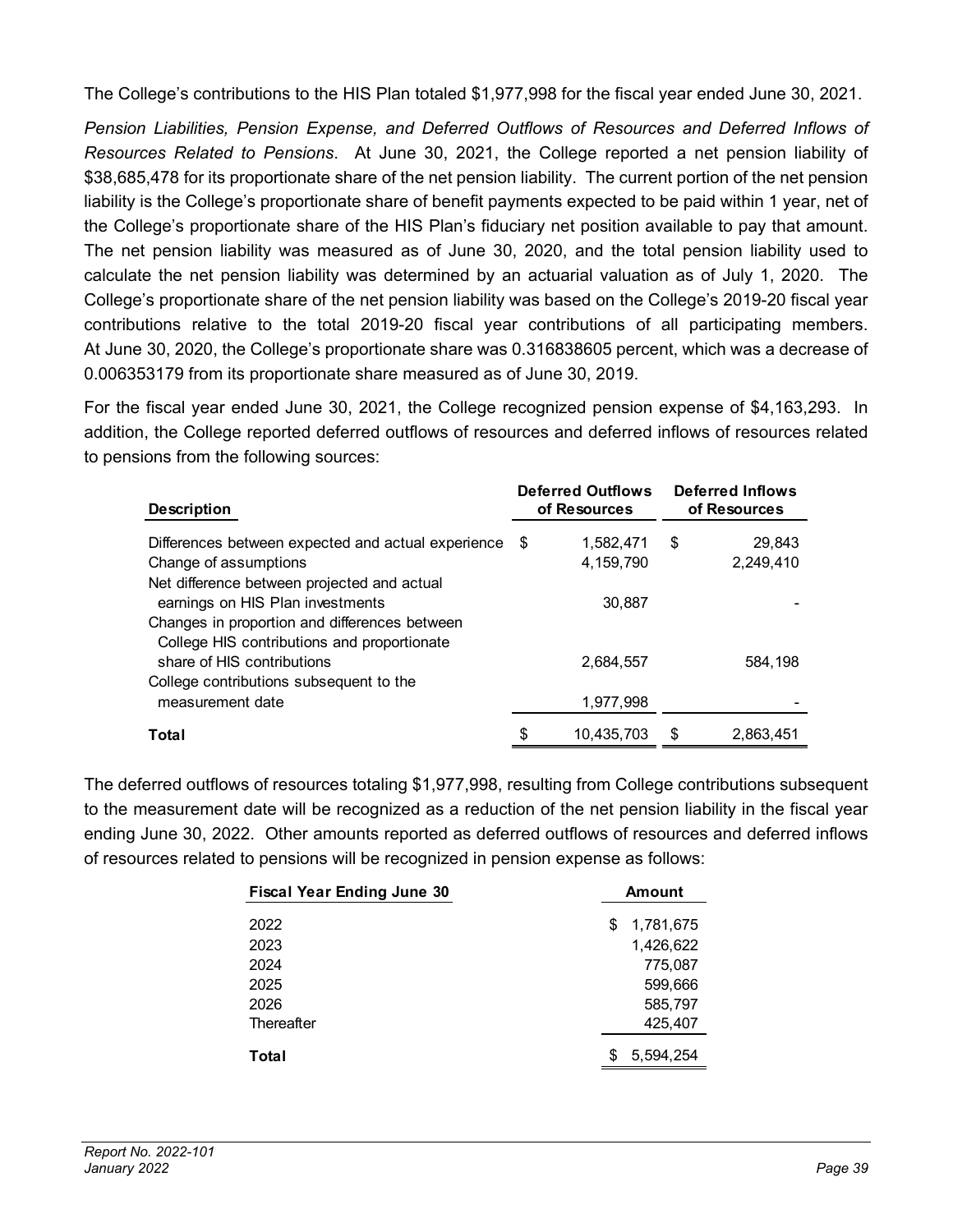*Actuarial Assumptions.* The total pension liability at July 1, 2020, actuarial valuation was determined using the following actuarial assumptions, applied to all periods included in the measurement:

| Inflation           | 2.40 percent                               |
|---------------------|--------------------------------------------|
| Salary increases    | 3.25 percent, average, including inflation |
| Municipal bond rate | 2.21 percent                               |

Mortality rates were based on the PUB-2010 base table, projected generationally with Scale MP-2018. This is a change from the prior year mortality assumption which was based on the Generational RP-2000 with Projection Scale BB tables.

While an experience study had not been completed for the HIS Plan, the actuarial assumptions that determined the total pension liability for the HIS Plan were based on certain results of the most recent experience study for the FRS Plan.

*Discount Rate*. The discount rate used to measure the total pension liability was 2.21 percent. In general, the discount rate for calculating the total pension liability is equal to the single rate equivalent to discounting at the long-term expected rate of return for benefit payments prior to the projected depletion date. Because the HIS benefit is essentially funded on a pay-as-you-go basis, the depletion date is considered to be immediate, and the single equivalent discount rate is equal to the municipal bond rate selected by the plan sponsor. The Bond Buyer General Obligation 20-Bond Municipal Bond Index was adopted as the applicable municipal bond index. The discount rate used in the 2020 valuation was updated from 3.50 percent to 2.21 percent.

*Sensitivity of the College's Proportionate Share of the Net Pension Liability to Changes in the Discount Rate*. The following presents the College's proportionate share of the net pension liability calculated using the discount rate of 2.21 percent, as well as what the College's proportionate share of the net pension liability would be if it were calculated using a discount rate that is 1 percentage point lower (1.21 percent) or 1 percentage point higher (3.21 percent) than the current rate:

|                                                               | 1%              | <b>Current</b>       | 1%              |
|---------------------------------------------------------------|-----------------|----------------------|-----------------|
|                                                               | <b>Decrease</b> | <b>Discount Rate</b> | <b>Increase</b> |
|                                                               | $(1.21\%)$      | $(2.21\%)$           | $(3.21\%)$      |
| College's proportionate share<br>of the net pension liability | \$44,718,686    | \$38,685,478         | \$33,747,315    |

*Pension Plan Fiduciary Net Position*. Detailed information about the HIS Plan's fiduciary net position is available in the separately issued FRS Pension Plan and Other State Administered Systems Annual Comprehensive Financial Report.

*Payables to the Pension Plan*. At June 30, 2021, the College reported a payable of \$15,905 for the outstanding amount of contributions to the HIS Plan required for the fiscal year ended June 30, 2021.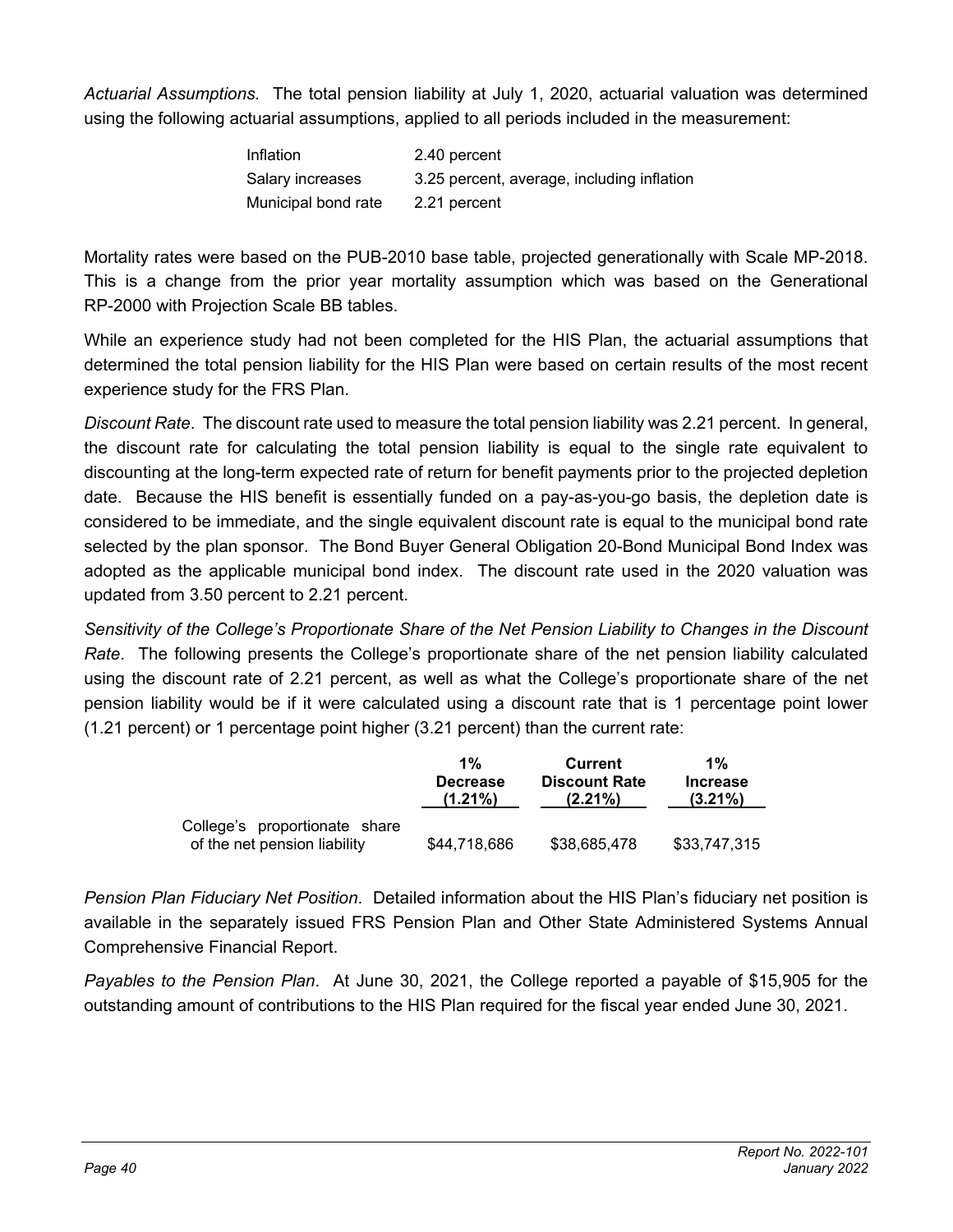## **10. Retirement Plans – Defined Contribution Pension Plans**

**FRS Investment Plan**. The SBA administers the defined contribution plan officially titled the FRS Investment Plan (Investment Plan). The Investment Plan is reported in the SBA's annual financial statements and in the State's Annual Comprehensive Financial Report.

As provided in Section 121.4501, Florida Statutes, eligible FRS members may elect to participate in the Investment Plan in lieu of the FRS defined benefit plan. College employees already participating in the State College System Optional Retirement Program or DROP are not eligible to participate in the Investment Plan. Employer and employee contributions are defined by law, but the ultimate benefit depends in part on the performance of investment funds. Service retirement benefits are based upon the value of the member's account upon retirement. Benefit terms, including contribution requirements, are established and may be amended by the Florida Legislature. The Investment Plan is funded with the same employer and employee contributions rates, that are based on salary and membership class (Regular Class, Senior Management Service Class, etc.), as the FRS defined benefit plan. Contributions are directed to individual member accounts and the individual members allocate contributions and account balances among various approved investment choices. Costs of administering the Investment Plan, including the FRS Financial Guidance Program, are funded through an employer contribution of 0.06 percent of payroll and by forfeited benefits of Investment Plan members. Allocations to the Investment Plan member accounts during the 2020-21 fiscal year were as follows:

|                                | <b>Percent of</b> |
|--------------------------------|-------------------|
|                                | Gross             |
| <b>Class</b>                   | Compensation      |
| FRS, Regular                   | 6.30              |
| FRS, Senior Management Service | 767               |

For all membership classes, employees are immediately vested in their own contributions and are vested after 1 year of service for employer contributions and investment earnings regardless of membership class. If an accumulated benefit obligation for service credit originally earned under the FRS Pension Plan is transferred to the Investment Plan, the member must have the years of service required for FRS Pension Plan vesting (including the service credit represented by the transferred funds) to be vested for these funds and the earnings on the funds. Nonvested employer contributions are placed in a suspense account for up to 5 years. If the employee returns to FRS-covered employment within the 5-year period, the employee will regain control over their account. If the employee does not return within the 5-year period, the employee will forfeit the accumulated account balance. For the fiscal year ended June 30, 2021, the information for the amount of forfeitures was unavailable from the SBA; however, management believes that these amounts, if any, would be immaterial to the College.

After termination and applying to receive benefits, the member may roll over vested funds to another qualified plan, structure a periodic payment under the Investment Plan, receive a lump-sum distribution, leave the funds invested for future distribution, or any combination of these options. Disability coverage is provided in which the member may either transfer the account balance to the FRS Pension Plan when approved for disability retirement to receive guaranteed lifetime monthly benefits under the FRS Pension Plan, or remain in the Investment Plan and rely upon that account balance for retirement income.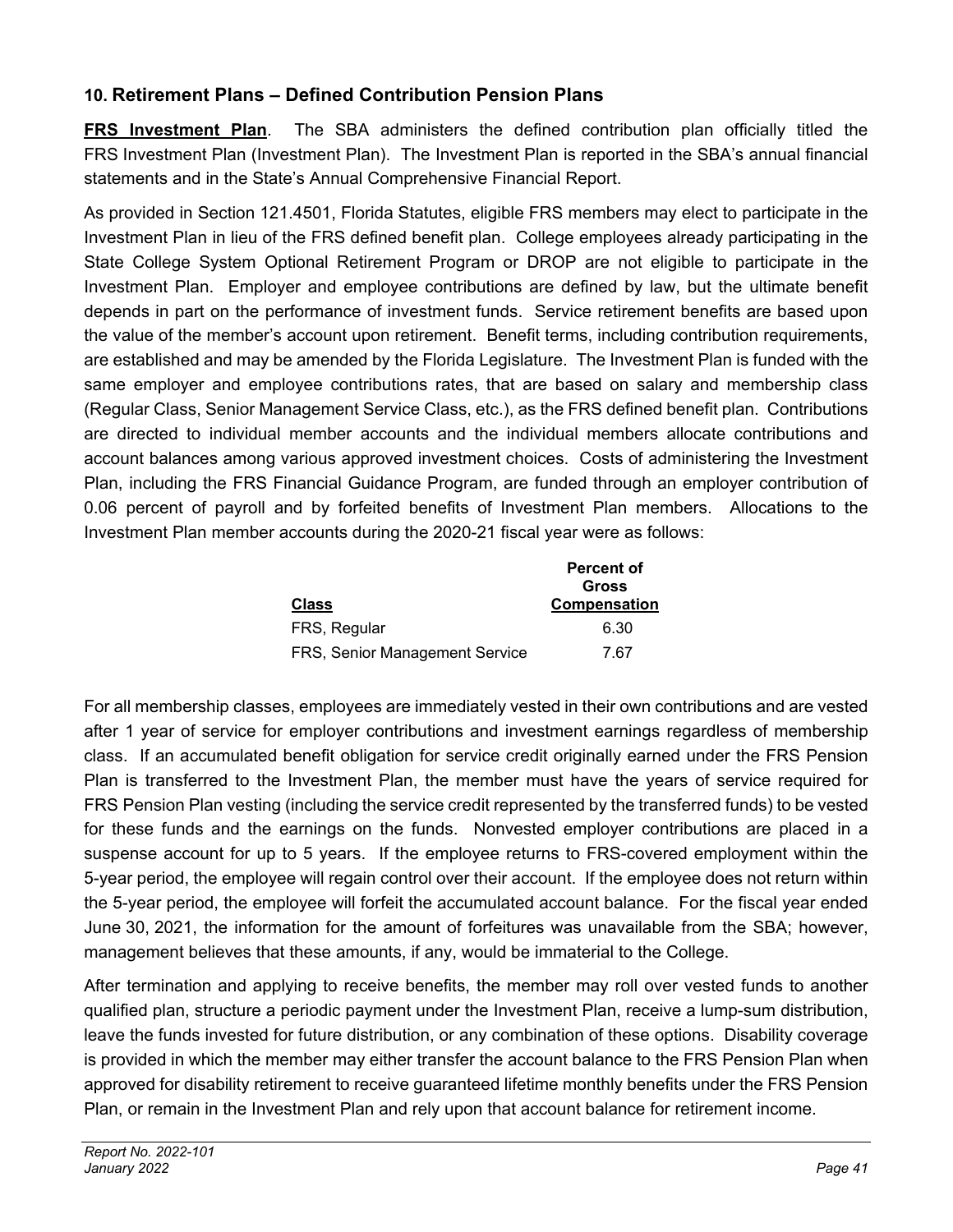The College's Investment Plan pension expense totaled \$4,047,884 for the fiscal year ended June 30, 2021.

**State College System Optional Retirement Program**. Section 1012.875, Florida Statutes, provides for an Optional Retirement Program (Program) for eligible college instructors and administrators. The Program is designed to aid colleges in recruiting employees by offering more portability to employees not expected to remain in the FRS for 8 or more years.

The Program is a defined contribution plan, which provides full and immediate vesting of all contributions submitted to the participating companies on behalf of the participant. Employees in eligible positions can make an irrevocable election to participate in the Program, rather than the FRS, and purchase retirement and death benefits through contracts provided by certain insurance carriers. The employing college contributes 5.15 percent of the participant's salary to the participant's account and 3.44 percent to cover the unfunded actuarial liability of the FRS pension plan, for a total of 8.59 percent, and employees contribute 3 percent of the employee's salary. Additionally, the employee may contribute, by payroll deduction, an amount not to exceed the percentage contributed by the college to the participant's annuity account. The contributions are invested in the company or companies selected by the participant to create a fund for the purchase of annuities at retirement.

The College's contributions to the Program totaled \$414,489 and employee contributions totaled \$241,451 for the 2020-21 fiscal year.

## **11. Construction Commitments**

| <b>Project Description</b>                                                              | <b>Completed</b><br>Total<br><b>Commitment</b><br>to Date |                      | <b>Balance</b><br>Committed |     |                      |
|-----------------------------------------------------------------------------------------|-----------------------------------------------------------|----------------------|-----------------------------|-----|----------------------|
| Midtown Center for Accelerated<br><b>Skills Training Building</b><br>Other Projects (1) | SS.                                                       | 2,163,901<br>541,489 | \$1,069,736<br>103,576      | \$. | 1,094,165<br>437,913 |
| Total                                                                                   | \$.                                                       | 2,705,390            | \$1,173,312                 | S   | 1,532,078            |

The College's construction commitments at June 30, 2021, were as follows:

(1) Individual projects with a current balance committed of less than \$1 million at June 30, 2021.

## **12. Operating Lease Commitments**

The College leased two buildings under operating leases that expire in 2022 and 2029, and equipment under an operating lease, which expires in 2021. These leased assets and the related commitments are not reported on the College's statement of net position. Operating lease payments are recorded as expenses when paid or incurred. Outstanding commitments resulting from these lease agreements are contingent upon future appropriations. Future minimum lease commitments for these noncancelable operating leases are as follows: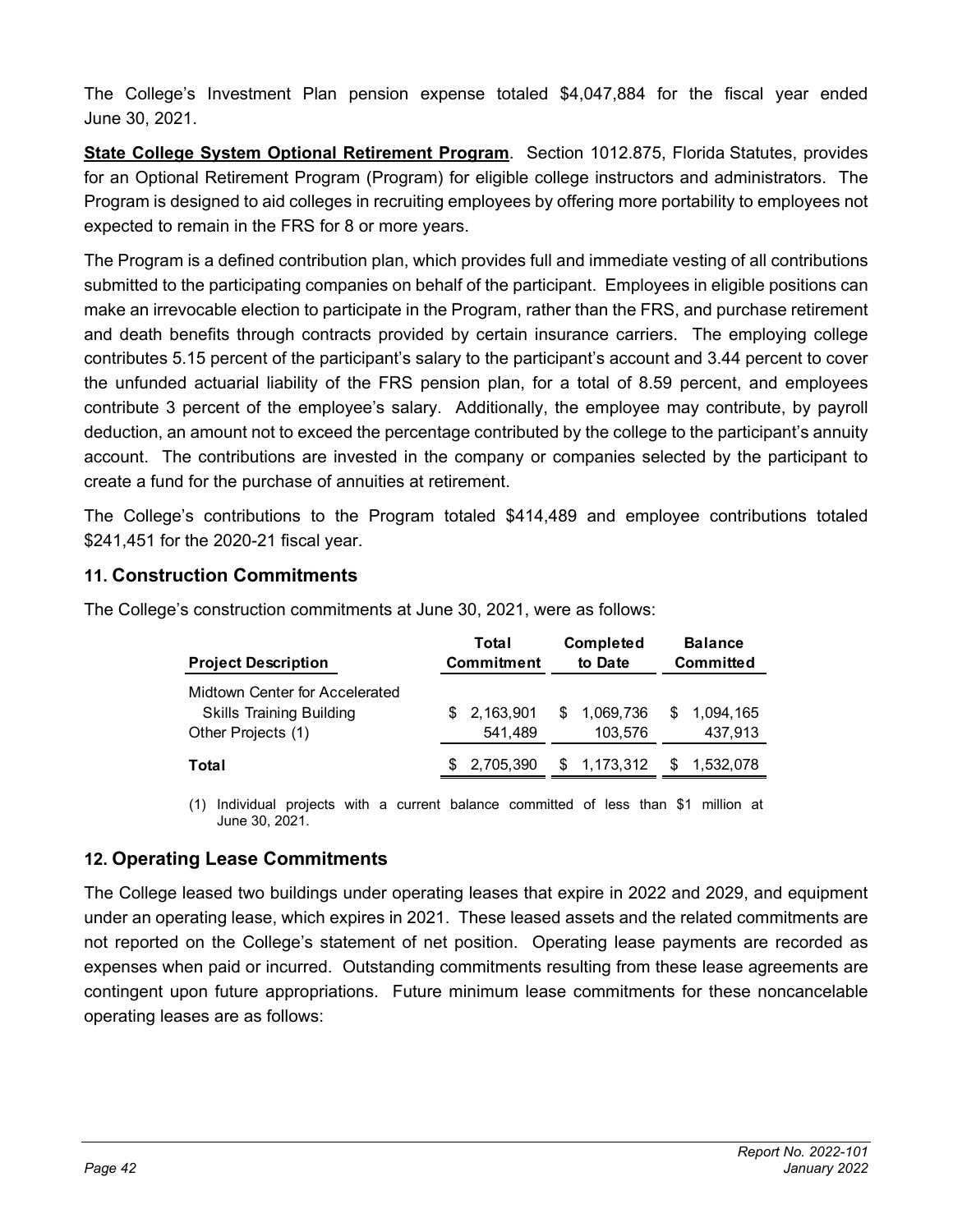| <b>Fiscal Year Ending June 30</b>      | Amount        |  |  |  |
|----------------------------------------|---------------|--|--|--|
| 2022                                   | \$<br>202,879 |  |  |  |
| 2023                                   | 71,984        |  |  |  |
| 2024                                   | 46,848        |  |  |  |
| 2025                                   | 48,722        |  |  |  |
| 2026                                   | 50,671        |  |  |  |
| 2027-2029                              | 126,009       |  |  |  |
| <b>Total Minimum Payments Required</b> | \$<br>547,113 |  |  |  |

## **13. Risk Management Programs**

The College is exposed to various risks of loss related to torts; theft of, damage to, and destruction of assets; errors and omissions; injuries to employees; and natural disasters. The College provided coverage for these risks primarily through the Florida College System Risk Management Consortium (Consortium), which was created under authority of Section 1001.64(27), Florida Statutes, by the boards of trustees of the Florida public colleges for the purpose of joining a cooperative effort to develop, implement, and participate in a coordinated Statewide college risk management program. The Consortium is self-sustaining through member assessments (premiums) and purchases excess insurance through commercial companies for claims in excess of specified amounts. Excess insurance from commercial companies provided coverage of up to \$110 million to February 28, 2021, and up to \$100 million from March 1, 2021, for property insurance. Insurance coverage obtained through the Consortium included fire and extended property, general and automobile liability, workers' compensation, and other liability coverage. Settled claims resulting from these risks have not exceeded commercial coverage in any of the past 3 fiscal years.

Life, dental, vision, and long-term disability coverage are provided through purchased commercial insurance.

**Self-Insured Program**. The Board has established an individual self-insured program to provide group health insurance for its employees, retirees, former employees, and their dependents. The College's liability was limited by excess reinsurance to \$500,000 per insured person and \$96,000 aggregating specific deductible for the 2020-21 fiscal year. The plan is provided by an insurance company licensed by the Florida Office of Insurance Regulation. The College contributes employee premiums as a fringe benefit. Employee dependent coverage is by payroll deduction and coverage for retirees, former employees, and their dependents is by prepaid premium.

The College reports a liability when it is probable that a loss has occurred and the amount of that loss can be reasonably estimated. The liability includes an amount for claims that have been incurred, but not reported, and an amount for claims administration expense. Because the actual claims liability depends on such complex factors as inflation, change in legal doctrines, and damage awards, the process used in computing the claims liability does not necessarily result in an exact amount. The College reevaluates the claims liability periodically and the claims liability totaled \$9,094,271 as of June 30, 2021. Amounts held by the College in excess of the estimated insurance claims liability at June 30, 2021, totaled \$7,442,254 and are classified as insurance claim deposits. The College will use these amounts to pay claims incurred in future fiscal years.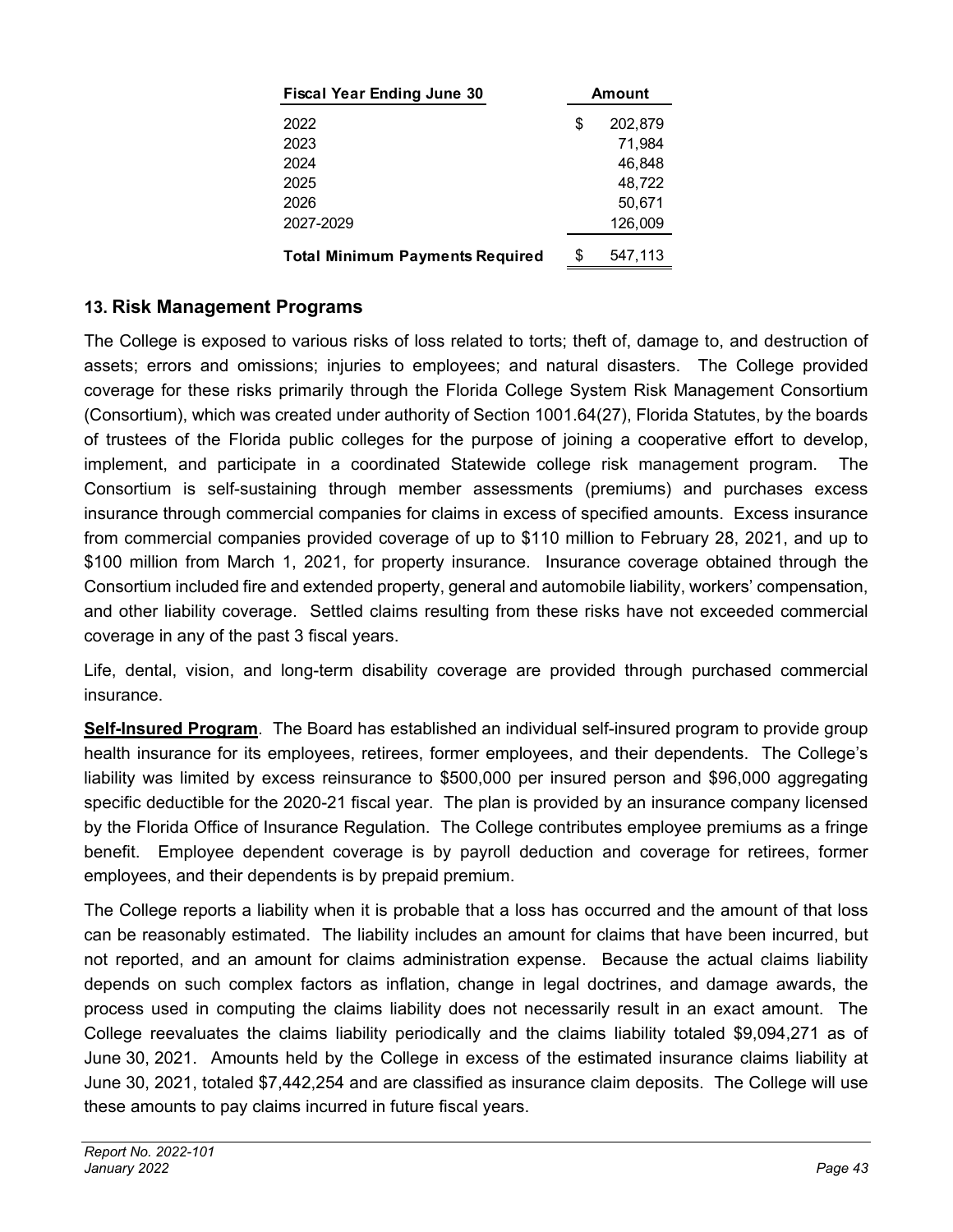The following schedule represents the changes in claims liability for the current and prior years for the College's self-insured program:

| Fiscal<br>Year | <b>Beginning</b><br>of Fiscal<br>Year | <b>Claims and</b><br><b>Changes in</b><br><b>Estimates</b> | <b>Claims</b><br><b>Payments</b> | End of<br><b>Fiscal</b><br>Year |
|----------------|---------------------------------------|------------------------------------------------------------|----------------------------------|---------------------------------|
| 2019-20        | \$14,016,933                          | \$15,965,465                                               | \$(17,652,819)                   | \$12,329,579                    |
| 2020-21        | 12,329,579                            | 15,605,521                                                 | (18, 840, 829)                   | 9,094,271                       |

## **14. Functional Distribution of Operating Expenses**

The functional classification of an operating expense (instruction, academic support, etc.) is assigned to a department based on the nature of the activity, which represents the material portion of the activity attributable to the department. For example, activities of an academic department for which the primary departmental function is instruction may include some activities other than direct instruction such as public service. However, when the primary mission of the department consists of instructional program elements, all expenses of the department are reported under the instruction classification. The operating expenses on the statement of revenues, expenses, and changes in net position are presented by natural classifications. The following are those same expenses presented in functional classifications as recommended by NACUBO:

| <b>Functional Classification</b>   | Amount            |  |  |  |  |
|------------------------------------|-------------------|--|--|--|--|
| Instruction                        | \$<br>107,304,094 |  |  |  |  |
| Academic Support                   | 32,804,072        |  |  |  |  |
| <b>Student Services</b>            | 33,813,008        |  |  |  |  |
| <b>Institutional Support</b>       | 44,621,861        |  |  |  |  |
| Operation and Maintenance of Plant | 28,923,838        |  |  |  |  |
| Scholarships and Waivers           | 65,160,587        |  |  |  |  |
| Depreciation                       | 11,017,586        |  |  |  |  |
| <b>Auxiliary Enterprises</b>       | 10,563,162        |  |  |  |  |
| <b>Total Operating Expenses</b>    | 334,208,208       |  |  |  |  |

## **15. Related Party Transactions**

The College's component unit, the Valencia College Foundation, Inc. (Foundation), purchased a 57,680 square foot building in MetroWest, near the West Campus, which it leases to the College as discussed in Note 8. The rent amount to be paid by the College reflects a 6.77 percent return on the Foundation's total cost basis for the amount expended on the acquisition of and structural improvements to the building. The lease commencement date was April 1, 2014, and expires 60 years from this date. The annual lease payment of \$456,461 per year, payable semi-annually on January 1 and July 1 of each year. The lease agreement contains a purchase option that may be exercised during the period commencing January 1, 2020, and expiring on the earlier of May 31, 2073, or the sale of the property to a third party. The purchase price will be the Foundation's costs basis as of the date the College notifies the Foundation of its election to exercise the purchase option. As of June 30, 2021, the College has not exercised its option to purchase the building.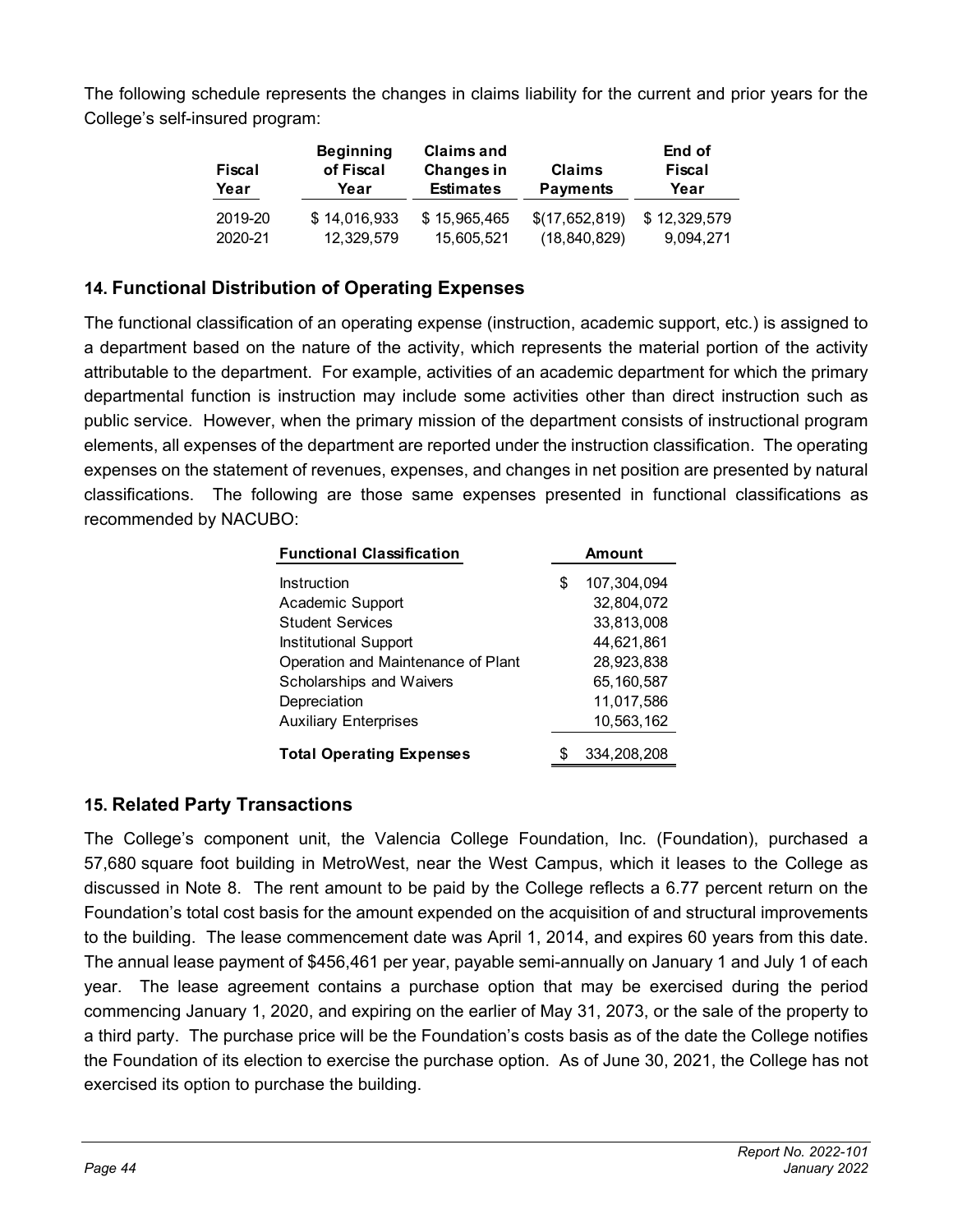# <span id="page-48-0"></span>*OTHER REQUIRED SUPPLEMENTARY INFORMATION*

|                                                                            |    | 2020          | 2019            |    | 2018          | 2017             |
|----------------------------------------------------------------------------|----|---------------|-----------------|----|---------------|------------------|
| <b>Total OPEB Liability</b>                                                |    |               |                 |    |               |                  |
| Service cost                                                               | \$ | 535,324       | \$<br>338,193   | \$ | 346,435       | \$<br>371,504    |
| <b>Interest</b>                                                            |    | 255,167       | 147,058         |    | 133,929       | 111,768          |
| Difference between expected and                                            |    |               |                 |    |               |                  |
| actual experience                                                          |    | 198,921       | 2,809,188       |    |               |                  |
| Changes of assumptions or other inputs                                     |    | 725,751       | 37,887          |    | (144, 894)    | (256, 028)       |
| <b>Benefit Payments</b>                                                    |    | (358,974)     | (394,577)       |    | (202, 583)    | (154,868)        |
| Net change in total OPEB liability                                         |    | 1,356,189     | 2,937,749       |    | 132,887       | 72,376           |
| Total OPEB Liability - beginning                                           |    | 6,933,103     | 3,995,354       |    | 3,862,467     | 3,790,091        |
| <b>Total OPEB Liability - ending</b>                                       | S  | 8,289,292     | \$<br>6,933,103 | S  | 3,995,354     | \$<br>3,862,467  |
| Covered-Employee Payroll                                                   |    | \$100,813,641 | \$100,813,641   |    | \$100,871,934 | \$<br>90,205,089 |
| <b>Total OPEB Liability as a percentage</b><br>of covered-employee payroll |    | 8.22%         | 6.88%           |    | 3.96%         | 4.28%            |

### **Schedule of Changes in the College's Total Other Postemployment Benefits Liability and Related Ratios**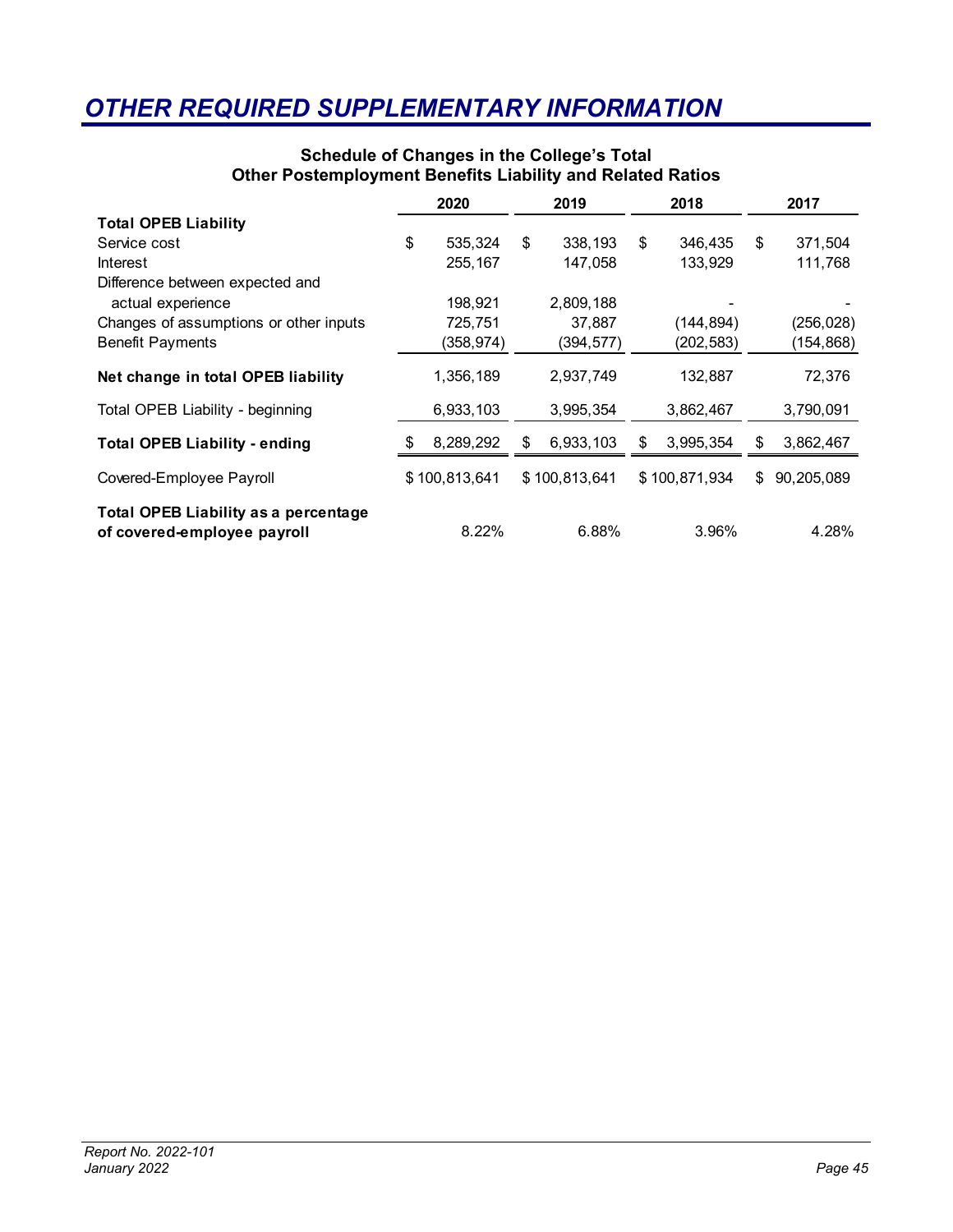#### **Schedule of the College's Proportionate Share of the Net Pension Liability – Florida Retirement System Pension Plan**

<span id="page-49-0"></span>

|                                                                                                             | 2020(1)             |      | 2019(1)        | 2018(1)       |   | 2017 (1      |
|-------------------------------------------------------------------------------------------------------------|---------------------|------|----------------|---------------|---|--------------|
| College's proportion of the FRS<br>net pension liability<br>College's proportionate share of                | 0.199523546%        |      | 0.205245487%   | 0.205214626%  |   | 0.203885664% |
| the FRS net pension liability                                                                               | \$<br>86,476,445 \$ |      | 70,683,688 \$  | 61,811,709 \$ |   | 60,308,011   |
| College's covered payroll (2)                                                                               | \$<br>127,618,733   | - \$ | 125,895,245 \$ | 121,862,041   | S | 118,458,249  |
| College's proportionate share of<br>the FRS net pension liability as a<br>percentage of its covered payroll | 67.76%              |      | 56.14%         | 50.72%        |   | 50.91%       |
| FRS Plan fiduciary net position as<br>a percentage of the FRS total<br>pension liability                    | 78.85%              |      | 82.61%         | 84.26%        |   | 83.89%       |

(1) The amounts presented for each fiscal year were determined as of June 30.

(2) Covered payroll includes defined benefit plan actives, investment plan members, State college system optional retirement plan members, and members in DROP because total employer contributions are determined on a uniform basis (blended rate) as required by Part III of Chapter 121, Florida Statutes.

### **Schedule of College Contributions – Florida Retirement System Pension Plan**

|                                                                             |    | 2021(1)        | 2020(1)                  | 2019(1)      | 2018(1)           |
|-----------------------------------------------------------------------------|----|----------------|--------------------------|--------------|-------------------|
| <b>Contractually required FRS</b><br>contribution                           | \$ | 8,488,845 \$   | 7,043,679 \$             | 5,939,127 \$ | 5,348,171         |
| FRS contributions in relation to the<br>contractually required contribution |    | (8,488,845)    | (7,043,679)              | (5,939,127)  | (5,348,171)       |
| FRS contribution deficiency<br>(excess)                                     |    |                | $\overline{\phantom{0}}$ |              |                   |
| College's covered payroll (2)                                               | S  | 128,536,655 \$ | 127,618,733 \$           | 125,895,245  | \$<br>121.862.041 |
| FRS contributions as a percentage<br>of covered payroll                     |    | 6.60%          | 5.52%                    | 4.72%        | 4.39%             |

(1) The amounts presented for each fiscal year were determined as of June 30.

(2) Covered payroll includes defined benefit plan actives, investment plan members, State college system optional retirement plan members, and members in DROP because total employer contributions are determined on a uniform basis (blended rate) as required by Part III of Chapter 121, Florida Statutes.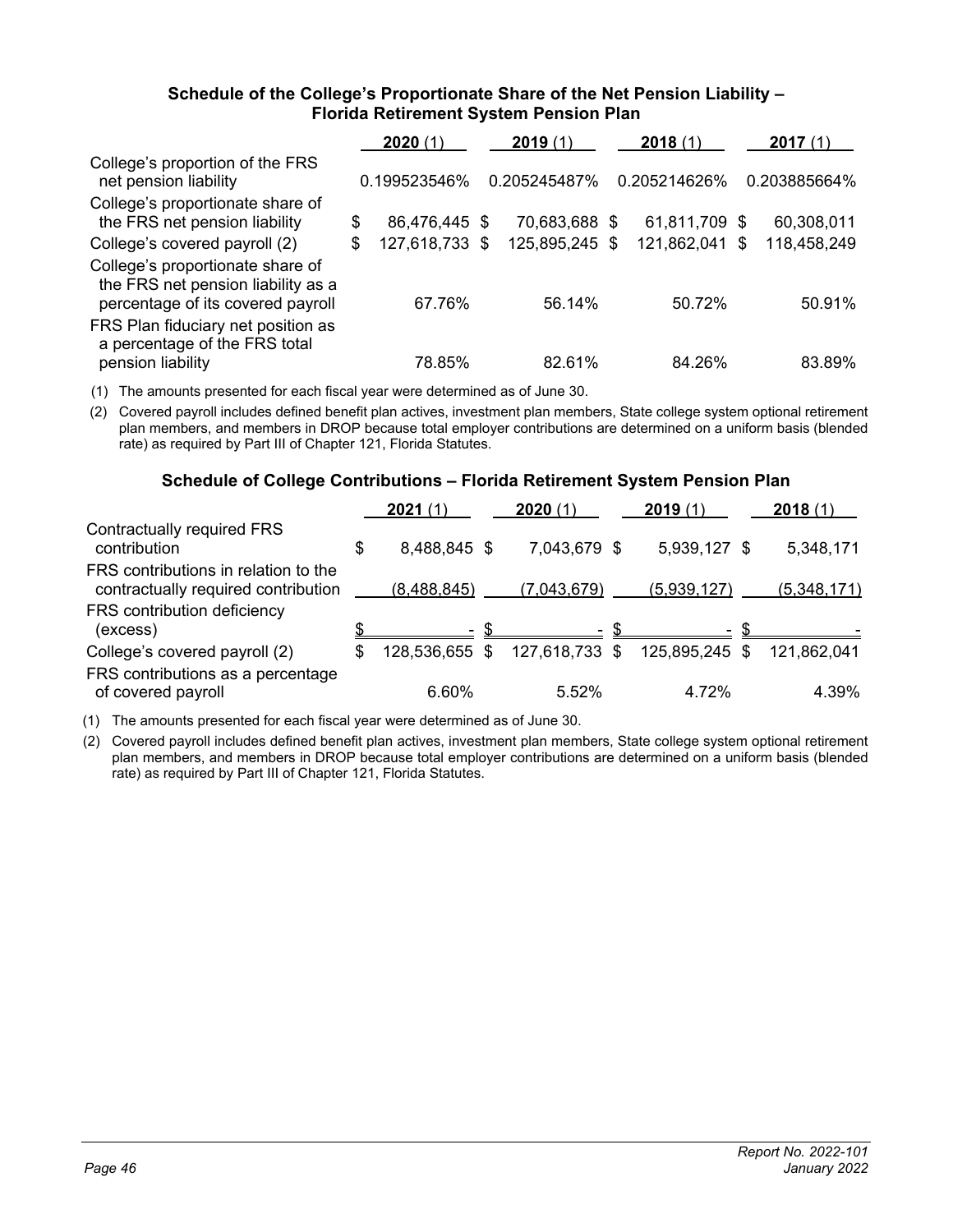|          | 2016(1)                   |              | 2015(1)                     |      | <b>2014</b> (1)                | 2013 (1                  |
|----------|---------------------------|--------------|-----------------------------|------|--------------------------------|--------------------------|
|          | 0.190050708%              |              | 0.196294399%                |      | 0.187742199%                   | 0.167975911%             |
| \$<br>\$ | 47,987,953<br>104,892,761 | - \$<br>- \$ | 25,354,054 \$<br>98,931,589 | - \$ | 11,455,035 \$<br>94,207,047 \$ | 28,916,130<br>87,660,009 |
|          |                           |              |                             |      |                                |                          |
|          | 45.75%                    |              | 25.63%                      |      | 12.16%                         | 32.99%                   |
|          | 84.88%                    |              | 92.00%                      |      | 96.09%                         | 88.54%                   |
|          |                           |              |                             |      |                                |                          |

| 2017(1)            |               | 2016(1)                       |    | 2015(1)       | 2014(1)       |
|--------------------|---------------|-------------------------------|----|---------------|---------------|
| \$<br>5,194,416 \$ |               | 4,650,143 \$                  |    | 4,785,824 \$  | 4,112,351     |
| (5, 194, 416)      |               | (4,650,143)                   |    | (4,785,824)   | (4, 112, 351) |
|                    | $\mathcal{L}$ |                               | -5 |               |               |
| \$                 |               | 118,458,249 \$ 104,892,761 \$ |    | 98,931,589 \$ | 94,207,047    |
| 4.39%              |               | 4.43%                         |    | 4.84%         | 4.37%         |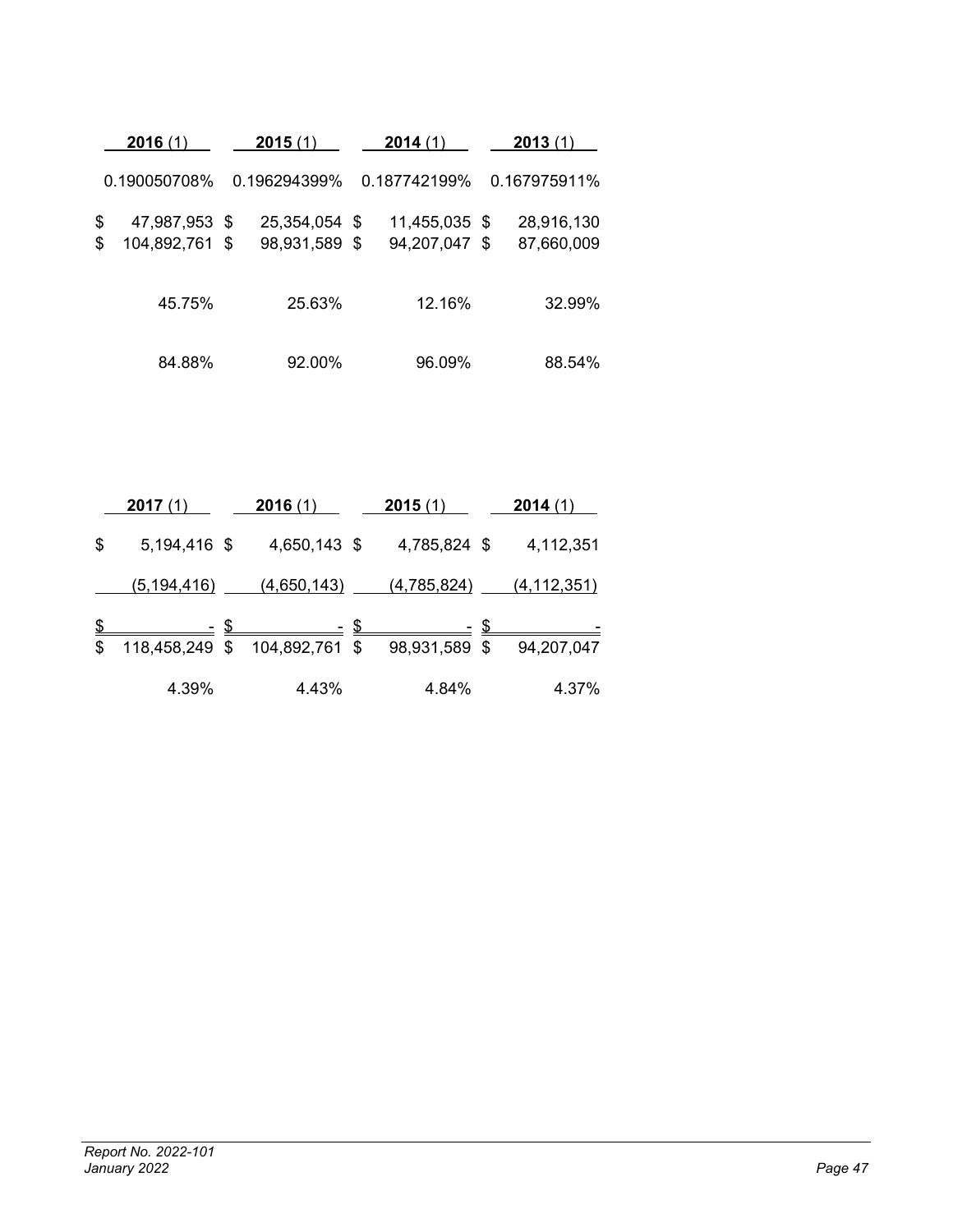#### **Schedule of the College's Proportionate Share of the Net Pension Liability – Health Insurance Subsidy Pension Plan**

<span id="page-51-0"></span>

|                                                                                                             | 2020(1)              | 2019(1)         | 2018(1)        | 2017(1)      |
|-------------------------------------------------------------------------------------------------------------|----------------------|-----------------|----------------|--------------|
| College's proportion of the HIS net<br>pension liability<br>College's proportionate share of                | 0.316838605%         | 0.323191784%    | 0.318270473%   | 0.312498562% |
| the HIS net pension liability                                                                               | \$<br>38,685,478 \$  | 36, 161, 926 \$ | 33,686,104 \$  | 33,413,788   |
| College's covered payroll (2)                                                                               | \$<br>119,511,940 \$ | 117,749,244 \$  | 113,571,692 \$ | 109,716,705  |
| College's proportionate share of<br>the HIS net pension liability as a<br>percentage of its covered payroll | 32.37%               | 30.71%          | 29.66%         | 30.45%       |
| HIS Plan fiduciary net position as<br>a percentage of the HIS total<br>pension liability                    | $3.00\%$             | 2.63%           | 2.15%          | 1.64%        |

(1) The amounts presented for each fiscal year were determined as of June 30.

(2) Covered payroll includes defined benefit plan actives, investment plan members, and members in DROP.

#### **Schedule of College Contributions – Health Insurance Subsidy Pension Plan**

|                                                                    | 2021(1)            | 2020(1)      | 2019(1)                    | 2018(1)           |
|--------------------------------------------------------------------|--------------------|--------------|----------------------------|-------------------|
| Contractually required HIS<br>contribution                         | \$<br>1,977,998 \$ | 1,782,625 \$ | 1,908,989 \$               | 1,707,432         |
| HIS contributions in relation to the<br>contractually required HIS |                    |              |                            |                   |
| contribution                                                       | (1,977,998)        | (1,782,625)  | (1,908,989)                | (1,707,432)       |
| HIS contribution deficiency                                        |                    |              |                            |                   |
| (excess)                                                           |                    |              |                            |                   |
| College's covered payroll (2)                                      | \$<br>120,488,335  | \$           | 119,511,940 \$ 117,749,244 | \$<br>113,571,692 |
| HIS contributions as a percentage                                  |                    |              |                            |                   |
| of covered payroll                                                 | 1.64%              | 1.49%        | 1.62%                      | 1.50%             |

(1) The amounts presented for each fiscal year were determined as of June 30.

(2) Covered payroll includes defined benefit plan actives, investment plan members, and members in DROP.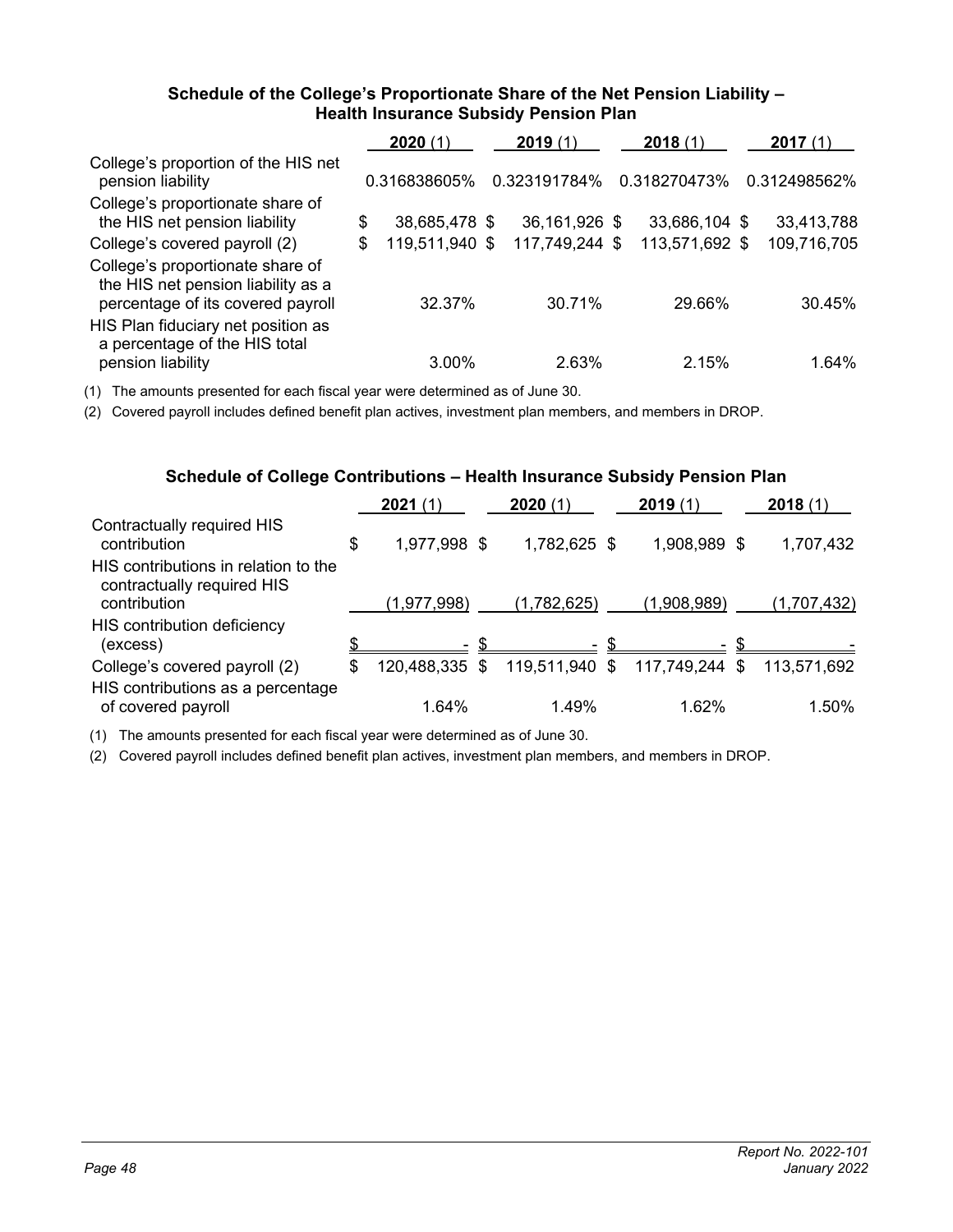|          | 2016(1)                  |              | 2015(1)                        | 2014(1)                        | 2013 (1                  |
|----------|--------------------------|--------------|--------------------------------|--------------------------------|--------------------------|
|          | 0.281316270%             |              | 0.267041405%                   | 0.255960092%                   | 0.241878469%             |
| \$<br>\$ | 32,786,246<br>96,187,981 | - \$<br>- \$ | 27,234,023 \$<br>90,177,274 \$ | 23,932,893 \$<br>85,319,642 \$ | 21,058,701<br>78,946,546 |
|          | 34.09%                   |              | 30.20%                         | 28.05%                         | 26.67%                   |
|          | 0.97%                    |              | 0.50%                          | 0.99%                          | 1.78%                    |

| 2017(1)              | 2016(1)       | 2015(1)       | 2014(1)    |
|----------------------|---------------|---------------|------------|
| \$<br>1,565,744 \$   | 1,441,293 \$  | 1,020,798 \$  | 876,833    |
| (1,565,744)          | (1,441,293)   | (1,020,798)   | (876, 833) |
|                      |               |               |            |
| \$<br>109,716,705 \$ | 96,187,981 \$ | 90,177,274 \$ | 85,319,642 |
| 1.43%                | 1.50%         | 1.13%         | 1.03%      |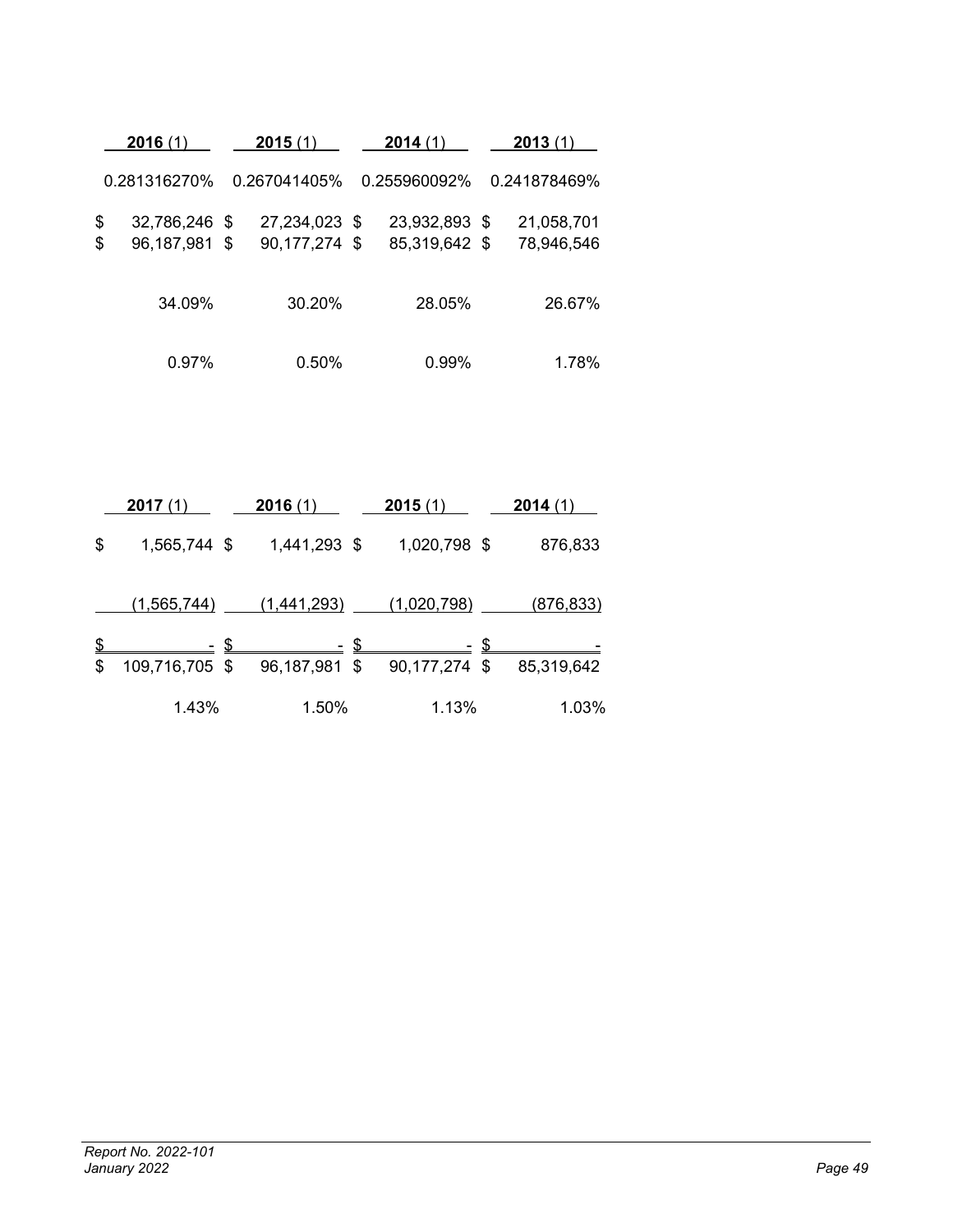## <span id="page-53-0"></span>**1. Schedule of Changes in the College's Total Other Postemployment Benefits Liability and Related Ratios**

No assets are accumulated in a trust that meet the criteria in paragraph 4 of GASB Statement No. 75 to pay related benefits.

*Changes of Assumptions*. The discount rate was decreased from 3.50 percent to 2.21 percent based on a change in the Municipal Bond Index Rate.

### **2. Schedule of Net Pension Liability and Schedule of Contributions – Florida Retirement System Pension Plan**

*Changes of Assumptions.* The long-term expected rate of return was decreased from 6.90 percent to 6.80 percent.

## **3. Schedule of Net Pension Liability and Schedule of Contributions – Health Insurance Subsidy Pension Plan**

*Changes of Assumptions.* The municipal rate used to determine total pension liability decreased from 3.50 percent to 2.21 percent.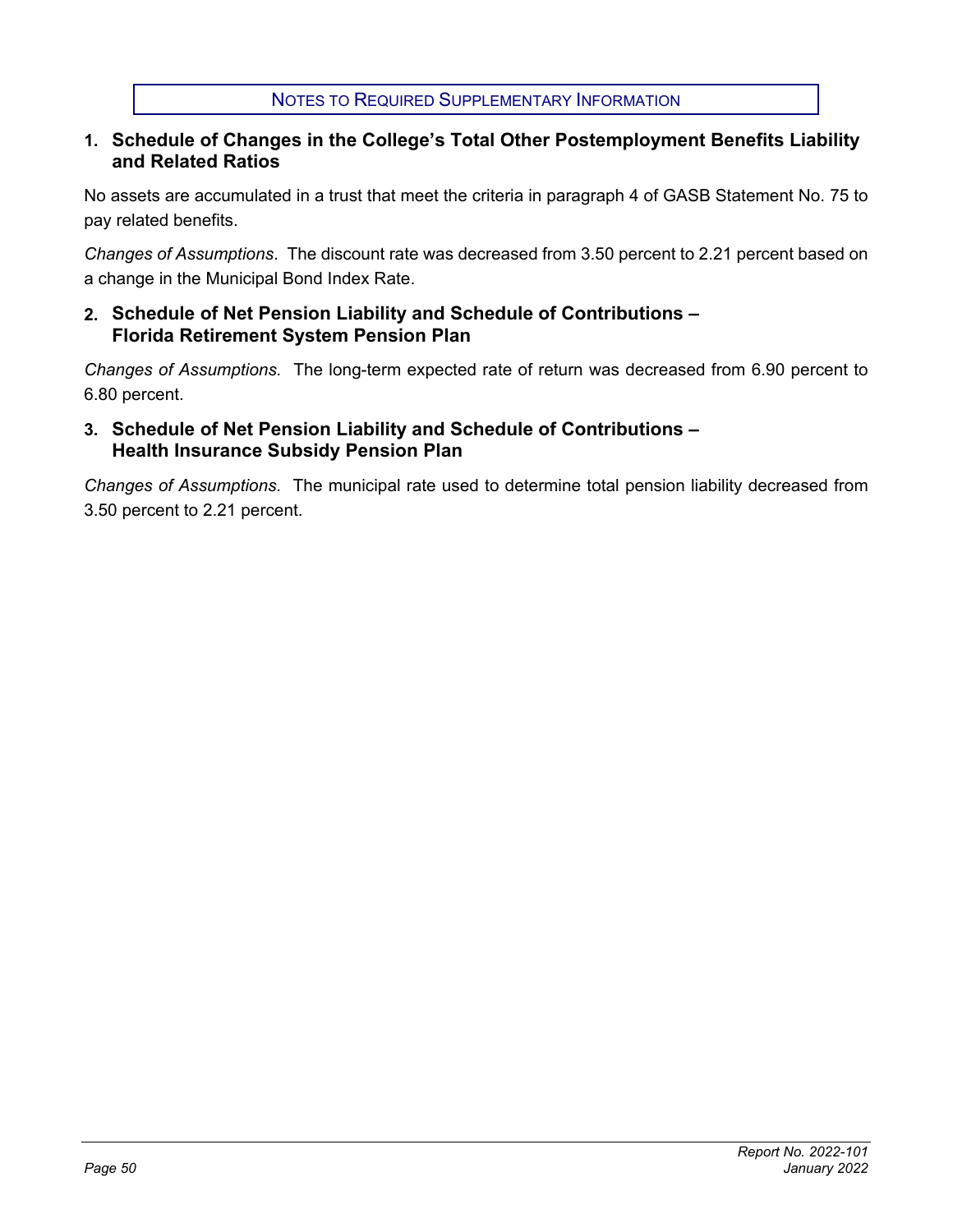<span id="page-54-0"></span>

Sherrill F. Norman, CPA Auditor General

# **AUDITOR GENERAL STATE OF FLORIDA**

Claude Denson Pepper Building, Suite G74 111 West Madison Street Tallahassee, Florida 32399-1450



Phone: (850) 412-2722 Fax: (850) 488-6975

The President of the Senate, the Speaker of the House of Representatives, and the Legislative Auditing Committee

## **INDEPENDENT AUDITOR'S REPORT ON INTERNAL CONTROL OVER FINANCIAL REPORTING AND ON COMPLIANCE AND OTHER MATTERS BASED ON AN AUDIT OF FINANCIAL STATEMENTS PERFORMED IN ACCORDANCE WITH** *GOVERNMENT AUDITING STANDARDS*

We have audited, in accordance with the auditing standards generally accepted in the United States of America and the standards applicable to financial audits contained in *Government Auditing Standards* issued by the Comptroller General of the United States, the financial statements of the Valencia College, a component unit of the State of Florida, and its discretely presented component unit as of and for the fiscal year ended June 30, 2021, and the related notes to the financial statements, which collectively comprise the College's basic financial statements, and have issued our report thereon dated January 21, 2022, included under the heading **INDEPENDENT AUDITOR'S REPORT**. Our report includes a reference to other auditors who audited the financial statements of the discretely presented component unit, as described in our report on the College's financial statements. This report does not include the results of the other auditors' testing of internal control over financial reporting or compliance and other matters that are reported on separately by those auditors.

## **Internal Control Over Financial Reporting**

In planning and performing our audit of the financial statements, we considered the College's internal control over financial reporting (internal control) as a basis for designing audit procedures that are appropriate in the circumstances for the purpose of expressing our opinions on the financial statements, but not for the purpose of expressing an opinion on the effectiveness of the College's internal control. Accordingly, we do not express an opinion on the effectiveness of the College's internal control.

A *deficiency in internal control* exists when the design or operation of a control does not allow management or employees, in the normal course of performing their assigned functions, to prevent, or detect and correct, misstatements on a timely basis. A *material weakness* is a deficiency, or a combination of deficiencies, in internal control such that there is a reasonable possibility that a material misstatement of the College's financial statements will not be prevented, or detected and corrected on a timely basis. A *significant deficiency* is a deficiency, or a combination of deficiencies, in internal control